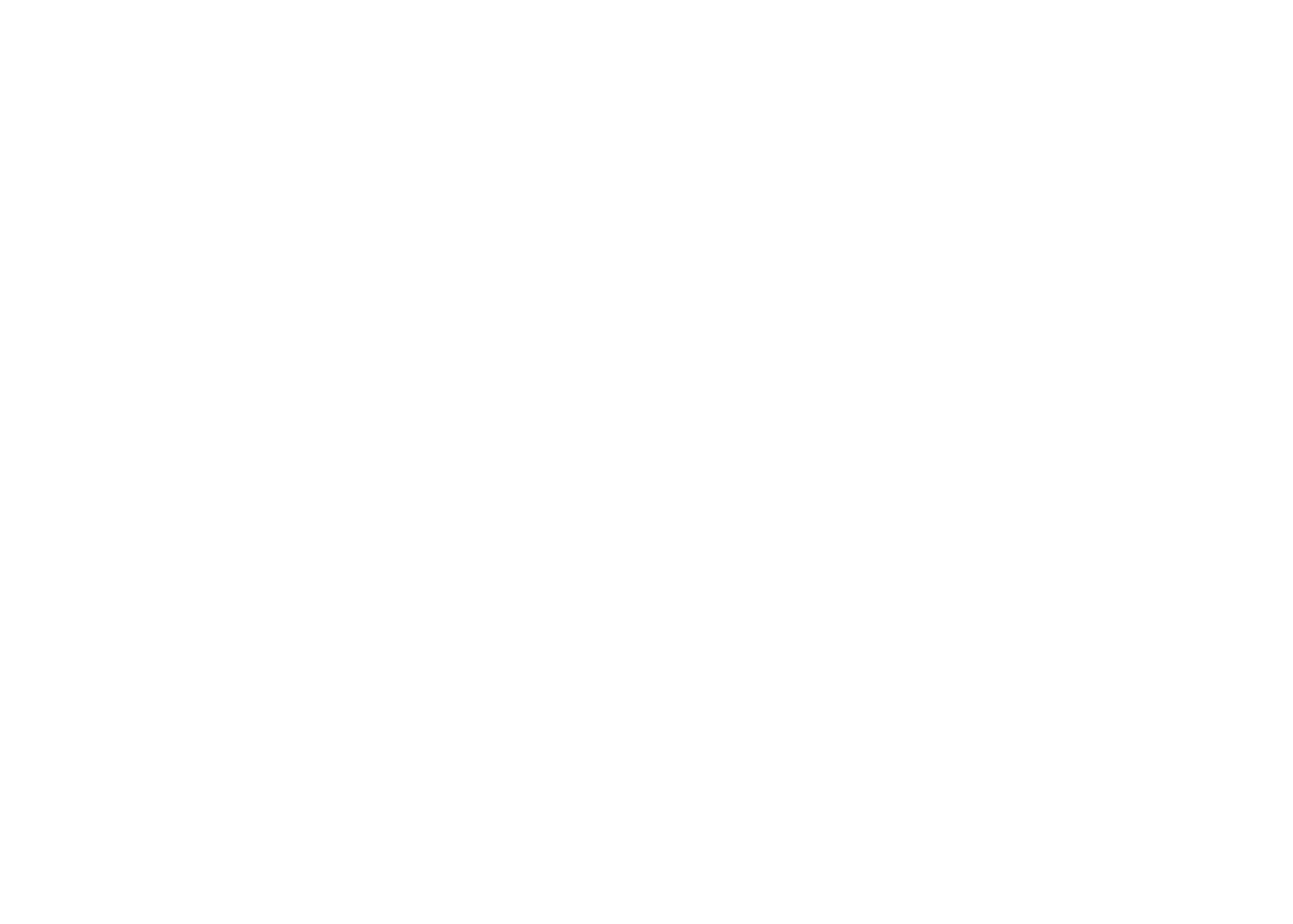# Discovery Artisan 64

## Digital Microscope



## **Microscope parts**

- **O** Focusing wheel
- Ø Setup
- Photo/Video/Playback ൈ
- ◙ Up
- A Down
- Capture
- Power on/off
- **Q** I FD Dimmer
- **MicroSD** slot
- **D** Digital zoom button



- **B** Locking screw
- **<sup>1</sup>** Mount arm locking knob
- $\bigoplus$  Mount locking ring



The kit includes: microscope, microscope stand, USB cable, 1GB microSD memory card, software CD, user manual and warranty slip.

Never, under any circumstances, look directly at the Sun, another bright source of light or at a laser through this device, as this may cause PERMANENT RETINAL DAMAGE and may lead to BLINDNESS.

## **Microscope assembly**

Take the microscope and all of the accessories out of the package. Place the stage on a stable surface. Attach the mount locking ring (15) to the metal tube of the mount. Insert the metal tube into the opening on the stage and lock it in place with the ring (15). Insert the microscope into the clamp on the mount arm and tighten the locking screw (13). Tighten the locking knob (14) to lock the mount arm in place. To power the microscope connect it to your PC with a USB cable.

## **PortableCapture software**

Insert the installation CD into your CD drive. Double-click PortableCapture to install the application and follow the instructions on the screen. The installation CD contains a copy of the user manual, which you can find in the User Manual folder. Connect the microscope to your PC with a USB cable and run the PortableCapture application. A pop-up message will warn you if the microscope is not connected to the PC.

## **Using the microscope**

#### **Focusing adjustment**

Place a specimen on the stage and rotate the focusing wheel (1) until the view is focused.

#### **Digital zoom**

Push the digital zoom button on the microscope body (10) to zoom in or zoom out.

#### **Capturing an image or recording a video**

1) Insert a microSD card into the microSD slot (9). Maximum card size is 32GB. 2) Turn the Focus wheel (1) to focus the image of your object to its best focus. 3) Press the Capture button (6) and the photo will be saved to the microSD card. 4) To switch to the video recording mode, press the Photo/Video/Playback button (3). Then, press the Capture button (6) to start video recording. Press the Capture button again to stop video recording.

#### **Playback**

1) Insert a microSD card into the slot (9).

2) Press the Photo/Video/Playback button (3) to switch to playback mode.

3) Press the Up (4) and Down buttons (5) to scroll to the previously captured photos and videos.

#### **Deleting files**

- 1) Insert a microSD card into the slot (9).
- 2) Press the Photo/Video/Playback button (3) to switch to playback mode.
- 3) Press the Setup button (2) to choose a file to delete.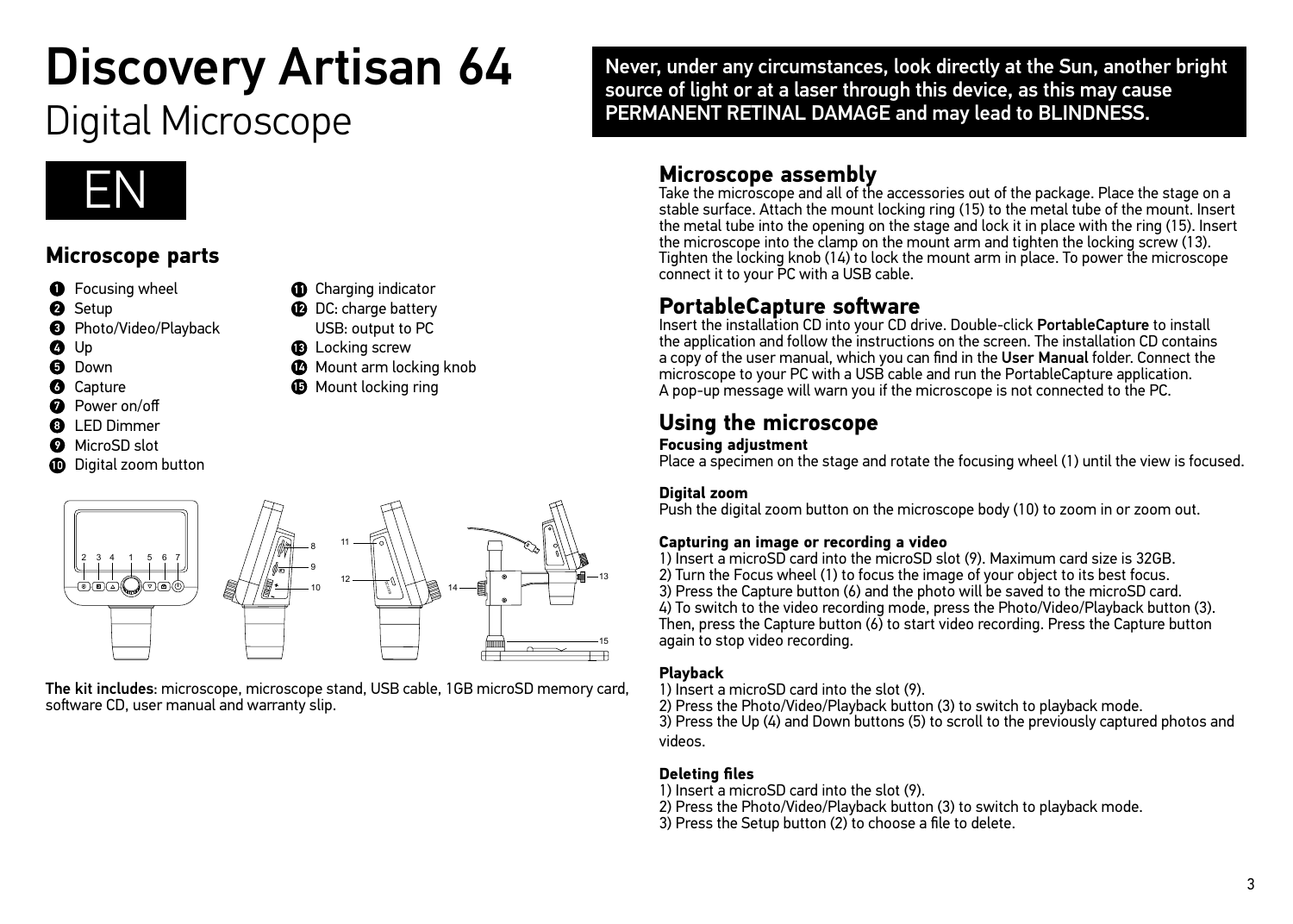#### **Mass storage on PC**

1) Insert a microSD card into the slot (9).

2) Connect the microscope to your PC with the USB cable to download images or videos from the card to your computer.

#### **Preview on PC**

- 1) Only works with the software installed.
- 2) Remove the microSD card from the slot.
- 3) Connect the microscope to your PC with the USB cable.

## **Application menu**







Sequence capture (you can set the time to begin capturing images or videos, interval between them, video duration and the number of images or videos to be captured)



Full screen mode. To exit full screen mode, press Escape on your keyboard or double-click anywhere on the screen

#### **File**

Photos Folder: set a directory for captured images. Videos Folder: set a directory for recorded videos.

#### **Options**

Resolution: set image resolution. Date/Time: hide or display date and time of capture during preview. Language: change the language of the user interface. XY Guide: hide or display a grid on images. Full screen mode: go full screen.

#### **Capture**

Photo: capture an image. Video: record a video.

#### **Capturing an image**

Click the corresponding icon on the toolbar or select Photo from the Capture menu.

#### **Recording a video**

Click the corresponding icon on the toolbar or select Video from the Capture menu.

#### **Sequence capture**

Click the corresponding icon on the toolbar. A dialog window will appear where you can set a number of parameters for sequence capture.

Click the Photo radio button to set the time to begin capturing images, interval between them and the total number of images. Click the Video radio button to set the time to begin recording videos, their duration, interval between them and the total number of clips.



## **Calibration**

Before calibrating the microscope, turn the grid display on. To do so, select On from Options > XY Guide. By default, the grid is visible. Place the calibration scale on the stage and focus your view. Make sure that the vertical axis of the grid is parallel to scale divisions and capture an image. Double-click the image thumbnail to open it in a separate window.

Click the corresponding icon on the toolbar to begin calibration. Using your mouse, choose two points on the image (you have to know the actual distance between these two points). Once you choose the second point, a dialog window will open, where you have to enter the known distance in the Actual dimension field. The application will automatically calculate the magnification of the image. Click OK to close the dialog window. The calculated magnification will be displayed in the Magnification field.

*Note: Chosen points should form a horizontal line.*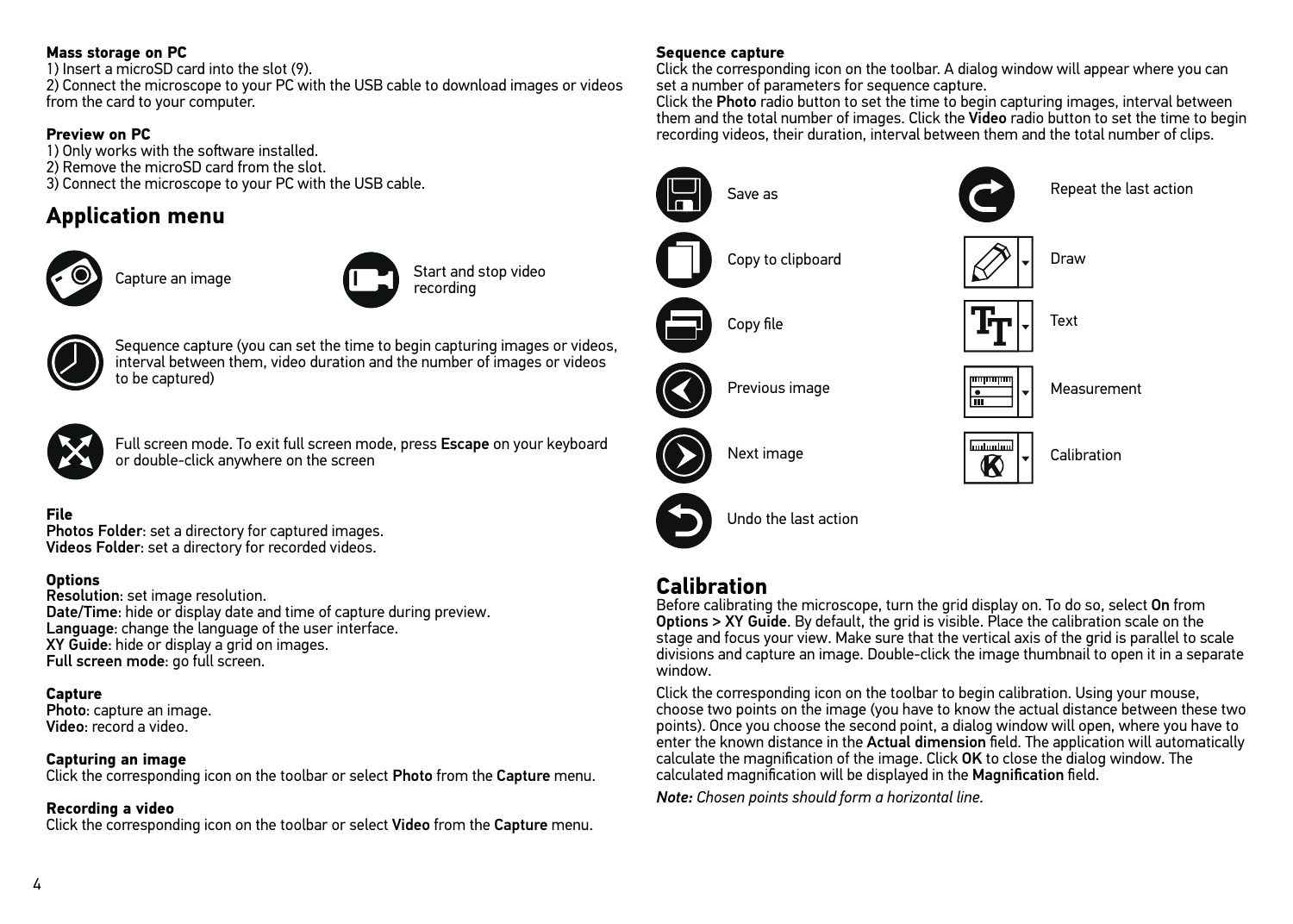You can check calibration results by measuring the same distance with the Straight line tool. Click the measurements icon, choose the Straight line tool and draw a similar line on the image. If the measured distance is equal to the actual distance, calibration has been successful.

## **Recalibration**

The calibration process has to be repeated if the magnification or focus has been changed during observations.

Click the corresponding icon on the toolbar again and select Reset picture magnification from Reset magnification. Repeat the calibration process, as described above. Change the magnification and capture a few images. Double-click one of the thumbnails to open the resulting image in a preview window. Click the calibration icon on the toolbar and select Set picture magnification from Set magnification. Enter the current magnification in the dialog window that appears and click OK.

If you want to use the same magnification when capturing images in the future, click the calibration icon on the toolbar and select Set capture magnification from Set magnification.

### **Measurements**

It is recommended to calibrate the system before proceeding with measurements. Straight line. Press and hold the left mouse button to start drawing a line. Release the left mouse button to complete the line.

Continuous Line. Press and hold the left mouse button and draw a line. Release the left mouse button to complete the segment. You can continue adding more segments to the free-form line.

Radius Circle. Draw a straight line on the image. The application will automatically calculate the radius, as well as circumference and area of the corresponding circle. Diameter Circle. Draw a straight line on the image. The application will automatically calculate the diameter, as well as circumference and area of the corresponding circle. Three Points Angle. Press and hold the left mouse button to draw a line on the image. Release the left mouse button and draw another line. The application will automatically calculate value of the resulting angle.

## **Draw and text**

PortableCapture allows you to add drawings and textboxes to your images. Open an image in a preview window and click the Pencil icon on the toolbar. Select one of the tools from the drop-down menu and draw something on the image. By clicking the TT icon on the toolbar, you can edit font type and color to be used in textboxes.

## **Specifications**

| LCD display                                | 4.3"                                                                                                                                  |
|--------------------------------------------|---------------------------------------------------------------------------------------------------------------------------------------|
| Optics material                            | optical glass                                                                                                                         |
| Megapixels                                 | 0.3 (interpolated to 8M, 5M, 3M, 1.3M)                                                                                                |
| Magnification                              | $20 - 600x$                                                                                                                           |
| Photo                                      | *.jpg                                                                                                                                 |
| Video                                      | *.avi                                                                                                                                 |
| Focusing                                   | manual, 5-80mm                                                                                                                        |
| Speed                                      | 30fps                                                                                                                                 |
| Illumination                               | 8-LED system with brightness adjustment                                                                                               |
| Stage                                      | with clips and a measuring scale                                                                                                      |
| Body material                              | plastic                                                                                                                               |
| Power source                               | 5V DC-in via USB cable or<br>built-in Li-ion battery: 3.7V, 2500mAh<br>work time: 7 hours; charging time: 5 hours                     |
| Software                                   | image and video processing software with measurement<br>function                                                                      |
| Software language                          | English, German, French, Spanish, Russian, Italian,<br>Portuguese, Polish, Dutch, Japanese, Korean, Chinese                           |
| Ability to connect additional<br>equipment | support of microSD cards with capacity up to 32GB<br>(1GB microSD card included in the kit)<br>connect to PC via USB cable (included) |
| Operating temperature<br>range             | $0 + 45$ °C / 32 113 °F                                                                                                               |

The manufacturer reserves the right to make changes to the product range and specifications without prior notice.

## **System requirements**

Operating system: Windows 7/8/10, Mac 10.12 and above CPU: at least P4 1.8GHz or above, RAM: 512MB, Video card: 64MB Interface: USB 2.0, CD drive

## **Care and maintenance**

Never, under any circumstances, look directly at the Sun, another bright source of light or at a laser through this device, as this may cause PERMANENT RETINAL DAMAGE and may lead to BLINDNESS. White LEDs are very bright; do not look at them as this may cause permanent damage to your vision. Take necessary precautions when using the device with children or others who have not read or who do not fully understand these instructions. Do not try to disassemble the device on your own for any reason. For repairs and cleaning of any kind, please contact your local specialized service center. After unpacking your microscope and before using it for the first time check for integrity and durability of every component and connection. Do not touch the optical surfaces with your fingers. To clean the device exterior, use only special cleaning wipes and special optics cleaning tools from Levenhuk. Do not use any corrosive or acetone-based fluids to clean the optics. Abrasive particles, such as sand, should not be wiped off lenses, but instead blown off or brushed away with a soft brush.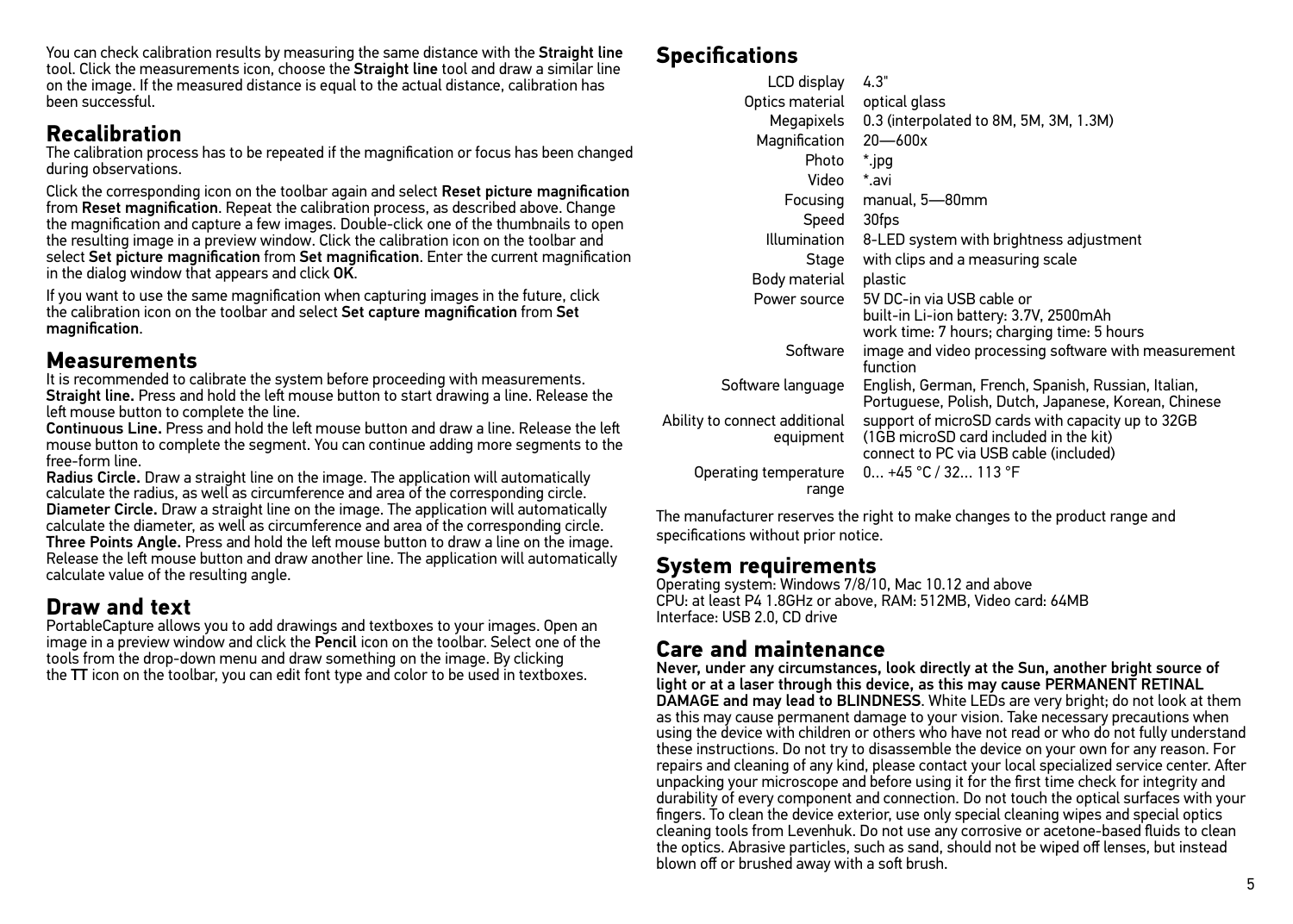Do not apply excessive pressure when adjusting focus. Do not overtighten the locking screws. Protect the device from sudden impact and excessive mechanical force. Store the device in a dry, cool place away from hazardous acids and other chemicals, away from heaters, open fire and other sources of high temperatures. Do not use the device for lengthy periods of time, or leave it unattended in direct sunlight. Keep the device away from water and high humidity. Do not submerge. Be careful during your observations. always replace the dust cover after you are finished with observations to protect the device from dust and stains. To avoid data loss or equipment damage, always close the application first, and then disconnect the microscope from your PC. Wait until the illumination goes off completely, and disconnect the microscope. Children should use the device under adult supervision only. Seek medical advice immediately if a small part or a battery is swallowed.

### **Battery safety instructions**

Always purchase the correct size and grade of battery most suitable for the intended use. Always replace the whole set of batteries at one time; taking care not to mix old and new ones, or batteries of different types. Clean the battery contacts and also those of the device prior to battery installation. Make sure the batteries are installed correctly with regard to polarity (+ and −). Remove batteries from equipment that is not to be used for an extended period of time. Remove used batteries promptly. Never short-circuit batteries as this may lead to high temperatures, leakage, or explosion. Never heat batteries in order to revive them. Do not disassemble batteries. Remember to switch off devices after use. Keep batteries out of the reach of children, to avoid risk of ingestion, suffocation, or poisoning. Utilize used batteries as prescribed by your country's laws.

### **Levenhuk Warranty**

Levenhuk products, except for their accessories, carry a 2-year warranty against defects in materials and workmanship. All Levenhuk accessories are warranted to be free of defects in materials and workmanship for six months from the purchase date. The warranty entitles you to the free repair or replacement of the Levenhuk product in any country where a Levenhuk office is located if all the warranty conditions are met.

For further details, please visit: www.levenhuk.com/warranty

If warranty problems arise or if you need assistance in using your product, please contact the local Levenhuk branch.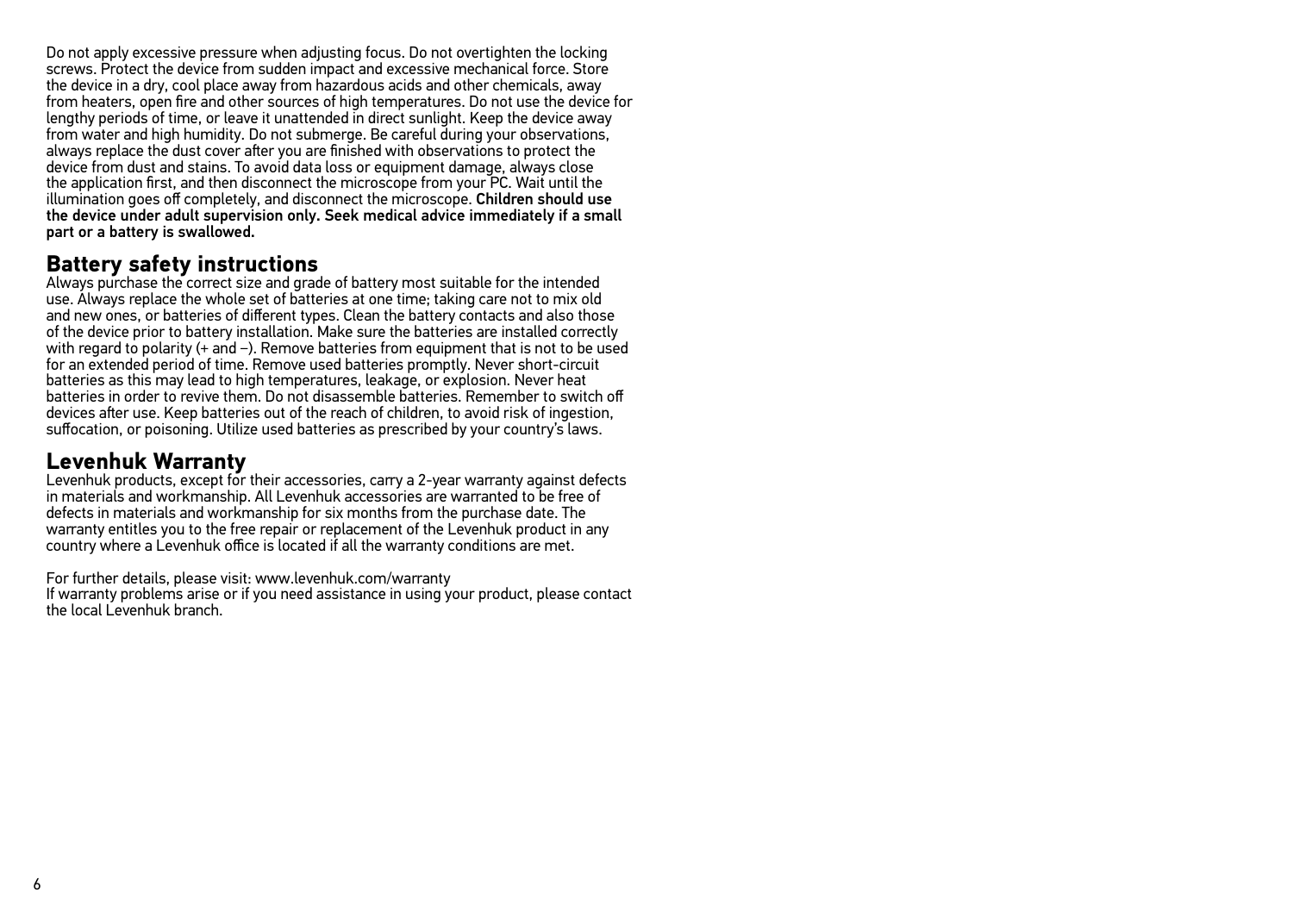# Discovery Artisan 64

## Цифров микроскоп



## **Части на микроскопа**

- Колело за фокусиране
- A Настройка
- Снимка/Видео/Възпроизвеждане
- Нагоре
- Надолу
- Заснемане
- Вкл./Изкл. на захранването ⋒
- $\bullet$ Димер на светодиода
- Слот за microSD карта Ω
- Бутон за цифрово увеличение
- Индикатор за зареждането
- **DC:** зареждане на батерията USB: изход към компютър
- **В** Заключваш винт
- Заключващ бутон на рамото на монтировката
- Пръстен за фиксиране на монтировката



Комплектът включва: микроскоп, стойка, USB кабел, карта памет microSD 1 GB, инсталационен компактдиск за Discovery Artisan, ръководство за потребителя и гаранция.

Никога и при никакви обстоятелства не гледайте директно към Слънцето, друг ярък източник на светлина или лазер през това устройство, тъй като това може да предизвика НЕВЪЗВРАТИМО УВРЕЖДАНЕ НА РЕТИНАТА и може да доведе до СЛЕПОТА.

## **Сглобяване на микроскопа**

Извадете от опаковката микроскопа и всичките принадлежности. Поставете предметната маса върху стабилна повърхност. Закрепете пръстена за фиксиране на монтировката (15) към металната тръба на монтировката. Вкарайте металната тръба в отвора на предметната маса и я фиксирайте на място с пръстена (15). Вкарайте микроскопа в скобата на рамото на монтировката и затегнете заключващия винт (13). Затегнете заключващия бутон (14), за да фиксирате на място рамото на монтировката. За захранване на микроскопа го свържете към компютъра с USB кабел.

## **Софтуер PortableCapture**

Вкарайте инсталационния компактдиск във Вашето устройство за компактдискове. Щракнете два пъти върху PortableCapture, за да инсталирате приложението, и следвайте инструкциите на екрана. Инсталационният компактдиск съдържа копие на ръководството за потребителя, което можете да намерите в папка User Manual (Ръководство за потребителя). Свържете микроскопа към компютъра си чрез USB кабел и стартирайте приложението PortableCapture. Изскачащо съобщение ще Ви предупреди, ако микроскопът не е свързан към компютъра.

## **Работа с микроскопа**

#### **Регулиране на фокуса**

Поставете образец върху предметната маса и използвайте колелото за фокусиране (1), докато изгледът се фокусира.

#### **Цифрово увеличение**

Натиснете бутона за цифрово увеличение върху корпуса на микроскопа (10) за приближаване или отдалечаване.

#### **Заснемане на изображение или видеозапис**

1) Вкарайте microSD карта в слота за microSD (9). Максималният размер на картата е 32 GB.

2) Въртете колелото за фокусиране (1), за да постигнете най-добрия фокус на Вашия обект.

3) Натиснете бутона Заснемане (6) и снимката ще се запамети в microSD картата.

4) За превключване в режим на видеозапис натиснете бутона за Снимка/Видео/ Възпроизвеждане (3). След това натиснете бутона Заснемане (6), за да стартирате видеозаписа. Натиснете бутона Заснемане отново, за да спрете видеозаписа.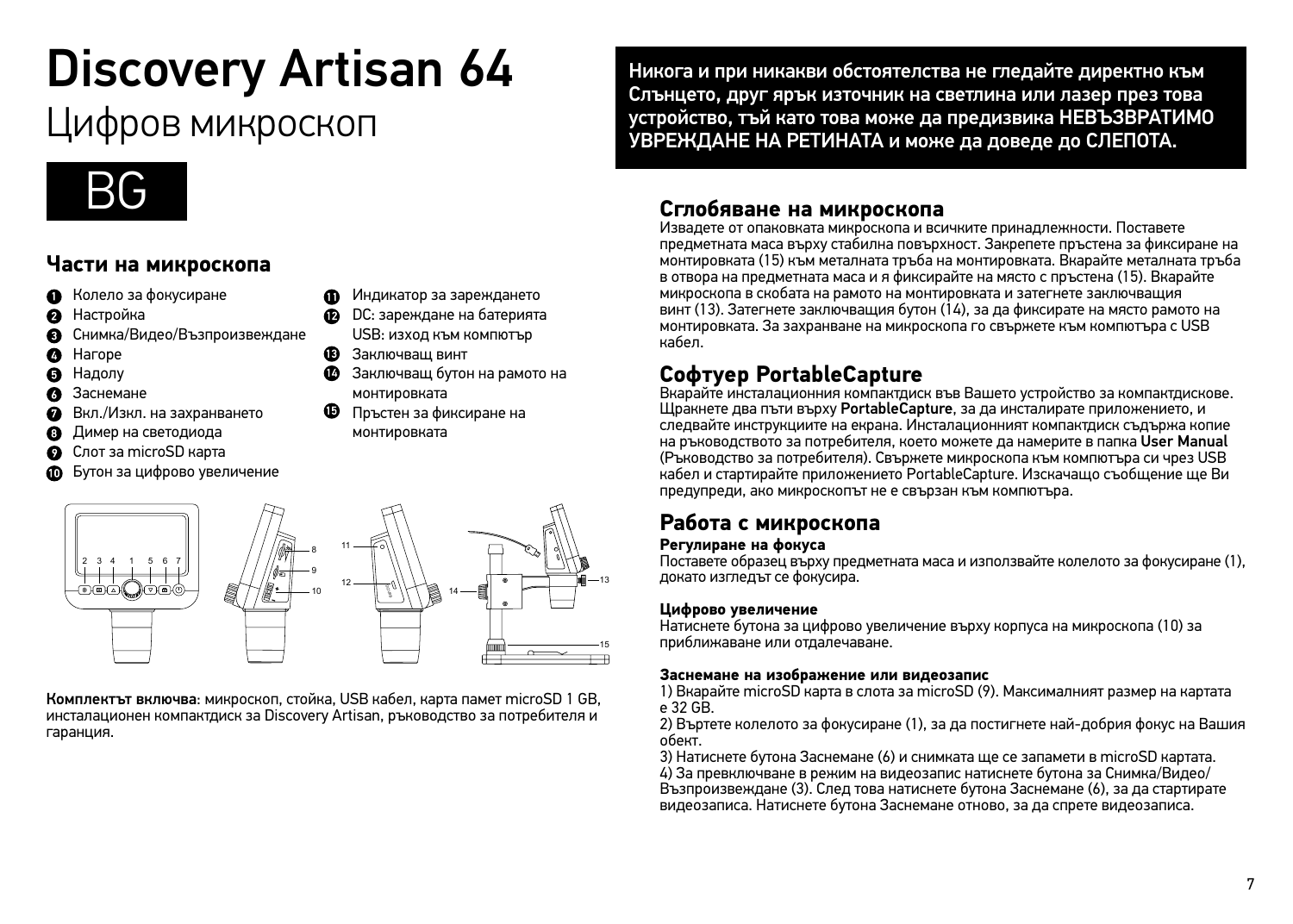#### **Възпроизвеждане**

1) Вкарайте microSD карта в слота (9). 2) Натиснете бутона за Cнимка/Видео/Възпроизвеждане (3), за да превключите на режим на възпроизвеждане.

3) Натиснете бутоните Нагоре (4) и Надолу (5), за да превъртите до заснети по-рано снимки или видеозаписи.

#### **Изтриване на файлове**

1) Вкарайте microSD карта в слота (9).

2) Натиснете бутона за Cнимка/Видео/Възпроизвеждане (3), за да превключите на режим на възпроизвеждане.

3) Натиснете бутона Setup (Настройка) (2), за да изберете файла за изтриване.

#### **Запис на Вашия компютър**

1) Вкарайте microSD карта в слота (9).

2) Свържете микроскопа към компютъра си чрез USB кабела, за да изтеглите изображения от картата във Вашия компютър.

#### **Предварително преглеждане на компютъра**

1) Работи само с инсталирания софтуер.

- 2) Извадете microSD картата от слота.
- 3) Свържете микроскопа към компютъра си чрез USB кабела.

## **Меню на приложението**



Заснемане на<br>изображение



Стартиране и спиране на видеозаписа



Последователност на заснемане (можете да задавате времето на началото на заснемане на изображения или видеозаписи, интервалът между тях, продължителността на видеозаписа и броя на изображенията или видеозаписите, което ще бъдат заснети)



Режим "Цял екран". За да излезете от режима "Цял екран", натиснете Escape (Изход) на Вашата клавиатура или щракнете двукратно някъде върху екрана

#### **File** (Файл)

Photos Directory (Указател на снимките): задава указател за заснетите изображения. Videos Directory (Указател на видеозаписите): задава указател за направените видеозаписи.

#### **Options** (Опции)

Resolution (Разделителна способност): задава разделителната способност. Date/Time (Дата/Час): скрива или показва датата и часа на заснемането по време на преглеждането.

Language (Език): промяна на езика на потребителския интерфейс. XY Guide (XY водач): скрива или извежда на дисплея мрежа на изображенията. Full screen mode (Режим "Цял екран"): разгъва изображението на цял екран.

**Capture** (Заснемане) Photo (Снимка): заснемане на изображение. Video (Видеозапис): извършва видеозапис.

#### **Заснемане на изображение**

Щракнете върху съответната иконка на лентата с инструменти или изберете Photo (Снимка) от менюто Capture (Заснемане).

#### **Записване на видео**

Щракнете върху съответната иконка на лентата с инструменти или изберете Video (Видеозапис) от менюто Capture (Заснемане).

#### **Последователност на заснемане**

Щракнете върху съответната иконка на лентата с инструменти. Ще се появи диалогов прозорец, където можете да зададете броя на параметрите за последователността на заснемане.

Щракнете върху радио бутона Photo (Снимка), за да настроите времето на началото на заснемане на изображения, интервала между тях и общия брой на изображенията. Щракнете върху радио бутона Video (Видеозапис), за да настроите времето на началото на правене на видео записи, продължителността им, интервала между тях и общия брой на клиповете.



Запаметяване като

Копиране в клипборд



Повтаряне на последното действие







Чертане





Копиране на файл

Предишно изображение

Следващо изображение





Размер









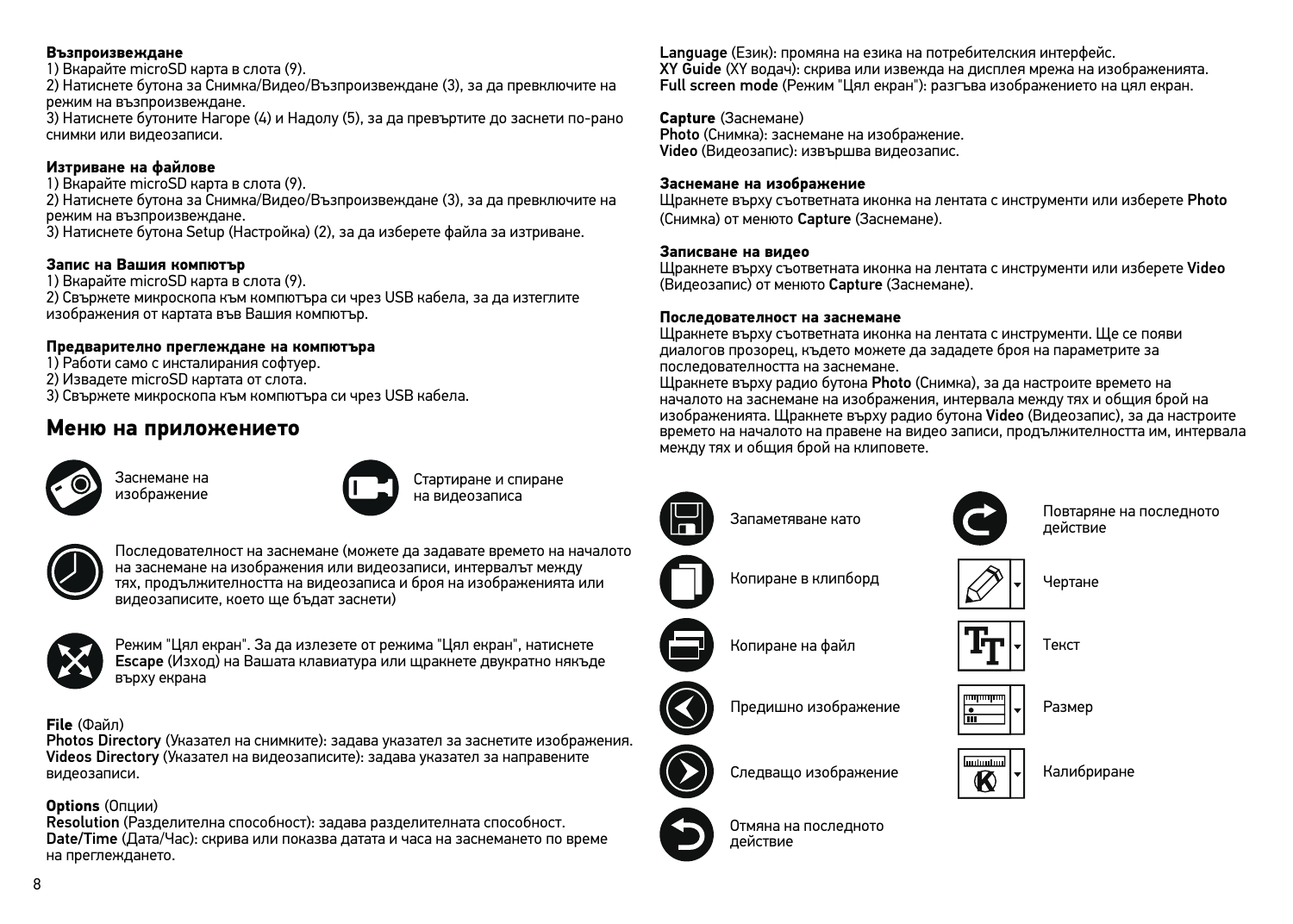## **Калибриране**

Преди да калибрирате микроскопа, включете дисплея мрежа. За да направите това, изберете On (Вкл.) от Options (Опции) > XY Guide (XY водач). По подразбиране мрежата се вижда. Поставете скалата за калибриране върху предметната маса и фокусирайте изображението. Уверете се, че вертикалната ос на мрежата е паралелна на деленията на скалата и заснемете изображение. Щракнете два пъти върху миниатюрата на изображението, за да го отворите в отделен прозорец.

Щракнете върху съответната иконка на лентата с инструменти, за да започне калибрирането. С помощта на мишката изберете две точки от изображението (трябва да знаете разстоянието между тези две точки). Щом изберете втората точка ще се отвори диалогов прозорец, където трябва да въведете известното разстояние в полето Actual dimension (Действителен размер). Приложението ще изчисли автоматично увеличението на изображението. Щракнете върху OK, за да затворите диалоговия прозорец. Изчисленото увеличение ще бъде показано в полето Magnification (Увеличение).

*Забележка: избраните точки трябва да формират хоризонтална линия.*

Можете да проверите резултатите от калибрирането, като измерите същото разстояние с инструмента за прави линии. Щракнете върху иконката за размери, изберете инструмента за прави линии и начертайте подобна линия върху изображението. Ако измереното разстояние е равно на действителното разстояние, тогава калибрирането е успешно.

## **Повторно калибриране**

Процесът на калибриране трябва да се повтори, ако по време на наблюденията са се променили увеличението или фокусът.

Щракнете отново върху съответната иконка на лентата с инструменти и изберете Reset picture magnification (Нулиране на увеличението на изображението) от Reset magnification (Нулиране на увеличението). Повторете процеса на калибриране, както е описано по-горе. Променете увеличението и заснемете няколко изображения. Двукратното щракване върху миниатюрите на изображенията ще отвори съответното изображение в прозорец за предварителен преглед. Щракнете върху иконката за калибриране на лентата с инструменти и изберете Set picture magnification (Задаване на увеличението на изображението) от Set magnification (Задаване на увеличението). Въведете текущото увеличение в диалоговия прозорец, който се появява, и щракнете върху OK.

Ако искате в бъдеще да използвате същото увеличение при заснемане на изображения, тогава щракнете върху иконката за калибриране на лентата с инструменти и изберете Set capture magnification (Задаване на увеличението при заснемане) от Set magnification (Задаване на увеличението).

## **Измервания**

Препоръчва се да калибрирате системата, преди да продължите с измерванията. Straight line (Права линия). Натиснете и задръжте натиснат левия бутон на мишката, за да започнете да чертаете линия. Отпуснете левия бутон на мишката, за да завършите линията.

Continuous Line (Линия с произволна форма). Натиснете и задръжте натиснат левия бутон на мишката и начертайте линия. Отпуснете левия бутон на мишката, за да завършите сегмента. Можете да продължите да добавяте сегменти към линията с произволна форма.

Radius Circle (Радиус на кръг). Начертайте права линия върху изображението. Приложението ще изчисли автоматично радиуса, както и обиколката и площта на съответния кръг.

Diameter Circle (Диаметър на кръг). Начертайте права линия върху изображението. Приложението ще изчисли автоматично диаметъра, както и обиколката и площта на съответния кръг.

Three Points Angle (Триточков ъгъл). Натиснете и задръжте натиснат левия бутон на мишката, за да начертаете линия върху изображението. Отпуснете левия бутон на мишката и начертайте друга линия. Приложението ще изчисли автоматично стойността на получения ъгъл.

#### **Чертане и текст**

PortableCapture Ви позволява да добавяте линии и текстови полета към Вашите изображения. Отворете дадено изображение в прозореца за предварителен преглед и щракнете върху иконката Молив на лентата с инструменти. Изберете един от инструментите от изскачащото меню и начертайте нещо върху изображението. Чрез щракване върху иконката TT на лентата с инструменти, Вие можете да редактирате типа и цвета на шрифта, които ще се използват в текстовите полета.

## **Спецификации**

| Течнокристален дисплей                                   | 4.3"                                                                                                                                      |
|----------------------------------------------------------|-------------------------------------------------------------------------------------------------------------------------------------------|
| Материал на оптиката                                     | ОПТИЧНО СТЪКЛО                                                                                                                            |
| Мегапиксела                                              | 0,3 (с интерполация до 8М, 5М, 3М, 1,3М)                                                                                                  |
| Увеличение                                               | $20 - 600x$                                                                                                                               |
| Снимки                                                   | * jpg                                                                                                                                     |
| Видео                                                    | *.avi                                                                                                                                     |
| Регулиране на фокуса                                     | ръчно, 5-80 mm                                                                                                                            |
| Скорост                                                  | 30 fps                                                                                                                                    |
| Осветление                                               | система с 8 светодиода с регулиране на яркостта                                                                                           |
| Предметна маса                                           | с щипки и измервателна скала                                                                                                              |
| Материал на корпуса                                      | пластмаса                                                                                                                                 |
| Захранващ източник                                       | вход 5 V DC през USB кабел или<br>вградена литиево-йонна батерия: 3,7 V, 2500 mAh<br>време за работа: 7 часа; време за зареждане: 5 часа  |
| Софтуер                                                  | софтуер за обработка на изображения и видеозаписи<br>с функция за измерване                                                               |
| Език на интерфейса                                       | английски, немски, френски, испански, руски,<br>италиански, португалски, полски, холандски,<br>японски, корейски, китайски                |
| Възможност за свързване<br>на допълнително<br>оборудване | поддържа microSD карти с обем до 32 GB<br>(1 GB microSD карта е включена в комплекта)<br>свързване към компютър чрез USB кабел (включено) |
| Диапазон на работната<br>температура                     | $0 + 45 °C$                                                                                                                               |

Производителят си запазва правото да прави промени на гамата продукти и спецификациите им без предварително уведомление.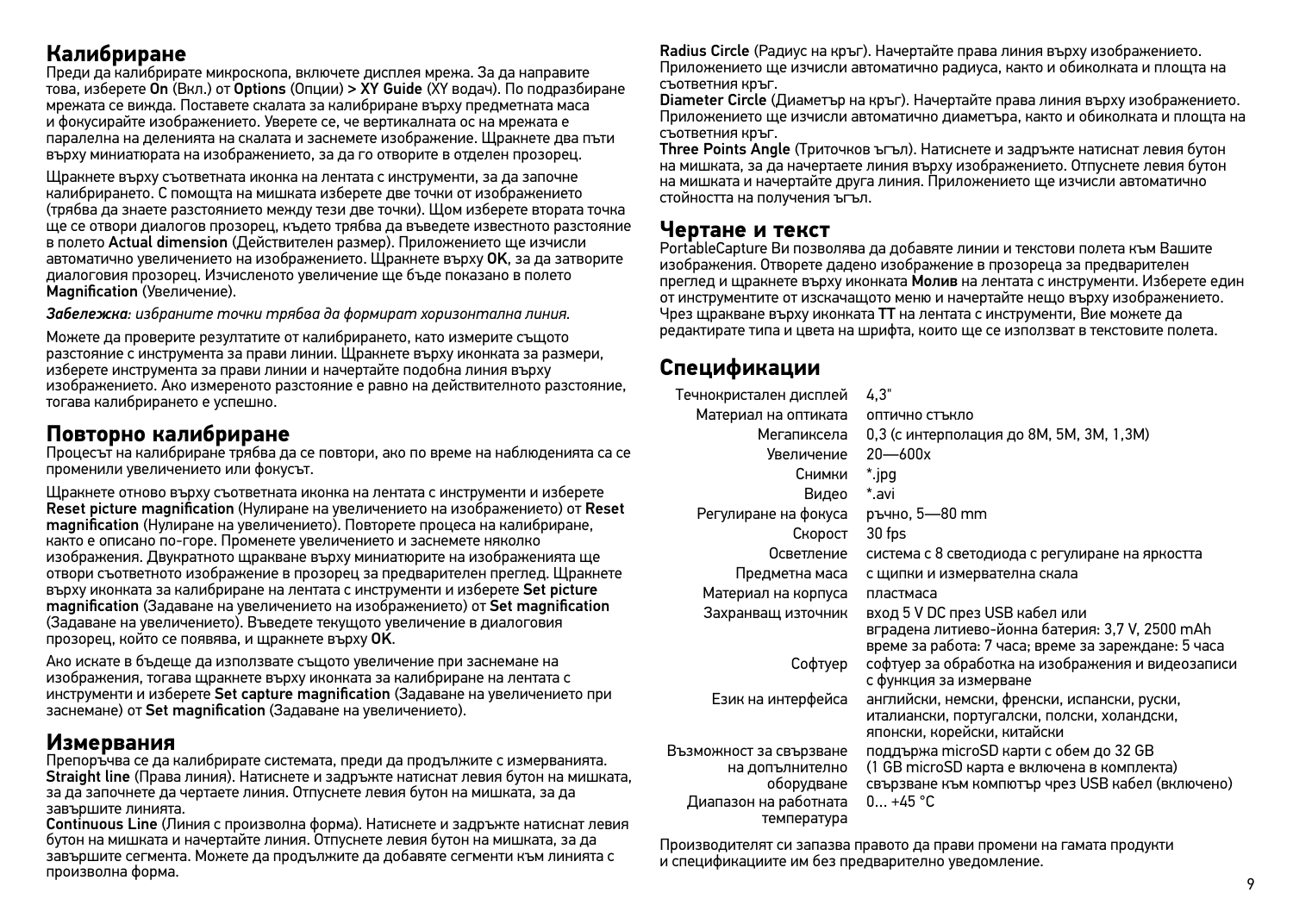#### **Изисквания към системата**

Операционна система: Windows 7/8/10, Mac 10.12 и по-нови версии CPU: най-малко P4 1,8 GHz или по-висок клас, RAM: 512 MB, видеокарта: 64 MB Интерфейс: USB 2.0, устройство за компактдискове

## **Грижи и поддръжка**

Никога и при никакви обстоятелства не гледайте директно към слънцето, друг ярък източник на светлина или лазер през това устройство, тъй като това може да предизвика ПЕРМАНЕНТНО УВРЕЖДАНЕ НА РЕТИНАТА и може да доведе до СЛЕПОТА. Белите светодиодни светлини са твърде ярки, не гледайте към тях, тъй като това може да доведе до трайно увреждане на зрението Ви. Предприемете необходимите превантивни мерки при използване на това устройство от деца или други, които не са прочели или които не са разбрали напълно тези инструкции. Не се опитвайте да разглобявате устройството самостоятелно. За всякакви ремонти се обръщайте към местния специализиран сервизен център. След като разопаковате Вашия микроскоп и преди да го използвате за първи път, проверете дали всички компоненти и връзки са здрави и с ненарушена цялост. Не пипайте повърхностите на оптиката с пръсти. За почистване на отвън, използвайте само специални кърпички и течности за почистване на оптика от Levenhuk. Не използвайте корозивни течности или такива на основата на ацетон за почистване на оптиката. Не прилагайте прекомерен натиск при настройване на фокусирането. Не пренатягайте заключващите винтове. Предпазвайте устройството от внезапни удари и прекомерна механична сила. Съхранявайте устройството на сухо и хладно място, далеч от опасни киселини и други химикали, далеч от отоплителни уреди, открит огън и други източници на високи температури. Не използвайте устройството за продължителни периоди от време и не го оставяйте без надзор на директна слънчева светлина. Пазете устройството далече от вода и висока влажност. Не потапяйте под вода. Бъдете внимателни по време на наблюдения, винаги поставяйте покривалото против прах обратно на мястото му, след като сте приключили с наблюдението, за да предпазите устройството от прах и поява на петна. За да избегнете загуба на данни или повреда на оборудването, винаги затваряйте първо приложението и след това изключвайте микроскопа от компютъра. Изчакайте, докато осветлението изгасне напълно, и изключете микроскопа. Децата могат да използват устройството само под наблюдение от възрастен. Потърсете веднага медицинска помощ, ако погълнете малка част или батерия.

## **Инструкции за безопасност на батериите**

Винаги купувайте батерии с правилния размер и характеристики, които са най-подходящи за предвидената употреба. Винаги сменяйте всички батерии едновременно, като внимавате да не смесите стари и нови или батерии от различен тип. Почистете контактите на батериите, както и тези на устройството, преди да поставите батериите. Уверете се, че батериите са поставени правилно по отношение на полярността (+ и −). Извадете батериите от оборудването, ако то няма да бъде използвано продължителен период от време. Извадете използваните батерии незабавно. Никога не свързвайте батерии накъсо, тъй като това може да доведе до високи температури, теч или експлозия. Никога не загрявайте батерии, опитвайки се да ги използвате допълнително време. Не забравяйте да изключите устройствата след употреба. Дръжте батериите далеч от достъпа на деца, за да избегнете риск от поглъщане, задушаване или отравяне. Изхвърляйте използваните батерии, както е предписано от законите във Вашата страна.

## **Гаранция на Levenhuk**

Оптичните продукти Levenhuk имат 2-годишна гаранция срещу дефекти в материалите и изработката. За всички принадлежности на Levenhuk се предоставя гаранция за липса на дефекти на материалите и изработката за период от 2 години от датата на покупката на дребно. Гаранцията Ви дава право на безплатен ремонт или замяна на продукта на Levenhuk във всяка държава, в която има офис на Levenhuk, ако са изпълнени всички условия за гаранцията.

За допълнителна информация посетете нашия уебсайт: www.levenhuk.bg/garantsiya Ако възникнат проблеми с гаранцията или ако се нуждаете от помощ за използването на Вашия продукт, свържете се с местния представител на Levenhuk.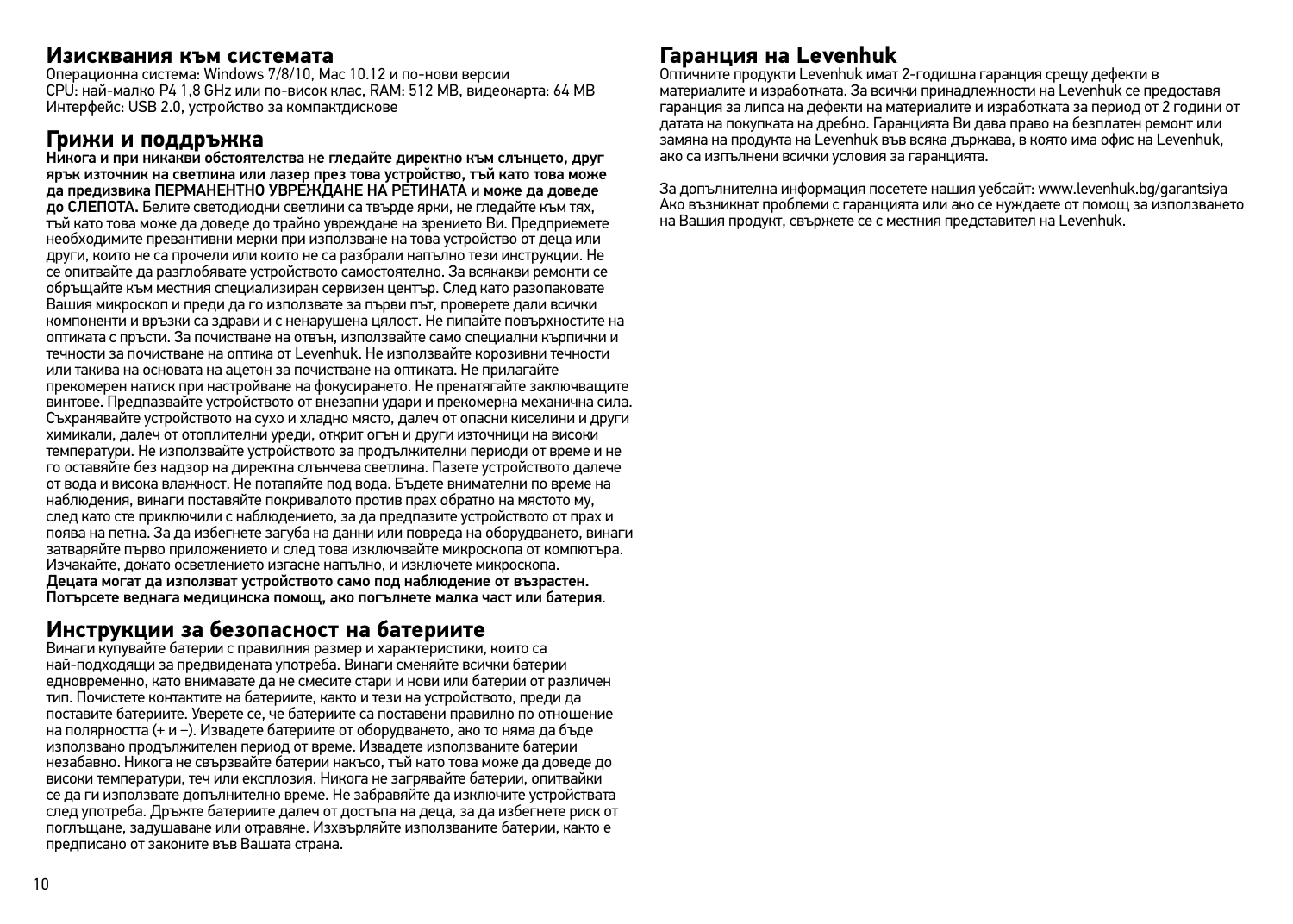## Discovery Artisan 64 Digitální mikroskop



## **Části mikroskopu**

- Zaostřovací kolečko  $\bullet$
- $\boldsymbol{Q}$ Nastavení
- Fotografie/Video/Přehrávání  $\Omega$
- $\boldsymbol{c}$ Nahoru
- **Q** Dolů
- ø Pořídit snímek
- Vypínač napájení (zap/vyp) 0
- Tlumič LED světla A
- Slot pro kartu microSD



- DC: nabíjení baterií
- USB: výstup do PC
- Aretační šroub
- Aretační knoflík ramene stativu
- **D** Pojistný kroužek stativu



Sada obsahuje: digitální mikroskop, stojan mikroskopu, USB kabel, paměťová karta microSD 1 GB, CD se softwarem, návod k použití a záruční list.

Nikdy, za žádných okolností se tímto přístrojem nedívejte přímo do slunce, jiného světelného zdroje nebo laseru, neboť hrozí nebezpečí TRVALÉHO POŠKOZENÍ SÍTNICE a případně i OSLEPNUTÍ.

## **Montáž mikroskopu**

Vytáhněte mikroskop a veškeré příslušenství z obalu. Pracovní stolek umístěte na stabilní plochu. Na kovovou trubici stativu připevněte pojistný kroužek stativu (15). Kovovou trubici vložte do otvoru v pracovním stolku a pomocí kroužku (15) ji zajistěte na místě. Vložte mikroskop do upínací koncovky na rameni stativu a utáhněte aretační šroub (13). Utažením aretačního knoflíku (14) upevněte stativ na místě. Chcete-li mikroskop napájet, připojte jej k počítači pomocí kabelu USB.

## **Software PortableCapture**

Do CD jednotky svého počítače vložte instalační CD. Poklepáním na položku PortableCapture spusťte instalaci aplikace a postupujte podle pokynů na obrazovce. Instalační CD obsahuje kopii uživatelské příručky, kterou můžete najít ve složce User Manual (Uživatelská příručka). Pomocí USB kabelu připojte mikroskop ke svému počítači a spusťte aplikaci PortableCapture. Není-li k počítači připojen mikroskop, otevře se okno se upozorněním.

## **Práce s mikroskopem**

#### **Zaostřovací šroub**

Na pracovní stolek položte preparát a otáčejte zaostřovacím kolečkem (1), dokud nebude obraz zaostřen.

#### **Digitální zoom**

Pomocí tlačítka digitálního zoomu na mikroskopu (10) můžete zmenšovat nebo zvětšovat obraz.

#### **Pořizování fotografií nebo videozáznamů**

- 1) Vložte kartu microSD do slotu microSD (9). Maximální velikost karty je 32 GB.
- 2) Otáčením kolečka zaostřování (1) ideálně snímek objektu zaostřete.
- 3) Stiskněte tlačítko Pořídit snímek (6) a fotografie bude uložena na kartu microSD.
- 4) Pro přepnutí do režimu pro pořizování videozáznamů stiskněte tlačítko Fotografie/

Video/Přehrávání (3). Poté stiskněte tlačítko Pořídit snímek (6) a spusťte nahrávání videa.

Znovu stiskněte tlačítko Pořídit snímek (6) a zastavte nahrávání videa.

### **Přehrávání**

- 1) Vložte kartu microSD do slotu.
- 2) Stisknutím tlačítka Fotografie/Video/Přehrávání (3) přejdete do režimu přehrávání.
- 3) Pomocí tlačítek Nahoru (4) a Dolů (5) můžete procházet předem pořízené fotografie a videa.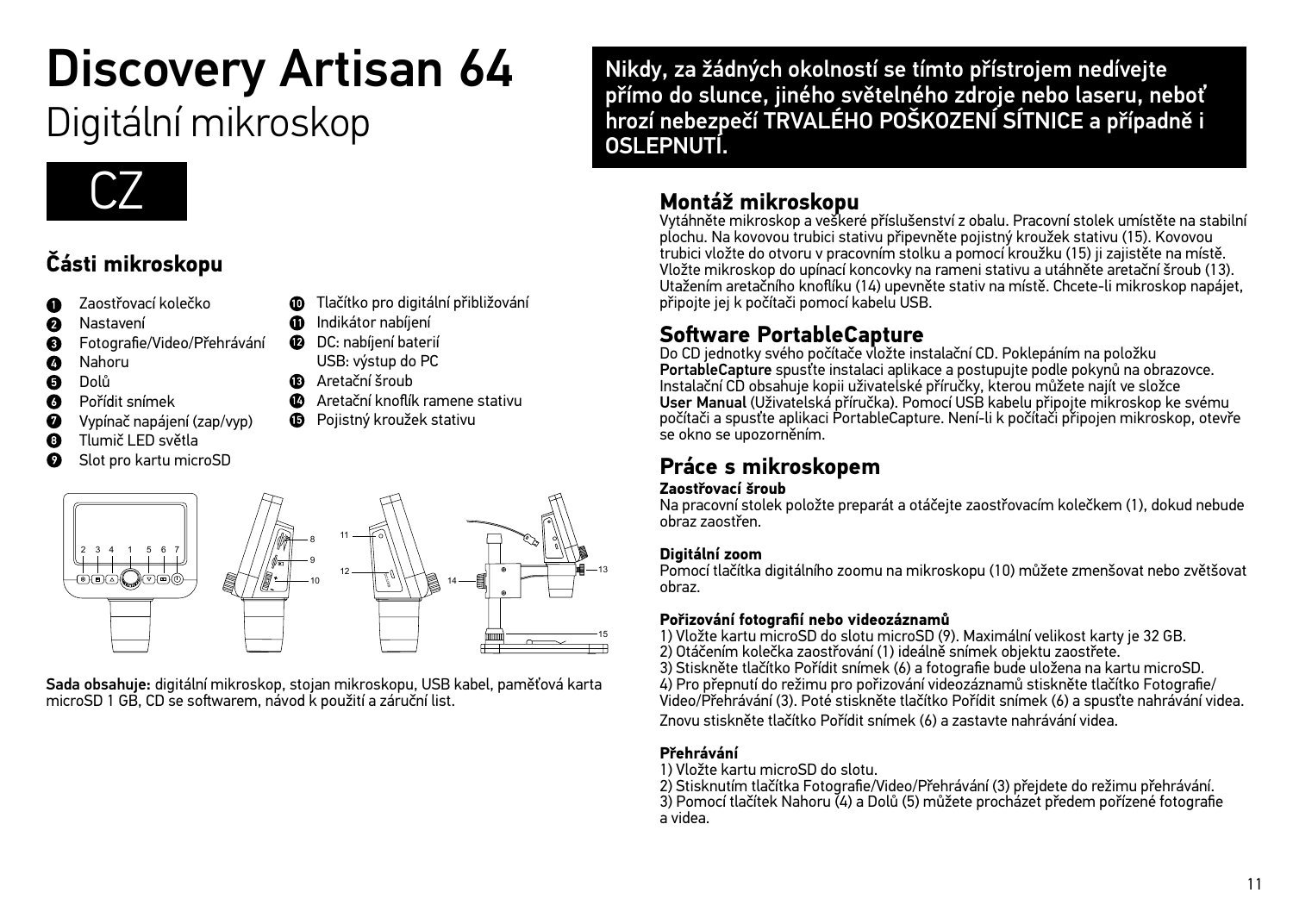#### **Odstraňování souborů**

1) Vložte kartu microSD do slotu. 2) Stisknutím tlačítka Fotografie/Video/Přehrávání (3) přejdete do režimu přehrávání. 3) Stisknutím tlačítka Setup (Nastavení) (2) zvolíte soubor k odstranění.

#### **Hromadné úložiště v počítači**

1) Vložte kartu microSD do slotu.

2) Připojte mikroskop k počítači pomocí USB kabelu a stáhněte snímky z karty do počítače.

#### **Náhled na počítači**

1) Funguje pouze s nainstalovaným softwarem.

2) Vyjměte kartu microSD ze slotu.

3) Připojte mikroskop k počítači pomocí USB kabelu.

## **Nabídka aplikace**





Snímat statický obraz **Zahájit** a ukončit nahrávání videozáznamu



Snímat sekvenci (můžete nastavit dobu zahájení pořizování statických snímků nebo videozáznamu, interval mezi nimi, délku videozáznamu a počet statických snímků nebo videozáznamů, jež se mají pořídit)



Režim celé obrazovky. K opuštění režimu celé obrazovky stiskněte klávesu Escape na klávesnici nebo dvakrát klikněte kamkoliv na obrazovce

#### **File** (Soubor)

Photos Directory (Adresář fotografií): nastavený adresář pro zachycené snímky. Videos Directory (Adresář videí): nastavený adresář pro zachycená videa.

#### **Options** (Možnosti)

Resolution (Rozlišení): nastavení rozlišení snímku. Date/Time (Datum/čas): skrytí nebo zobrazení data a času zachycení během náhledu. Language (Jazyk): změna jazyka uživatelského rozhraní. XY Guide (Průvodce XY): skrytí nebo zobrazení mřížky na snímcích. Full screen mode (Režim celé obrazovky): přejde na celou obrazovku.

**Capture** (Zachytit) Photo (Fotografie): zachytí snímek. Video: zachytí video.

#### **Snímání obrazu**

Klikněte na příslušnou ikonu na panelu nástrojů nebo vyberte možnost Photo (Fotografie) z nabídky Capture (Zachytit).

#### **Pořizování videozáznamů**

Klikněte na příslušnou ikonu na panelu nástrojů nebo vyberte možnost Video (Video) z nabídky Capture (Zachytit).

#### **Zachycování sekvencí**

Klikněte na příslušnou ikonu v panelu nástrojů. Otevře se dialogové okno, v němž můžete nastavit řadu parametrů pro snímání sekvencí.

Kliknutím na přepínač Photo (Fotografie) nastavíte čas k zahájení záznamu snímků, interval mezi nimi a celkový počet snímků. Kliknutím na přepínač Video (Video) nastavíte čas k zahájení záznamu videí, jejich dobu trvání, interval mezi nimi a celkový počet klipů.



Opakovat poslední činnost

Nakreslit

Kalibrace



mmmm

<u>minima</u> **K** 

Text

Měření

Další snímek



Vrátit zpět poslední činnost

## **Calibration (Kalibrace)**

Před zahájením kalibrace mikroskopu zapněte zobrazení mřížky. To se provede volbou možnosti On (Zapnuto) v nabídce Options > XY Guide (Možnosti > Mřížka). Ve výchozím nastavení se mřížka zobrazuje. Na pracovní stolek položte kalibrační stupnici a zaostřete obraz. Ujistěte se, zda je svislá osa mřížky souběžná s dílky stupnice, a pořiďte snímek. Dvojitým kliknutím na náhled obrázku jej otevřete v samostatném okně.

Kliknutím na příslušnou ikonu v panelu nástrojů zahajte kalibraci. Pomocí myši zvolte dva body na snímku (musíte znát skutečnou vzdálenost mezi těmito body). Jakmile vyberete druhý bod, otevře se dialogové okno, kde do pole Actual dimension (Skutečný rozměr) zadáte známou vzdálenost. Aplikace automaticky vypočte zvětšení obrazu.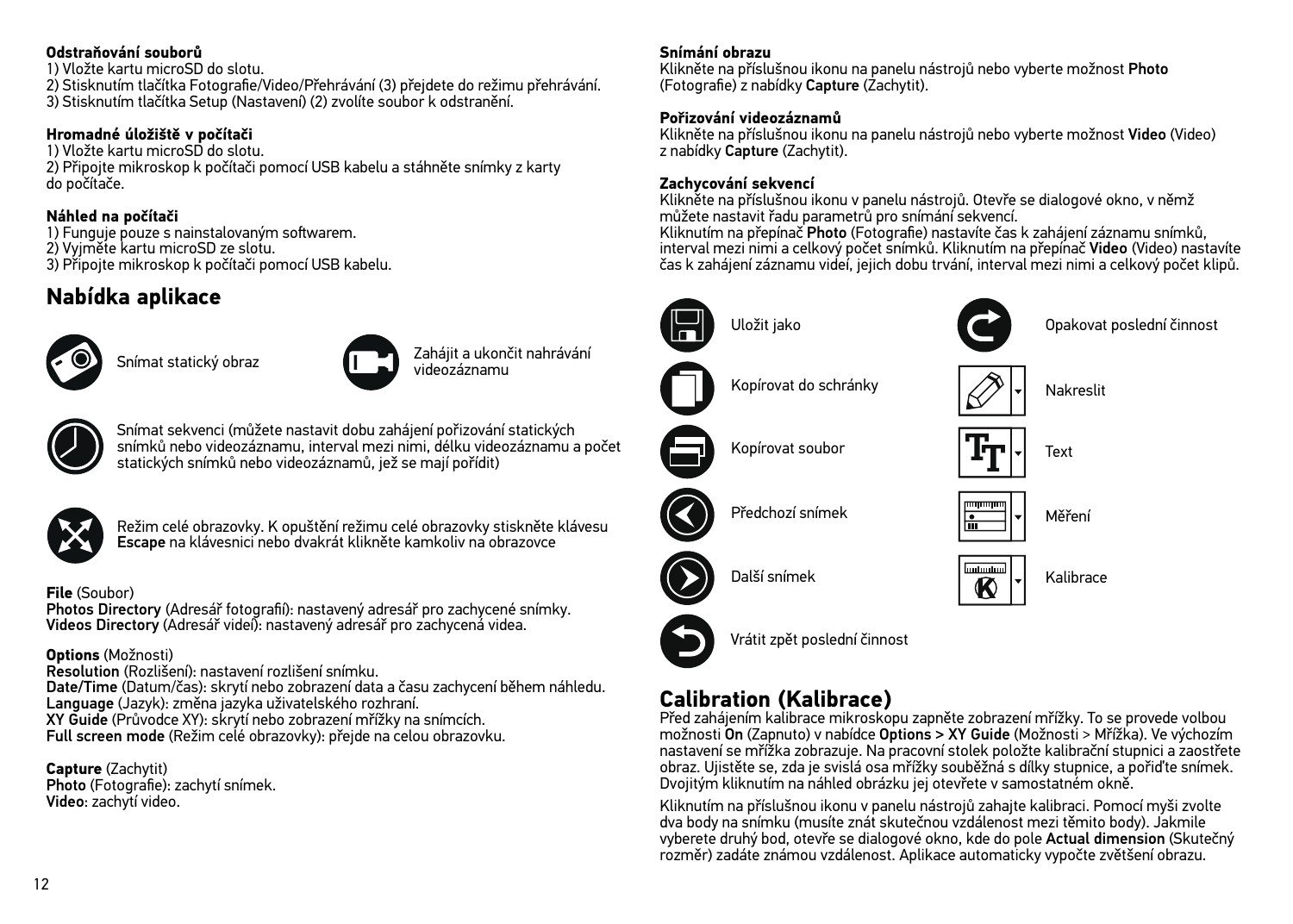Tlačítkem OK dialogové okno zavřete. Vypočtené zvětšení se zobrazí v poli Magnification (Zvětšení).

*Poznámka: Vybrané body by měly být ve vodorovné linii.*

Výsledky kalibrace můžete zkontrolovat změřením stejné vzdálenosti pomocí nástroje Straight line (Přímá čára). Kliknutím na ikonu měření vyberte nástroj Straight line (Přímá čára) a nakreslete podobnou čáru na snímek. Je-li naměřená vzdálenost stejná jako skutečná, proběhla kalibrace úspěšně.

## **Recalibration (Rekalibrace)**

Došlo-li během pozorování ke změně hodnoty zvětšení nebo zaostření, kalibrační proces je nutné zopakovat.

Klikněte znovu na příslušnou ikonu na panelu nástrojů a z nabídky Reset magnification (Resetovat zvětšení) zvolte možnost Reset picture magnification (Resetovat zvětšení obrazu). Výše uvedeným postupem opakujte proces kalibrace. Změňte hodnotu zvětšení a pořiďte několik snímků. Dvojím kliknutím na náhledy otevřete výsledný snímek k nahlédnutí v samostatném okně. V panelu nástrojů klikněte na ikonu kalibrace a z nabídky Set magnification (Nastavit zvětšení) zvolte možnost Set picture magnification (Nastavit zvětšení obrazu). V dialogovém okně, které se otevře, zadejte aktuální zvětšení a klikněte na tlačítko OK.

Chcete-li při pořizování snímků v budoucnu použít stejné zvětšení, klikněte na ikonu kalibrace a v nabídce Set magnification (Nastavit zvětšení) zvolte možnost Set capture magnification (Nastavit zvětšení při snímání).

## **Measurements (Měření)**

Než budete pokračovat v měřením, doporučujeme systém nakalibrovat.

Straight line (Přímá čára). Chcete-li začít kreslit čáru, stiskněte a přidržte levé tlačítko<br>myši. Čáru ukončíte uvolněním levého tlačítka myši.

Continuous Line (Spojitá čára). Pomocí tohoto nástroje můžete na snímku nakreslit křivku a změřit její délku.

Radius Circle (Kruh s poloměrem). Na snímku nakreslete přímku. Aplikace automaticky vypočte poloměr, obvod a plochu odpovídajícího kruhu.

Diameter Circle (Kruh s průměrem). Na snímku nakreslete přímku. Aplikace automaticky vypočte průměr, obvod a plochu odpovídajícího kruhu.

Three Points Angle (Úhel třemi body). Pomocí myši umístěte na snímku tři body. Aplikace automaticky vypočte hodnotu úhlu.

## **Kreslení a text**

Aplikace PortableCapture umožňuje do snímků přidávat kresby nebo textová pole. Snímek otevřete v okně náhledu a v panelu nástrojů klikněte na ikonu Pencil (Tužka). Vyberte jeden z nástrojů v rozbalovací nabídce a něco na snímek nakreslete. Po kliknutí na ikonu TT v panelu nástrojů můžete upravit typ a barvu písma, které se bude používat v textových polích.

## **Technické údaje**

| LCD displej<br>Materiál optiky        | 4.3"<br>optické sklo                                                                                                                              |
|---------------------------------------|---------------------------------------------------------------------------------------------------------------------------------------------------|
| Rozlišení v megapixelech<br>Zvětšení  | 0,3 (interpolace na 8M, 5M, 3M, 1,3M)<br>$20 - 600x$                                                                                              |
| Fotografie                            | * jpg                                                                                                                                             |
| Video                                 | *.avi                                                                                                                                             |
| Zaostřování                           | manuální, 5—80 mm                                                                                                                                 |
| Rychlost                              | 30 fps                                                                                                                                            |
| Osvětlení                             | systém 8-LED s nastavením jasu                                                                                                                    |
| Pracovní stolek                       | se svorkami a měřicí stupnicí                                                                                                                     |
| Materiál tělesa                       | plast                                                                                                                                             |
| Napájení                              | 5 V DC-in pomocí USB kabelu nebo<br>integrované baterie Li-ion 3,7 V, 2500 mAh<br>provozní doba: 7 hodin; doba nabíjení: 5 hodin                  |
| Software                              | software pro zpracování obrázků a videa s funkcí pro<br>měření                                                                                    |
| Jazyk rozhraní                        | angličtina, němčina, francouzština, španělština,<br>ruština, italština, portugalština, polština, holandština,<br>japonština, korejština, čínština |
| Možnost připojení dalšího<br>zařízení | podpora pro karty microSD s kapacitou až 32 GB<br>(1 GB karta microSD je součástí sady)<br>připojení k PC pomocí kabelu USB (součást balení)      |
| Rozsah provozní teploty               | $0 + 45 °C$                                                                                                                                       |
|                                       |                                                                                                                                                   |

Společnost Levenhuk si vyhrazuje právo provádět bez předchozího upozornění úpravy jakéhokoliv výrobku, případně zastavit jeho výrobu.

## **Systémové požadavky**

Operační systém: Windows 7/8/10, Mac 10.12 a vyšší CPU: alespoň P4 1,8 GHz nebo vyšší, RAM: 512 MB, video-karta: 64 MB Rozhraní: USB 2.0, CD disk

## **Péče a údržba**

Nikdy, za žádných okolností se tímto přístrojem nedívejte přímo do slunce, jiného světelného zdroje nebo laseru, neboť hrozí nebezpečí TRVALÉHO POŠKOZENÍ SÍTNICE a případně i OSLEPNUTÍ. Bílé LED žárovky jsou velmi jasné; nedívejte se přímo do nich, hrozí nebezpečí trvalého poškození zraku. Při použití tohoto přístroje dětmi nebo osobami, které tento návod nečetly nebo s jeho obsahem nebyly plně srozuměny, uplatněte nezbytná preventivní opatření. Nepokoušejte se přístroj sami rozebírat. S opravami veškerého druhu se obracejte na své místní specializované servisní středisko. Po vybalení mikroskopu a před jeho prvním použitím zkontrolujte neporušenost jednotlivých komponent a spojů. Nedotýkejte se svými prsty povrchů optiky. K vyčištění čoček můžete použít měkký ubrousek nebo čisticí utěrku navlhčené v éteru, případně v čistém alkoholu. Doporučujeme používat speciální čisticí prostředky na optiku značky Levenhuk. K čištění optiky nepoužívejte žádné žíraviny ani kapaliny na acetonové bázi.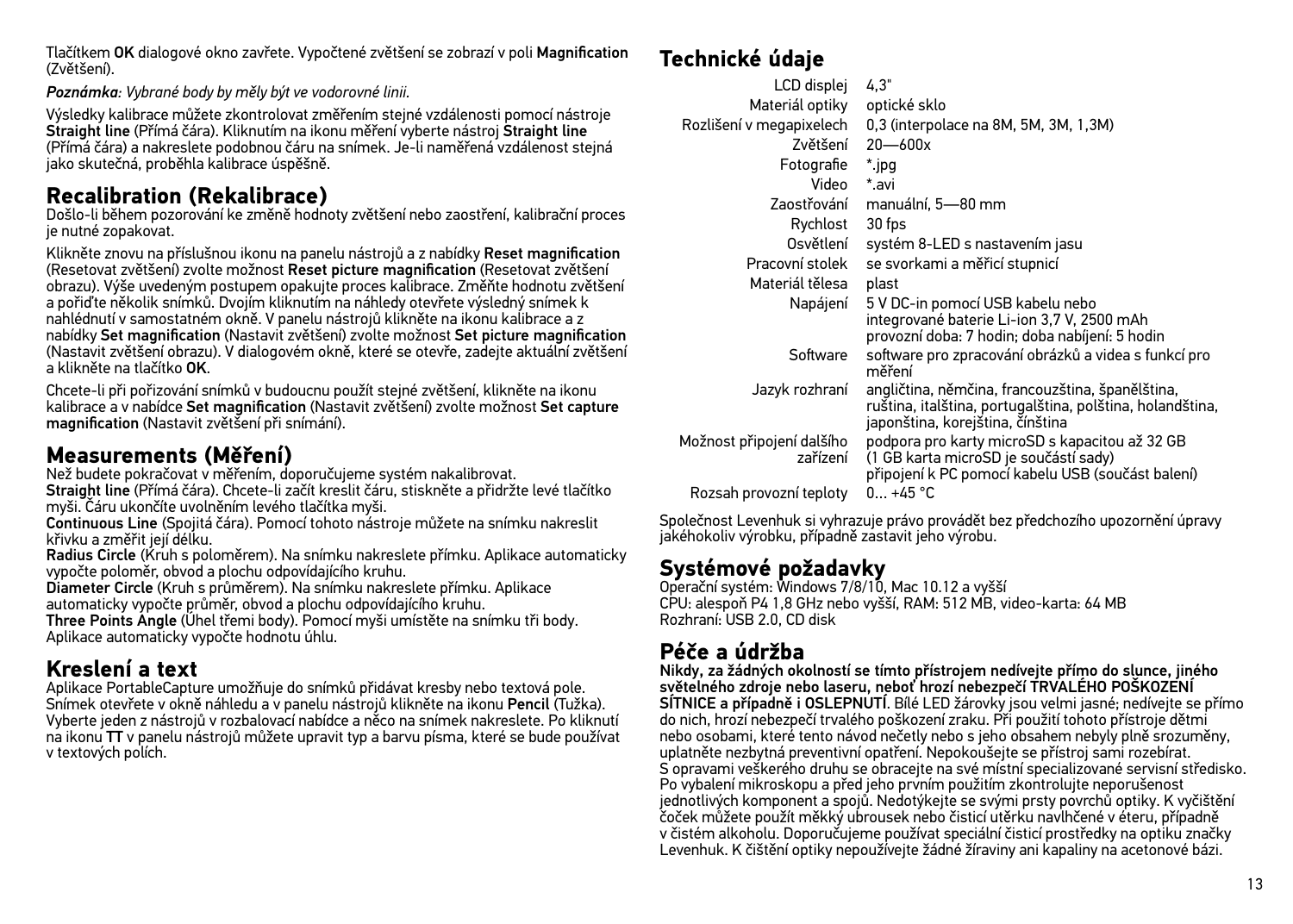Abrazivní částice, například písek, by se neměly z čoček otírat, ale sfouknout nebo smést měkkým kartáčkem. Při zaostřování nevyvíjejte nadměrný tlak. Neutahujte šrouby konstrukce příliš silně. Přístroj chraňte před prudkými nárazy a nadměrným mechanickým namáháním. Přístroj ukládejte na suchém, chladném místě, mimo dosah možných zdrojů prachu, nebezpečných kyselin nebo jiných chemikálií, topných těles, otevřeného ohně a jiných zdrojů vysokých teplot. Přístroj příliš dlouho nepoužívejte ani neponechávejte bez dozoru na přímém slunci. Chraňte přístroj před stykem s vodou. Při pozorování dbejte na opatrnost; po skončení pozorování vždy nasaďte ochranný kryt, abyste mikroskop ochránili před prachem a jiným znečištěním. Pokud svůj mikroskop nebudete delší dobu používat, uložte čočky objektivu a okuláru odděleně od samotného mikroskopu. Chcete-li předejít ztrátě dat nebo poškození zařízení, vždy nejprve zavřete aplikaci a teprve poté odpojte mikroskop od svého počítače. Počkejte, až osvětlení zcela zhasne, a pak odpojte mikroskop. Děti by měly výrobek používat pouze pod dohledem dospělé osoby. Při náhodném požití malé součásti nebo baterie ihned vyhledejte lékařskou pomoc.

## **Bezpečnostní pokyny týkající se baterií**

Vždy nakupujte baterie správné velikosti a typu, které jsou nejvhodnější pro zamýšlený účel. Při výměně vždy nahrazujte celou sadu baterií a dbejte na to, abyste nemíchali staré a nové baterie, případně baterie různých typů. Před instalací baterií vyčistěte kontakty na baterii i na přístroji. Ujistěte se, zda jsou baterie instalovány ve správné polaritě (+ resp. −). V případě, že zařízení nebudete delší dobu používat, vyjměte z něj baterie. Použité baterie včas vyměňujte. Baterie nikdy nezkratujte, mohlo by to vést ke zvýšení teploty, úniku obsahu baterie nebo k explozi. Baterie se nikdy nepokoušejte oživit zahříváním. Nepokoušejte se rozebírat baterie. Po použití nezapomeňte přístroj vypnout. Baterie uchovávejte mimo dosah dětí, abyste předešli riziku spolknutí, vdechnutí nebo otravy. S použitými bateriemi nakládejte v souladu s vašimi vnitrostátními předpisy.

### **Záruka Levenhuk**

Na optické výrobky Levenhuk je poskytována 2 letá záruka na vady materiálu a provedení. Na veškeré příslušenství značky Levenhuk se poskytuje záruka, že po dobu 2 let od data zakoupení v maloobchodní prodejně bude bez vad materiálu a provedení. Tato záruka vám v případě splnění všech záručních podmínek dává nárok na bezplatnou opravu nebo výměnu výrobku značky Levenhuk v libovolné zemi, v níž se nachází pobočka společnosti Levenhuk.

Další informace — navštivte naše webové stránky: www.levenhuk.cz/zaruka V případě problémů s uplatněním záruky, nebo pokud budete potřebovat pomoc při používání svého výrobku, obraťte se na místní pobočku společnosti Levenhuk.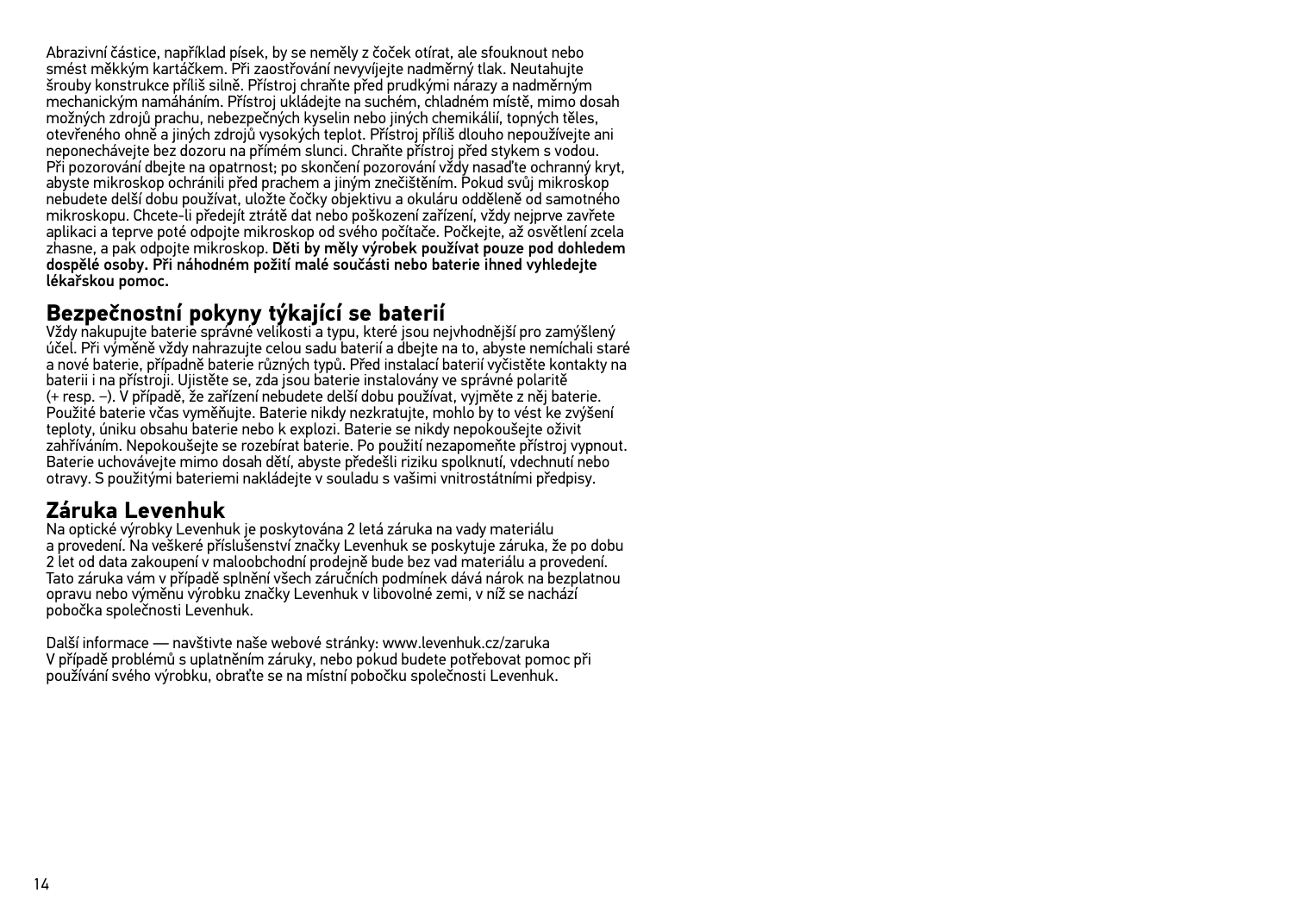## Discovery Artisan 64 Digitales Mikroskop



## **Mikroskopkomponenten**

- **O** Fokusrad
- **@** Einrichtung
- **<sup>6</sup>** Foto/Video/Wiedergabe
- **O** Aufwärts
- **A** Abwärts
- Aufnahme
- **O** Fin-/Ausschalter
- **O** LED-Helligkeitsregler
- **MicroSD-Steckplatz**
- **<sup>1</sup>** Digitalzoom-Taste



- $\bullet$  Halterungsarm-Fixierknopf
- **6** Halterfixierring



Lieferumfang: Digitales Mikroskop, Mikroskopständer, USB-Kabel, 1 GB microSD-Karten, Software-CD, Bedienungsanleitung und Garantieschein. Richten Sie das Instrument unter keinen Umständen direkt auf die Sonne, andere helle Lichtquellen oder Laserquellen. Es besteht die Gefahr DAUERHAFTER NETZZHAUTSCHÄDEN und ERBLINDUNGSEGEFAHR.

## **Mikroskop montieren**

Nehmen Sie das Mikroskop und das gesamte Zubehör aus der Verpackung. Legen Sie den Objekttisch auf eine ebene und robuste Unterlage. Bringen Sie den Halterfixierring (15) am Metallrohr der Halterung an. Schieben Sie das Metallrohr in die Öffnung im Objekttisch, fixieren Sie das Rohr mit dem Ring (15). Setzen Sie das Mikroskop in die Klemme am Halterungsarm ein, ziehen Sie die Fixierschraube (13) an. Fixieren Sie den Halterungsarm durch Anziehen des Fixierknopfes (14). Zur Stromversorgung verbinden Sie das Mikroskop per USB-Kabel mit Ihrem PC.

## **PortableCapture-Software**

Legen Sie die Installations-CD in Ihr CD-Laufwerk ein. Doppelklicken Sie zum Installieren der Applikation auf PortableCapture, lassen Sie sich dann von den Hinweisen auf dem Bildschirm durch die weiteren Schritte führen. Die Installations-CD enthält eine Kopie der Bedienungsanleitung. Diese finden Sie im User Manual (Bedienungsanleitung)- Ordner. Schließen Sie das Mikroskop über ein USB-Kabel an den PC an, starten Sie dann die PortableCapture-Applikation. Falls das Mikroskop nicht mit dem PC verbunden ist, erscheint ein entsprechender Hinweis.

## **Mikroskop verwenden**

#### **Scharfstellen**

Legen Sie eine Probe auf den Objekttisch, drehen Sie das Fokusrad (1), bis das Bild scharf angezeigt wird.

#### **Digitalzoom**

Mit der Digitalzoom-Taste (10) am Mikroskop können Sie die Darstellung vergrößern und verkleinern.

#### **Bilder und Videos aufnehmen**

1) Legen Sie eine microSD-Karte in den microSD-Steckplatz (9) ein. Sie können Speicherkarten bis 32 GB verwenden.

2) Stellen Sie das Bild mit dem Fokusrad (1) scharf.

3) Drücken Sie die Aufnahmetaste (6) — das Foto wird auf der microSD-Karte gespeichert.

4) Mit der Foto/Video/Wiedergabe-Taste (3) schalten Sie zur Videoaufnahme um. Anschließend starten Sie die Videoaufnahme mit der Aufnahmetaste (6). Zum Stoppen der Videoaufnahme drücken Sie die Aufnahmetaste noch einmal.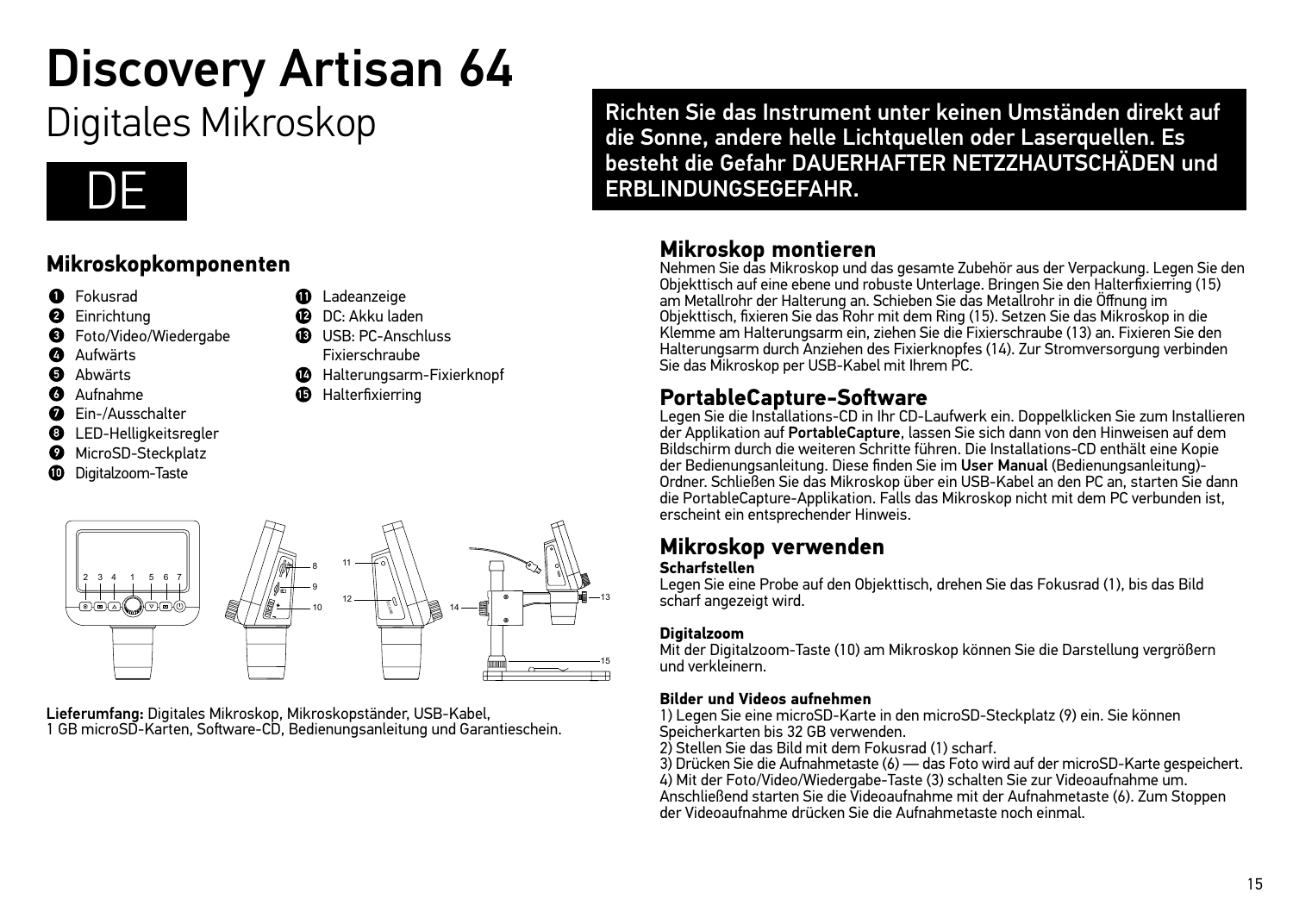#### **Wiedergabe**

1) Legen Sie eine microSD-Karte in den Steckplatz ein (9). 2) Wechseln Sie mit der Foto/Video/Wiedergabe-Taste (3) zum Wiedergabemodus. 3) Mit den Aufwärts- und Abwärts-Tasten (4 und 5) wechseln Sie zwischen zuvor aufgenommenen Fotos und Videos.

#### **Dateien löschen**

1) Legen Sie eine microSD-Karte in den Steckplatz ein (9). 2) Wechseln Sie mit der Foto/Video/Wiedergabe-Taste (3) zum Wiedergabemodus. 3) Wählen Sie mit der Einrichtung/Löschen-Taste (2) die Datei aus, die gelöscht werden soll.

#### **Bilder zum PC übertragen**

1) Legen Sie eine microSD-Karte in den Steckplatz ein (9).

2) Schließen Sie das Mikroskop per USB-Kabel an den PC an; nun können Sie die Bilder auf der Speicherkarte zum PC übertragen.

#### **Vorschau am PC**

1) Funktioniert nur, wenn zuvor die Software installiert wurde.

2) Nehmen Sie die microSD-Karte aus dem Steckplatz.

3) Schließen Sie das Mikroskop per USB-Kabel an den PC an.

## **Applikationsmenü**





und stoppen



Serienaufnahme – Sie können die Zeit festlegen, zu der die Aufnahme von Bildern oder Videos beginnen soll, den zeitlichen Abstand zwischen den Bildern, die Dauer des Videos und die Anzahl der aufzunehmenden Bilder oder Videos



Vollbildmodus. Zum Verlassen des Vollbildmodus drücken Sie die Esc-Taste oder doppelklicken auf eine beliebige Stelle des Bildschirms

#### **Datei**

Fotoordner: Hier legen Sie den Ordner fest, in dem aufgenommene Bilder gespeichert werden sollen.

Videoordner: Hier legen Sie den Ordner fest, in dem aufgenommene Videos gespeichert werden.

#### **Optionen**

Auflösung: Hier stellen Sie die gewünschte Bildauflösung ein.

Datum/Zeit: Hier stellen Sie ein, ob Datum und Uhrzeit in der Vorschau angezeigt werden sollen.

Sprache: Hier wählen Sie die Sprache aus, die in der Applikation verwendet werden soll. Fadenkreuz: Hier wählen Sie aus, ob Bilder mit einem groben Raster überlagert werden sollen.

Vollbildansicht: Zeigt das Bild in voller Bildschirmgröße an.

### **Erfassen**

Foto: Nimmt ein Foto auf. Video: Nimmt ein Video auf.

#### **Bilder aufnehmen**

Klicken Sie auf das Foto-Symbol in der Symbolleiste oder wählen Sie Foto aus dem Erfassen-Menü.

#### **Videos aufnehmen**

Klicken Sie auf das Video-Symbol in der Symbolleiste oder wählen Sie Video aus dem Erfassen-Menü.

## **Serienaufnahme**

Klicken Sie das Symbol in der Symbolleiste an. Ein Dialogfenster erscheint, in dem Sie verschiedene Parameter zur Serienaufnahme festlegen können. Klicken Sie auf die Foto-Schaltfläche — nun können Sie festlegen, wann die Fotoaufnahme beginnen soll, wie viel Zeit zwischen den Aufnahmen verstreicht und wie viele Bilder insgesamt aufgenommen werden. Wenn Sie auf die Video-Schaltfläche klicken, können Sie festlegen, wann die Videoaufnahme beginnen soll, wie lang die Videos werden sollen, wie viel Zeit zwischen den Aufnahmen verstreicht und wie viele Rild aufnehmen werden. Videoaufzeichnung starten Videos insgesamt aufgenommen werden.

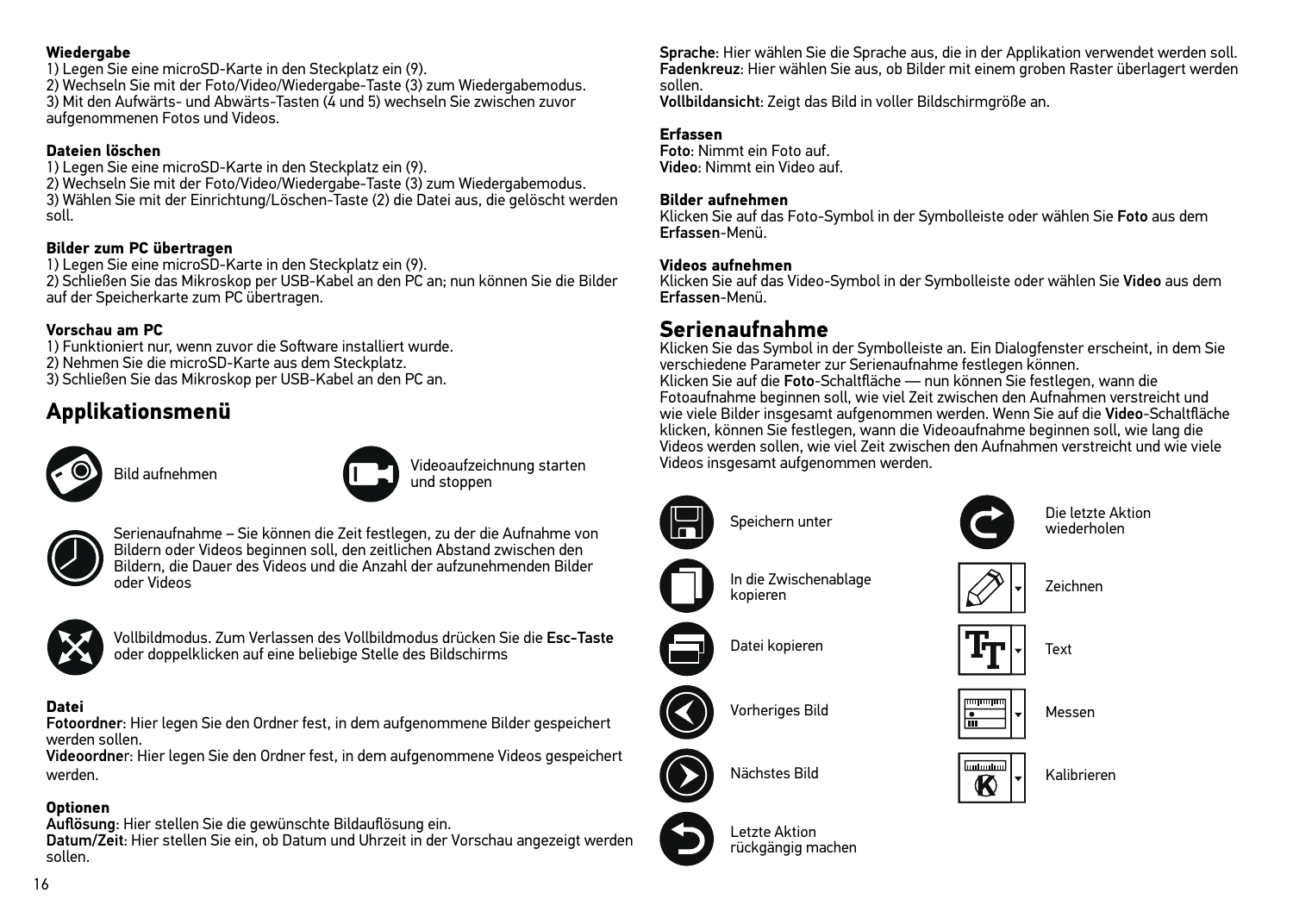## **Kalibrieren**

Schalten Sie die Gitteranzeige ein, bevor Sie das Mikroskop kalibrieren. Wählen Sie dazu im Menü Optionen unter dem Eintrag Fadenkreuz die Option Ein Standardmäßig ist das Fadenkreuz sichtbar. Legen Sie die Kalibrierungsskala auf den Objekttisch und stellen Sie das Bild scharf. Die vertikale Achse des Fadenkreuzes muss parallel zur Skalenteilung verlaufen. Nehmen Sie ein Bild auf. Klicken Sie doppelt auf die Miniaturansicht des Bilds, um es in einem separaten Fenster zu öffnen.

Starten Sie die Kalibrierung, indem Sie auf das entsprechende Symbol in der Symbolleiste klicken. Wählen Sie mit der Maus zwei Punkte auf dem Bild, deren tatsächlichen Abstand Sie kennen. Nachdem Sie den zweiten Punkt ausgewählt haben, öffnet sich ein Dialogfenster. Tragen Sie im Feld Istmaß den bekannten Abstand ein. Die Anwendung berechnet automatisch die Vergrößerung des Bilds. Klicken Sie auf OK. Das Dialogfenster wird geschlossen. Die berechnete Vergrößerung wird im Feld Vergrößerung angezeigt.

*Hinweis: Die gewählten Punkte müssen auf einer horizontalen Linie liegen.*

Sie können die Kalibrierungsergebnisse prüfen, indem Sie dieselbe Entfernung mit dem Linie-Werkzeug messen. Klicken Sie auf das Linie-Werkzeug, ziehen Sie an der gewünschten Stelle eine Linie im Bild. Wenn die gemessene Entfernung mit der tatsächlichen Entfernung übereinstimmt, war die Kalibrierung erfolgreich.

## **Neukalibrierung**

Wird während der Beobachtung die Vergrößerung oder die Scharfstellung verändert, muss die Kalibrierung wiederholt werden.

Klicken Sie erneut auf das entsprechende Symbol in der Symbolleiste und wählen<br>Sie unter Vergrößerung zurücksetzen die Option Bildvergrößerung zurücksetzen. Wiederholen Sie den Kalibriervorgang wie oben beschrieben. Ändern Sie die Vergrößerung und nehmen Sie einige Bilder auf. Klicken Sie doppelt auf die Miniaturansichten, um das entsprechende Bild in einem Vorschaufenster anzuzeigen. Klicken Sie in der Symbolleiste auf das Kalibrierungssymbol und wählen Sie unter Vergrößerung einstellen die Option Bildvergrößerung einstellen. Geben Sie in dem Dialogfenster, das angezeigt wird, die aktuelle Vergrößerung ein, und klicken Sie auf OK.

Wenn Sie bei der Aufnahme von Bildern später dieselbe Vergrößerung erneut verwenden, klicken Sie auf das Kalibrierungssymbol in der Symbolleiste und wählen Sie unter Vergrößerung einstellen die Option Vorschauvergrößerung einstellen.

## **Messungen**

Wir empfehlen, zunächst eine Kalibrierung durchzuführen, bevor Sie mit dem Messen anfangen. Linie. Halten Sie zum Zeichnen einer Linie die linke Maustaste gedrückt. Am Ende der Linie lassen Sie die linke Maustaste wieder los.

Mehrpunktlinie. Mit diesem Werkzeug können Sie aus Linien zusammengesetzte Kurven im Bild zeichnen und deren Länge messen.

Radius. Ziehen Sie eine Linie im Bild. Die Applikation berechnet den Radius, Umfang und die Fläche des daraus resultierenden Kreises.

Durchmesser. Ziehen Sie eine Linie im Bild. Die Applikation berechnet den Durchmesser, Umfang und die Fläche des daraus resultierenden Kreises.

3-Punkte-Winkel. Markieren Sie mit der Maus drei Punkte im Bild. Die Applikation berechnet den sich daraus ergebenden Winkel.

## **Zeichnen und Beschriften**

Mit PortableCapture können Sie auf Ihren Bildern zeichnen oder sie mit Hinweisen versehen. Öffnen Sie ein Bild in einem Vorschaufenster und klicken Sie auf das Bleistiftsymbol in der Symbolleiste. Wählen Sie eines der Werkzeuge aus dem Dropdown-Menü und zeichnen Sie etwas auf dem Bild. Zum Ändern der Schriftart und –farbe von Hinweisen können Sie auf das TT Symbol in der Symbolleiste klicken.

## **Technische Daten**

| LC-Display                                     | 10,9 cm (4,3 Zoll)                                                                                                                                |
|------------------------------------------------|---------------------------------------------------------------------------------------------------------------------------------------------------|
| Optikmaterial                                  | Optisches Glas                                                                                                                                    |
| Megapixel                                      | 0.3 (interpoliert auf 8 MP, 5 MP, 3 MP, 1.3 MP)                                                                                                   |
| Vergrößerung                                   | 20- bis 600-fach                                                                                                                                  |
| Foto                                           | <b>JPG</b>                                                                                                                                        |
| Video                                          | AVI                                                                                                                                               |
| Fokussierung                                   | manuell, 5-80 mm                                                                                                                                  |
| Geschwindigkeit                                | 30 fps                                                                                                                                            |
| Beleuchtung                                    | 8-LED-System mit Helligkeitsregelung                                                                                                              |
| Objekttisch                                    | mit Clips und Messskala                                                                                                                           |
| Gehäusematerial                                | Kunststoff                                                                                                                                        |
| Stromversorgung                                | 5 V Gleichspannung über USB-Kabel oder<br>integrierter Lithium-Ionen-Akku: 3,7 V, 2500 mAh<br>Betriebszeit: 7 Stunden, Ladezeit: 5 Stunden        |
| Software                                       | Bild- und Videoverarbeitungssoftware mit<br>Messfunktion                                                                                          |
| Schnittstellensprache                          | Deutsch, Englisch, Niederländisch, Französisch,<br>Spanisch, Italienisch, Portugiesisch, Polnisch,<br>Russisch, Japanisch, Chinesisch, Koreanisch |
| Möglichkeiten zum Anschluss<br>externer Geräte | microSD-Karten bis zu 32 GB (1-GB-microSD-Karte<br>im Set enthalten)<br>PC-Anschluss per USB-Kabel (mitgeliefert)                                 |
| Umgebungstemperatur                            | $0 + 45 °C$                                                                                                                                       |

Levenhuk behält sich das Recht vor, Produkte ohne vorherige Ankündigung zu modifizieren oder einzustellen.

### **Systemvoraussetzungen**

Betriebssystem: Windows ab 7/8/10, MacOS ab 10.12 CPU: ab P4, 1,8 GHz. RAM: ab 512 MB. Grafikkarte: ab 64 MB Schnittstellen: USB 2.0, CD-Laufwerk erforderlich.

## **Pflege und Wartung**

Richten Sie das Instrument unter keinen Umständen direkt auf die Sonne, andere helle Lichtquellen oder Laserquellen. Es besteht die Gefahr DAUERHAFTER NETZZHAUTSCHÄDEN und ERBLINDUNGSEGEFAHR. Weiße LEDs sind sehr hell. Nicht direkt in die LEDs blicken. Gefahr dauerhafter Augenschäden! Treffen Sie geeignete Vorsichtsmaßnahmen, wenn Kinder oder Menschen das Instrument benutzen, die diese Anleitung nicht gelesen bzw. verstanden haben.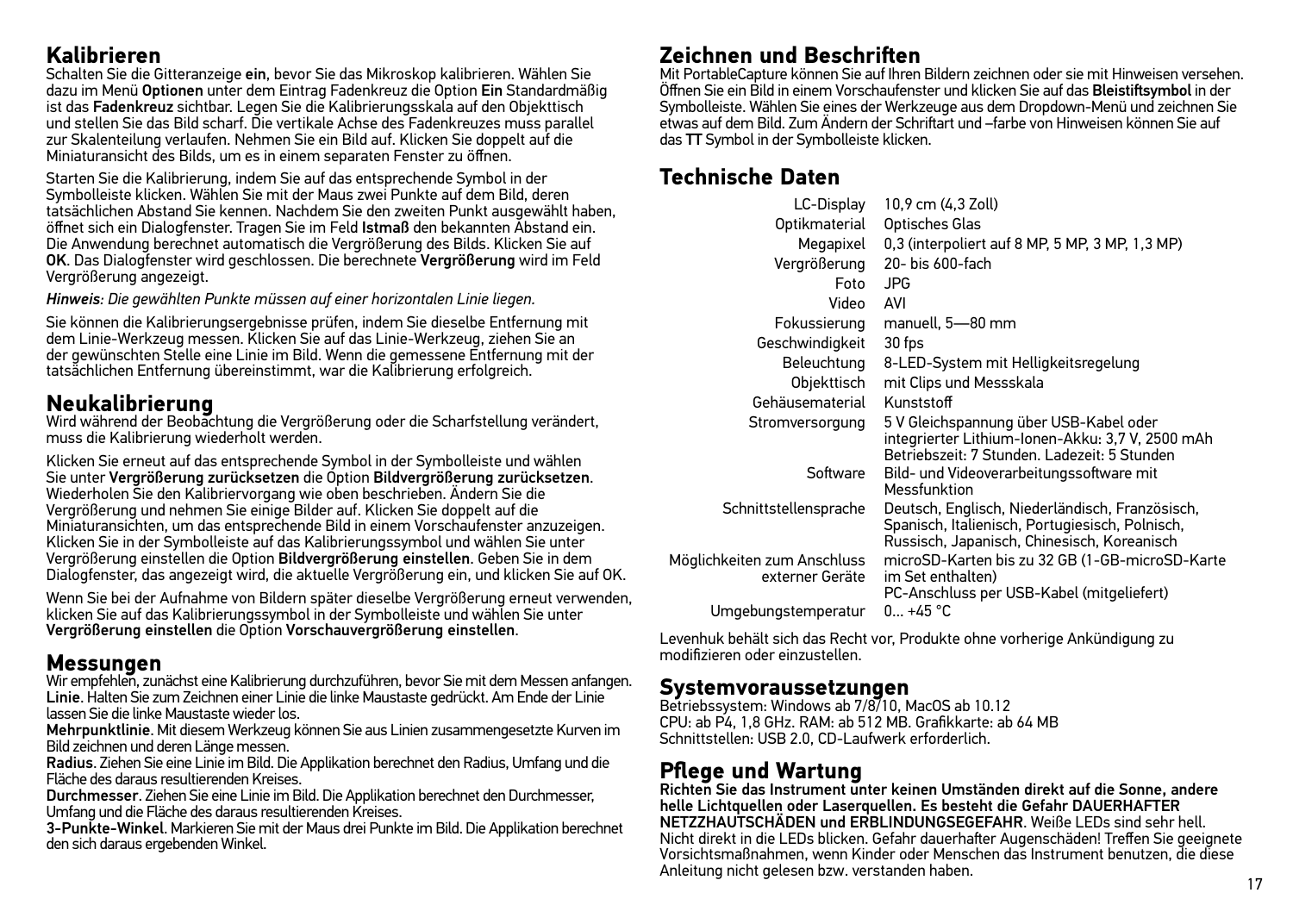Prüfen Sie nach dem Auspacken des Mikroskops und vor der ersten Verwendung die einzelnen Komponenten und Anschlüsse auf Unversehrtheit und Beständigkeit. Versuchen Sie egal aus welchem Grunde nicht, das Instrument selbst auseinanderzubauen. Wenden Sie sich für Reparaturen oder zur Reinigung an ein spezialisiertes Servicecenter vor Ort. Schützen Sie das Instrument vor plötzlichen Stößen und übermäßiger mechanischer Krafteinwirkung. Üben Sie beim Fokussieren keinen übermäßigen Druck aus. Ziehen Sie die Arretierungsschrauben nicht zu fest an. Berühren Sie die optischen Flächen nicht mit den Fingern. Verwenden Sie zur äußerlichen Reinigung des Teleskops ausschließlich die speziellen Reinigungstücher und das spezielle Optik-Reinigungszubehör von Levenhuk. Schleifkörper wie Sandkörner dürfen nicht abgewischt werden. Sie können sie wegblasen oder einen weichen Pinsel verwenden. Das Instrument ist nicht für Dauerbetrieb ausgelegt. Lassen Sie das Instrument nicht in direktem Sonnenlicht zurück. Halten Sie das Instrument von Wasser und hoher Feuchtigkeit fern. Tauchen Sie es nicht in Wasser ein. Lassen Sie Sorgfalt bei der Beobachtung walten und setzen Sie nach Abschluss der Beobachtung die Staubabdeckung wieder auf, um das Gerät vor Staub und Verschmutzungen zu schützen. Bewahren Sie bei längeren Phasen der Nichtbenutzung die Objektivlinsen und Okulare getrennt vom Mikroskop auf. Lagern Sie das Instrument an einem trockenen, kühlen Ort, der frei von gefährlichen Säuren und anderen Chemikalien ist, und in ausreichendem Abstand zu Heizgeräten, offenem Feuer und anderen Hochtemperaturquellen. Das Instrument ist nicht für Dauerbetrieb ausgelegt. Schließen Sie immer erst die Anwendung, bevor Sie das Mikroskop vom PC trennen, um Datenverluste und Beschädigungen am Gerät zu vermeiden. Warten Sie, bis die Beleuchtung vollständig abgeschaltet ist, und trennen Sie erst dann die Verbindung zum Mikroskop. Bei Verschlucken eines Kleinteils oder einer Batterie umgehend ärztliche Hilfe suchen!

## **Sicherheitshinweise zum Umgang mit Batterien**

Immer die richtige, für den beabsichtigten Einsatz am besten geeignete Batteriegröße und -art erwerben. Stets alle Batterien gleichzeitig ersetzen. Alte und neue Batterien oder Batterien verschiedenen Typs nicht mischen. Batteriekontakte und Kontakte am Instrument vor Installation der Batterien reinigen. Beim Einlegen der Batterien auf korrekte Polung (+ und −) achten. Batterien entnehmen, wenn das Instrument für einen längeren Zeitraum nicht benutzt werden soll. Verbrauchte Batterien umgehend entnehmen. Batterien nicht kurzschließen, um Hitzeentwicklung, Auslaufen oder Explosionen zu vermeiden. Batterien dürfen nicht zum Wiederbeleben erwärmt werden. Batterien nicht öffnen. Instrumente nach Verwendung ausschalten. Batterien für Kinder unzugänglich aufbewahren, um Verschlucken, Ersticken und Vergiftungen zu vermeiden. Entsorgen Sie leere Batterien gemäß den einschlägigen Vorschriften.

### **Levenhuk Garantie**

Optikprodukte von Levenhuk haben eine 2-jährige Garantie auf Material- und Verarbeitungsfehler. Für sämtliches Levenhuk-Zubehör gilt auch eine 2-jährige Garantie ab Kaufdatum im Einzelhandel auf Material- und Verarbeitungsfehler. Die Garantie berechtigt in Ländern, in denen Levenhuk mit einer Niederlassung vertreten ist, zu Reparatur oder Austausch von Levenhuk-Produkten, sofern alle Garantiebedingungen erfüllt sind.

Für weitere Einzelheiten besuchen Sie bitte unsere Website: www.levenhuk.de/garantie Bei Problemen mit der Garantie, oder wenn Sie Unterstützung bei der Verwendung Ihres Produkts benötigen, wenden Sie sich an die lokale Levenhuk-Niederlassung.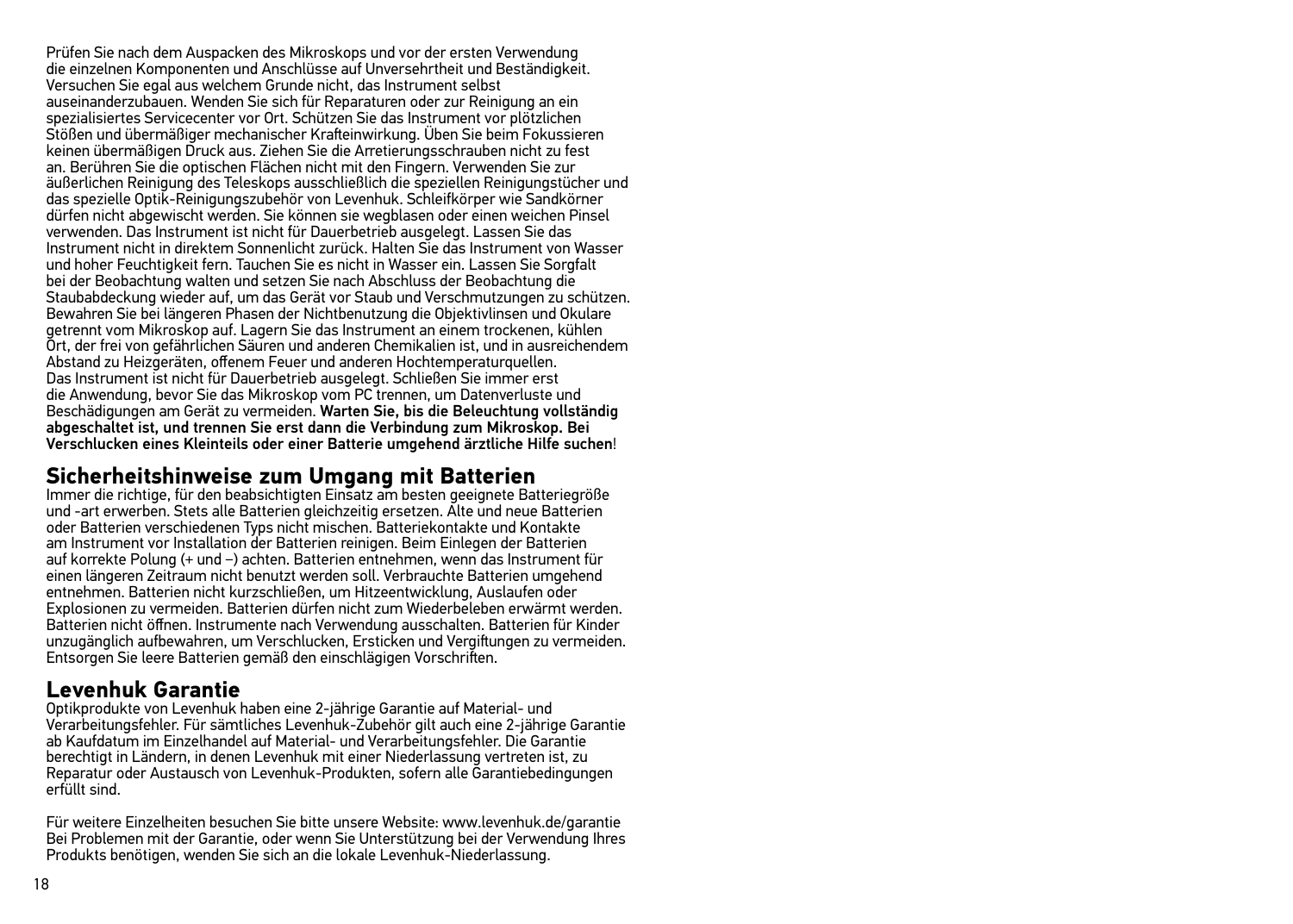# Discovery Artisan 64

## Microscopio digital



## **Partes del microscopio**

- **O** Rueda de enfoque
- Configuración
- Foto/Vídeo/Reproducción €
- Ø Arriba
- Abajo
- ◑ Captura
- Encendido/apagado
- $\bullet$ Atenuador LED
- Ω Ranura microSD
- Botón de zoom digital



- **D** DC: carga de la batería USB: salida a PC
- **<sup>6</sup>** Tornillo de bloqueo
- Perilla de bloqueo del brazo de la montura
- $\bullet$  Anillo de bloqueo de la montura



El kit incluye: microscopio digital, base para el microscopio, cable USB, tarjeta de memoria microSD de 1 GB, CD de software, manual del usuario y garantía.

Nunca mire al Sol ni a otra fuente de luz intensa ni a un láser bajo ninguna circunstancia, ya que podría causarle DAÑOS PERMANENTES EN LA RETINA y podría provocar CEGUERA.

## **El microscopio**

Saque el microscopio y todos los accesorios del paquete. Coloque la platina sobre una superficie estable. Fije el anillo de bloqueo de la montura (15) al tubo metálico de la montura. Inserte el tubo metálico en la abertura de la platina y fíjelo en su lugar con el anillo (15). Inserte el microscopio en la fijación del brazo de la montura y apriete el tornillo de bloqueo (13). Apriete la perilla de bloqueo (14) para fijar el brazo de la montura. Para alimentar el microscopio, conéctelo a su PC con un cable USB.

## **Software PortableCapture**

Inserte el CD de instalación en la unidad de CD. Haga doble clic en PortableCapture para instalar la aplicación y siga las instrucciones de la pantalla. El CD de instalación contiene una copia del manual del usuario, que puede encontrar en la carpeta User Manual (Manual del usuario). Conecte el microscopio al PC con un cable USB y ejecute la aplicación PortableCapture. Un mensaje emergente le avisará si el microscopio no está conectado al PC.

## **Utilización del microscopio**

#### **Ajuste de enfoque**

Coloque un espécimen en la platina y gire la rueda de enfoque (1) hasta que esté enfocado.

#### **Zoom digital**

Pulse el botón de zoom digital en el cuerpo del microscopio (10) para acercar o alejar.

#### **Capturar una imagen o grabar un vídeo**

1) Inserte una tarjeta microSD en la ranura microSD (9). La capacidad máxima de la tarjeta es 32 GB.

2) Gire la Rueda de enfoque (1) para enfocar la imagen del objeto hasta lograr el mejor enfoque.

3) Pulse el botón Captura (6) y la foto se guardará en la tarjeta microSD.

4) Para cambiar al modo de grabación de vídeo, pulse el botón Foto/Vídeo/Reproducción (3). A continuación, pulse el botón Captura (6) para detener la grabación de vídeo. Pulse el botón Captura nuevamente para detener la grabación de vídeo.

#### **Reproducción**

1) Inserte una tarjeta microSD en la ranura (9).

2) Pulse el botón Foto/Vídeo/Reproducción (3) para cambiar al modo de reproducción. 3) Pulse los botones Arriba (4) y Abajo (5) para desplazarse a las fotos y vídeos capturados anteriormente.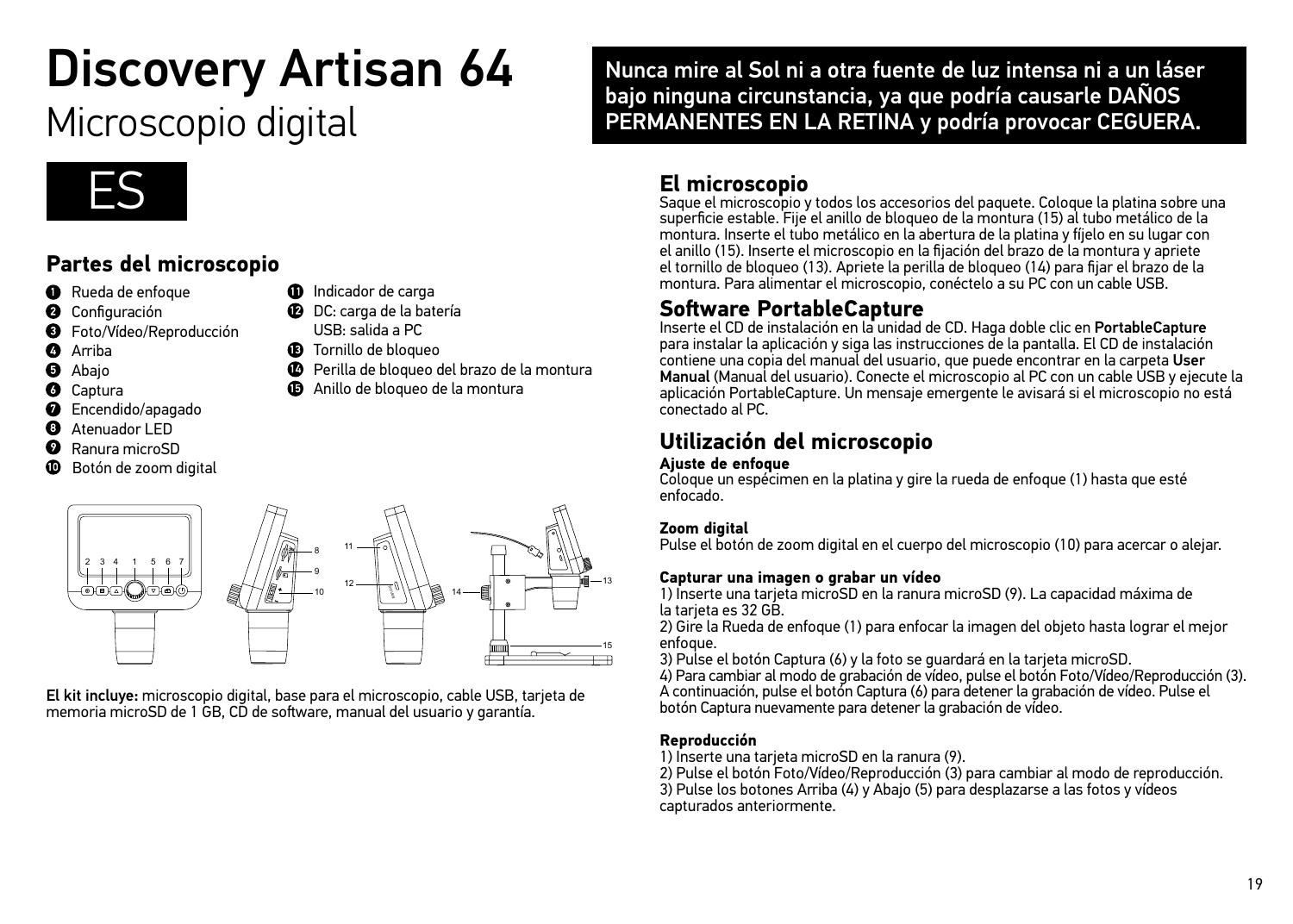#### **Supresión de archivos**

1) Inserte una tarjeta microSD en la ranura (9).

2) Pulse el botón Foto/Vídeo/Reproducción (3) para cambiar al modo de reproducción. 3) Pulse el botón Configurar (2) para elegir un archivo que desee suprimir.

#### **Almacenamiento masivo en un PC**

1) Inserte una tarjeta microSD en la ranura (9).

2) Conecte el microscopio a su PC con el cable USB para descargar imágenes desde la tarjeta al PC.

#### **Vista previa en un PC**

1) Solamente funciona con el software instalado.

2) Extraiga la tarjeta microSD de la ranura.

3) Conecte el microscopio a su PC con el cable USB.

## **Menú de la aplicación**





Capturar una imagen **Iniciar y detener una** grabación de vídeo



Captura de secuencia (puede definir la hora para iniciar la captura de imágenes o vídeos, el intervalo entre ellos, la duración del vídeo y el número de imágenes o vídeos que se deben capturar)



Modo de pantalla completa. Para salir del modo de pantalla completa, pulse Escape en el teclado o haga una doble pulsación en un lugar cualquiera de la pantalla

#### **Archivo**

Directorio de fotos: establezca un directorio para las imágenes capturadas. Directorio de vídeos: establezca un directorio para los vídeos grabados.

#### **Opciones**

Resolución: establezca la resolución de imagen.

Fecha/Hora: puede ocultar o mostrar la fecha y hora de la captura durante la vista previa.

Idioma: puede cambiar el idioma de la interfaz de usuario.

Cuadrícula: puede ocultar o mostrar una cuadrícula sobre las imágenes. Modo de pantalla completa: le permite ir al modo de pantalla completa.

#### **Captura**

Foto: capturar una imagen. Vídeo: grabar un vídeo.

#### **Capturar una imagen**

Pulse el icono correspondiente en la barra de herramientas o seleccione Foto en el menú Captura.

#### **Grabar un vídeo**

Pulse el icono correspondiente en la barra de herramientas o seleccione Vídeo en menú Captura.

## **Captura de secuencia**

Pulse el icono correspondiente en la barra de herramientas. Se abrirá una ventana de diálogo donde puede definir varios parámetros para la captura de secuencias. Pulse el botón de selección Foto para establecer la hora en la que comenzar la captura de imágenes, el intervalo entre ellas y el número total de imágenes. Pulse el botón de selección Vídeo para establecer la hora en la que comenzar la grabación de vídeos, su duración, el intervalo entre ellos y el número total de clips de vídeo.



Repetir última acción





Medición





## **Calibrado**

Antes de calibrar el microscopio active la cuadrícula. Para hacerlo, seleccione activar en Opciones > Cuadrícula. Por defecto la cuadrícula está visible. Sitúe la escala de calibrado en la platina y enfoque la vista. Asegúrese de que el eje vertical de la cuadrícula esté paralelo a las divisiones de la escala y capture una imagen. Haga doble clic en la miniatura de la imagen para abrirla en una ventana separada.

Haga clic en el icono correspondiente en la barra de herramientas para empezar el calibrado. Con el ratón, elija dos puntos de la imagen (debe saber la distancia real entre esos puntos). Una vez elegido el segundo punto se abrirá una ventana de diálogo en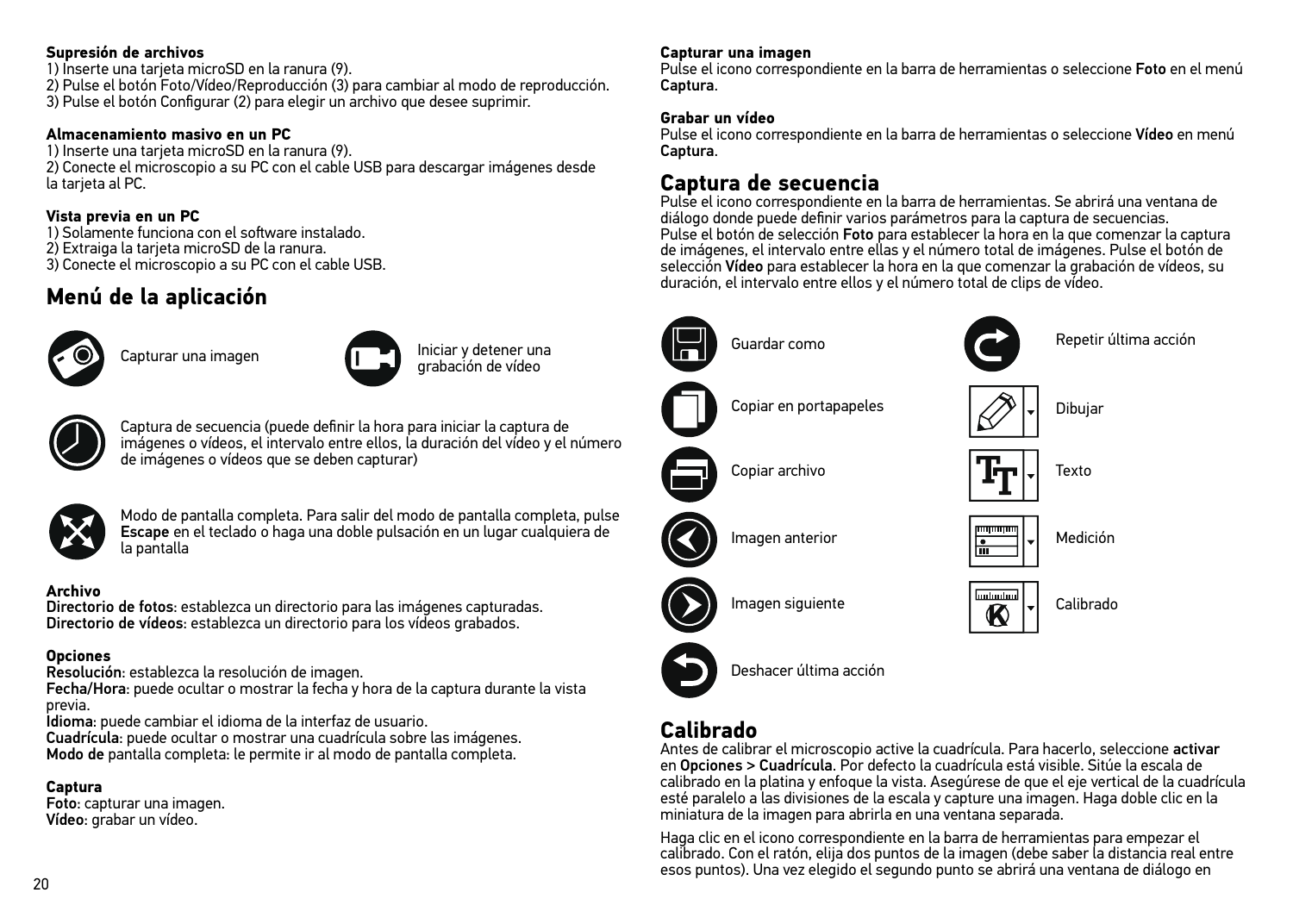la que deberá introducir la distancia conocida en el campo Tamaño actual. La aplicación calculará automáticamente la ampliación de la imagen. Haga clic en OK para cerrar la ventana de diálogo. La ampliación calculada se mostrará en el campo Ampliación.

*Nota: Los puntos elegidos deben formar una línea horizontal.*

Puede comprobar los resultados del calibrado midiendo la misma distancia con la herramienta de Línea recta. Pulse el icono de mediciones, elija la herramienta de Línea recta y dibuje una línea similar en la imagen.Si la distancia medida es igual a la distancia real, el calibrado se ha realizado de forma satisfactoria.

## **Recalibrado**

El proceso de calibrado debe repetirse si durante las observaciones se cambia la ampliación o el enfoque.

Haga clic en el icono correspondiente en la barra de herramientas y seleccione Restaurar la ampliación de la foto en Restaurar la ampliación. Repita el proceso de calibrado tal y como le hemos indicado anteriormente. Cambie la ampliación y capture unas cuantas imágenes. Haga doble clic en una de las miniaturas para abrir la imagen en una ventana de previsualización. Haga clic en el icono de calibrado en la barra de herramientas y seleccione Ajustar la ampliación de la foto en Ajustar la ampliación. Introduzca la ampliación actual en la ventana de diálogo que aparece y haga clic en OK.

Si desea utilizar la misma ampliación cuando capture imágenes en el futuro, haga clic en el icono de calibrado en la barra de herramientas y seleccione Ajustar la ampliación de la captura en Ajustar la ampliación.

## **Mediciones**

Se recomienda calibrar el sistema antes de continuar y hacer mediciones. Línea recta. Pulse y mantenga pulsado el botón izquierdo del ratón para comenzar a dibujar una línea. Suelte el botón izquierdo para completar la línea.

Línea continua. Utilice esta herramienta para dibujar una curva en la imagen y medir su longitud.

Radio del círculo. Dibuje una línea recta en la imagen. La aplicación calculará automáticamente el radio, la circunferencia y el área del círculo correspondiente. Diámetro del círculo. Dibuje una línea recta en la imagen. La aplicación calculará automáticamente el diámetro, la circunferencia y el área del círculo correspondiente. Ángulo de tres puntos. Sitúe los tres puntos en la imagen con el ratón. La aplicación calculará automáticamente el valor del ángulo.

## **Dibujo y texto**

PortableCapture le permite añadir dibujos y cuadros de texto a sus imágenes. Abra una imagen en la ventana de previsualización y haga clic en el icono del lápiz en la barra de herramientas. Seleccione una de las herramientas del menú desplegable y dibuje algo en la imagen. Puede editar la fuente y el color de los cuadros de texto haciendo clic en el icono TT de la barra de herramientas.

## **Especificaciones**

| Pantalla LCD<br>Material de la óptica<br>Megapíxeles | 4.3"<br>vidrio óptico<br>0,3 (interpolado a 8M, 5M, 3M, 1,3M)                                                                                                   |
|------------------------------------------------------|-----------------------------------------------------------------------------------------------------------------------------------------------------------------|
| Ampliación:                                          | $20 - 600x$                                                                                                                                                     |
| Foto                                                 | *.jpg                                                                                                                                                           |
| Vídeo                                                | * avi                                                                                                                                                           |
| Enfoque                                              | manual, 5-80 mm                                                                                                                                                 |
| Velocidad                                            | 30 fps                                                                                                                                                          |
| Iluminación                                          | sistema de 8 LED con ajuste de brillo                                                                                                                           |
| Platina                                              | con clips y una regla de medición                                                                                                                               |
| Material de la estructura                            | plástico                                                                                                                                                        |
| Fuente de alimentación                               | entrada de 5 V CC a través del cable USB o<br>batería incorporada del Li-ion: 3,7 V, 2500 mAh<br>duración: 7 horas; tiempo de carga: 5 horas                    |
| Software                                             | software de procesamiento de imágenes y vídeo con<br>función de medición                                                                                        |
| Idioma de interfaz                                   | inglés, alemán, francés, español, ruso, italiano,<br>portugués, polaco, holandés, japonés, coreano, chino                                                       |
| Posibilidad de conectar<br>equipos adicionales       | compatible con tarjetas microSD con capacidad de<br>hasta 32 GB (tarjeta microSD de 1 GB incluida en el kit)<br>conexión a PC a través del cable USB (incluido) |
| Rango de temperaturas de<br>funcionamiento           | $0+45 °C$                                                                                                                                                       |

Levenhuk se reserva el derecho a modificar o retirar cualquier producto sin previo aviso.

## **Requisitos del sistema**

Sistema operativo: Windows 7/8/10, Mac 10.12 y superior CPU: al menos P4 1,8 GHz o superior, RAM: 512 MB, tarjeta de vídeo: 64 MB Interfaz: USB 2.0, unidad de CD

## **Cuidado y mantenimiento**

Nunca, bajo ninguna circunstancia, mire directamente al sol, a otra fuente de luz intensa o a un láser a través de este instrumento, ya que esto podría causar DAÑO PERMANENTE EN LA RETINA y CEGUERA. Los LED blancos son muy brillantes; no los mire directamente ya que podría causarle daños permanentes a la vista. Tome las precauciones necesarias si utiliza este instrumento acompañado de niños o de otras personas que no hayan leído o que no comprendan totalmente estas instrucciones. Tras desembalar el microscopio y antes de utilizarlo por primera vez, compruebe el estado y la durabilidad de cada componente y cada conexión. No intente desmontar el instrumento usted mismo bajo ningún concepto, ni siquiera para limpiar el espejo. Si necesita repararlo o limpiarlo, contacte con el servicio técnico especializado que corresponda a su zona. Proteja el instrumento de impactos súbitos y de fuerza mecánica excesiva. No aplique una presión excesiva al ajustar el foco. No apriete demasiado los tornillos de bloqueo. No toque las superficies ópticas con los dedos.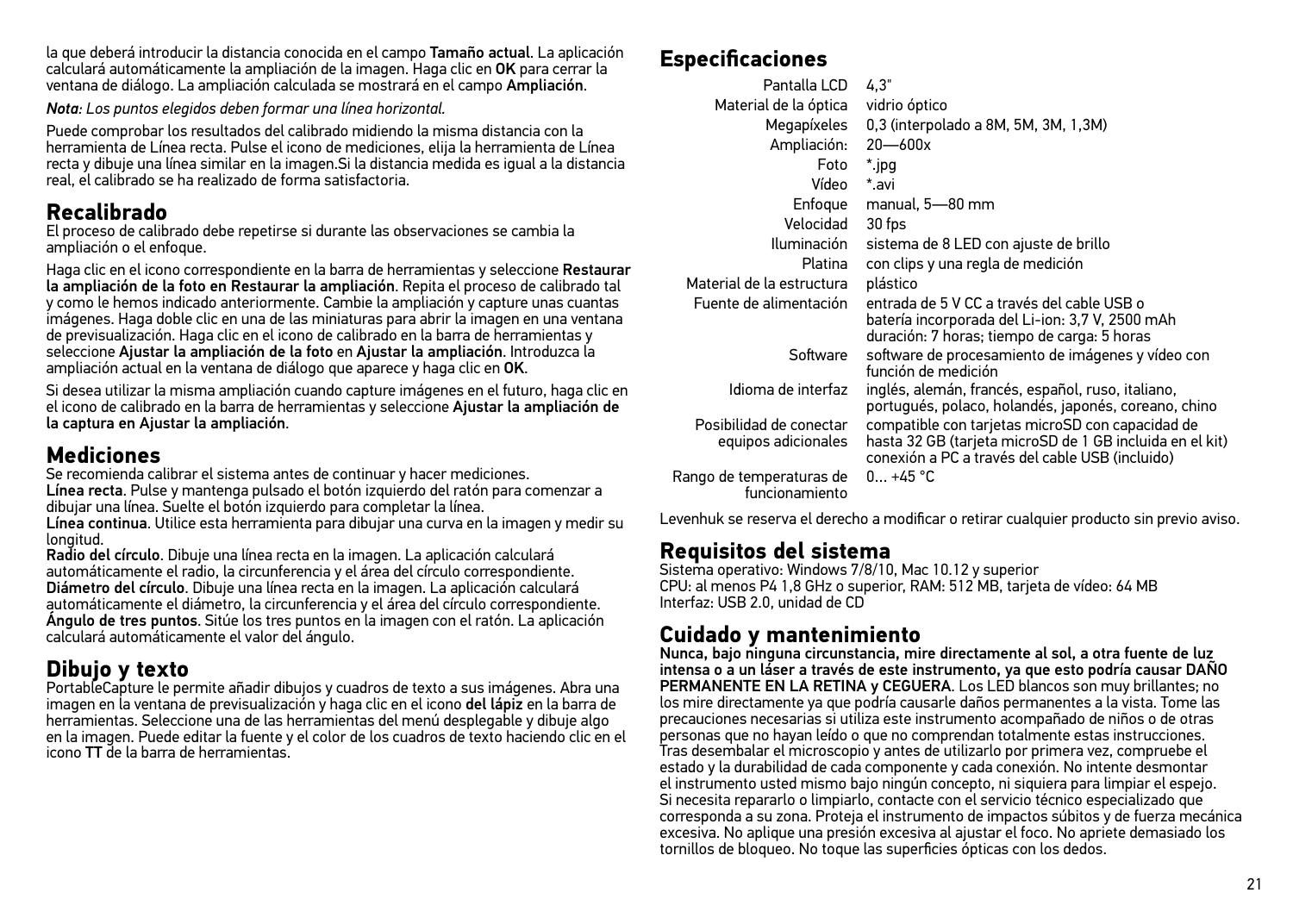Para limpiar el exterior del instrumento, utilice únicamente los paños y herramientas de limpieza especiales de Levenhuk. No limpie las partículas abrasivas, como por ejemplo arena, con un paño. Únicamente sóplelas o bien pase un cepillo blando. No utilice este dispositivo durante períodos largos de tiempo ni lo deje sin atender bajo la luz directa del sol. Protéjalo del agua y la alta humedad. Tenga cuidado durante las observaciones y cuando termine recuerde volver a colocar la cubierta para proteger el dispositivo del polvo y las manchas. Si no va a utilizar el microscopio durante periodos largos de tiempo, guarde las lentes del objetivo y los oculares por separado del microscopio. Guarde el instrumento en un lugar seco y fresco, alejado de ácidos peligrosos y otros productos químicos, radiadores, de fuego y de otras fuentes de altas temperaturas. Para evitar pérdidas de datos o daños al equipo cierre siempre primero la aplicación y luego desconecte el microscopio del PC. Espere hasta que se apague por completo la iluminación y desconecte el microscopio. Los niños solo deben usar el dispositivo bajo la supervisión de un adulto. En el caso de que alguien se trague una pieza pequeña o una pila, busque ayuda médica inmediatamente.

### **Instrucciones de seguridad para las pilas**

Compre siempre las pilas del tamaño y grado indicado para el uso previsto. Reemplace siempre todas las pilas al mismo tiempo. No mezcle pilas viejas y nuevas, ni pilas de diferentes tipos. Limpie los contactos de las pilas y del instrumento antes de instalarlas. Asegúrese de instalar las pilas correctamente según su polaridad (+ y −). Quite las pilas si no va a utilizar el instrumento durante un periodo largo de tiempo. Retire lo antes posible las pilas agotadas. No cortocircuite nunca las pilas ya que podría aumentar su temperatura y podría provocar fugas o una explosión. Nunca caliente las pilas para intentar reavivarlas. No intente desmontar las pilas. Recuerde apagar el instrumento después de usarlo. Mantenga las pilas fuera del alcance de los niños para eliminar el riesgo de ingestión, asfixia o envenenamiento. Deseche las pilas usadas tal como lo indiquen las leyes de su país.

## **Garantía Levenhuk**

Los productos ópticos de Levenhuk tienen una garantía de 2 años contra defectos en materiales y mano de obra. Todos los accesorios Levenhuk están garantizados contra defectos de materiales y de mano de obra durante 2 años a partir de la fecha de compra. La garantía incluye la reparación o sustitución gratuita del producto Levenhuk en cualquier país en el que haya una oficina Levenhuk si se reúnen todas las condiciones de la garantía.

Para más detalles visite nuestra página web: www.levenhuk.es/garantia En caso de problemas con la garantía o si necesita ayuda en el uso de su producto, contacte con su oficina de Levenhuk más cercana.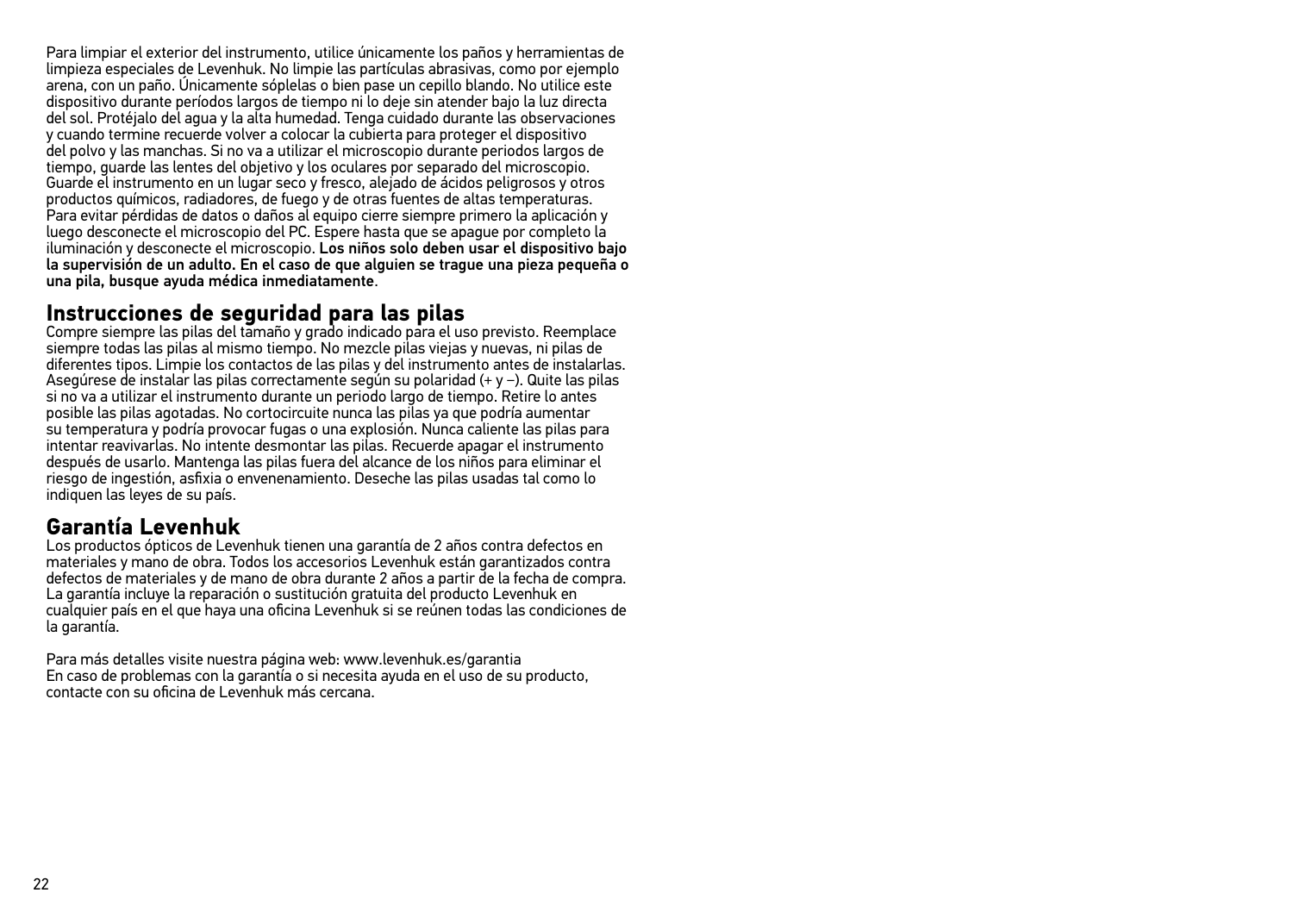## Discovery Artisan 64 Digitális mikroszkóp

## HU

## **A mikroszkóp alkatrészei**

- **O** Fókuszállító gyűrű
- Beállítások
- Fénykép/Videó/Lejátszás
- Ø Fel
- $\bullet$ Le
- O Felvétel
- Bekapcsolás/kikapcsolás
- O LED fényerőszabályzó
- Micro SD foglalat O
- Digitális zoom gomb



- USB: kimenet számítógéphez
- **B** Szorítócsavar
- $\bullet$  Tartókar szorító gombia
- Tartó szorítógyűrűje



A készlet tartalma: mikroszkóp, állvány, USB kábel, 1 GB-os microSD-kártya, szoftvertelepítő CD, felhasználói útmutató és garancia.

Az eszköznek a használatával soha, semmilyen körülmények között ne nézzen közvetlenül a Napba, vagy egyéb, nagyon erős fényforrásba vagy lézersugárba, mert ez MARADANDÓ KÁROSODÁST OKOZ A RETINÁJÁBAN ÉS MEG IS VAKULHAT.

## **A mikroszkóp összeszerelése**

Vegye ki a mikroszkópot és minden tartozékot a csomagból. Helyezze a tárgyasztalállványt egy stabil felületre. Csatlakoztassa a rögzítőgyűrűt (15) a tartó fémcsövéhez. Illessze a fémcsövet a tárgyasztalállvány nyílásába és rögzítse a helyére a gyűrűvel (15). Illessze a mikroszkópot a szerelvényen található rögzítőbilincsbe, és húzza meg a rögzítőcsavart (13). Húzza meg a rögzítőgombot (14), hogy a tartókart a helyére rögzítse. A mikroszkópot az áramellátáshoz csatlakoztassa USB-kábellel a számítógéphez.

## **PortableCapture szoftver**

Helyezze a telepítő CD-t a CD-meghajtóba. Az alkalmazás telepítéséhez kattintson a PortableCapture elemre, majd kövesse a képernyőn megjelenő utasításokat. A telepítő CD-n szerepel a használati útmutató egy példánya, amelyet a User Manual (Használati útmutató) mappában találhat. Csatlakoztassa a mikroszkópot a számítógéphez az USB kábellel, és futtassa a PortableCapture alkalmazást. Egy felugró üzenet figyelmezteti Önt, ha a mikroszkóp nem csatlakozik a számítógéphez.

## **A mikroszkóp használata**

#### **Fókusz igazítása**

Helyezze a mintát a tárgyasztalra, és forgassa el a fókuszállító gyűrűt (1), amíg a kép éles nem lesz.

#### **Digitális zoom**

Nyomja meg a digitális zoom gombot a mikroszkóp vázán (10) a nagyításhoz vagy kicsinyítéshez.

#### **Kép vagy videó készítése**

1) Helyezzen be egy microSD kártyát a microSD foglalatba (9). A kártya maximális mérete 32 GB.

2) Fordítsa el a fókuszgombot (1), hogy a tárgy képe a legélesebben jelenjen meg. 3) Nyomja meg a Felvétel gombot (6), és a készülék a microSD kártyára menti a fényképet.

4) Ha videófelvétel módra szeretne váltani, nyomja meg a Fénykép/Videó/Lejátszás gombot (3). Majd nyomja meg a Felvétel gombot (6) a videófelvétel elindításához. Nyomja meg a Felvétel gombot újra a videófelvétel leállításához.

#### **Lejátszás**

1) Helyezzen egy microSD kártyát a foglalatba (9).

2) Nyomja meg a Fénykép/Videó/Lejátszás gombot (3) a lejátszás módra váltáshoz. 3) Nyomja meg a Fel (4) és Le gombokat (5) a korábban rögzített fényképek és videók görgetéséhez.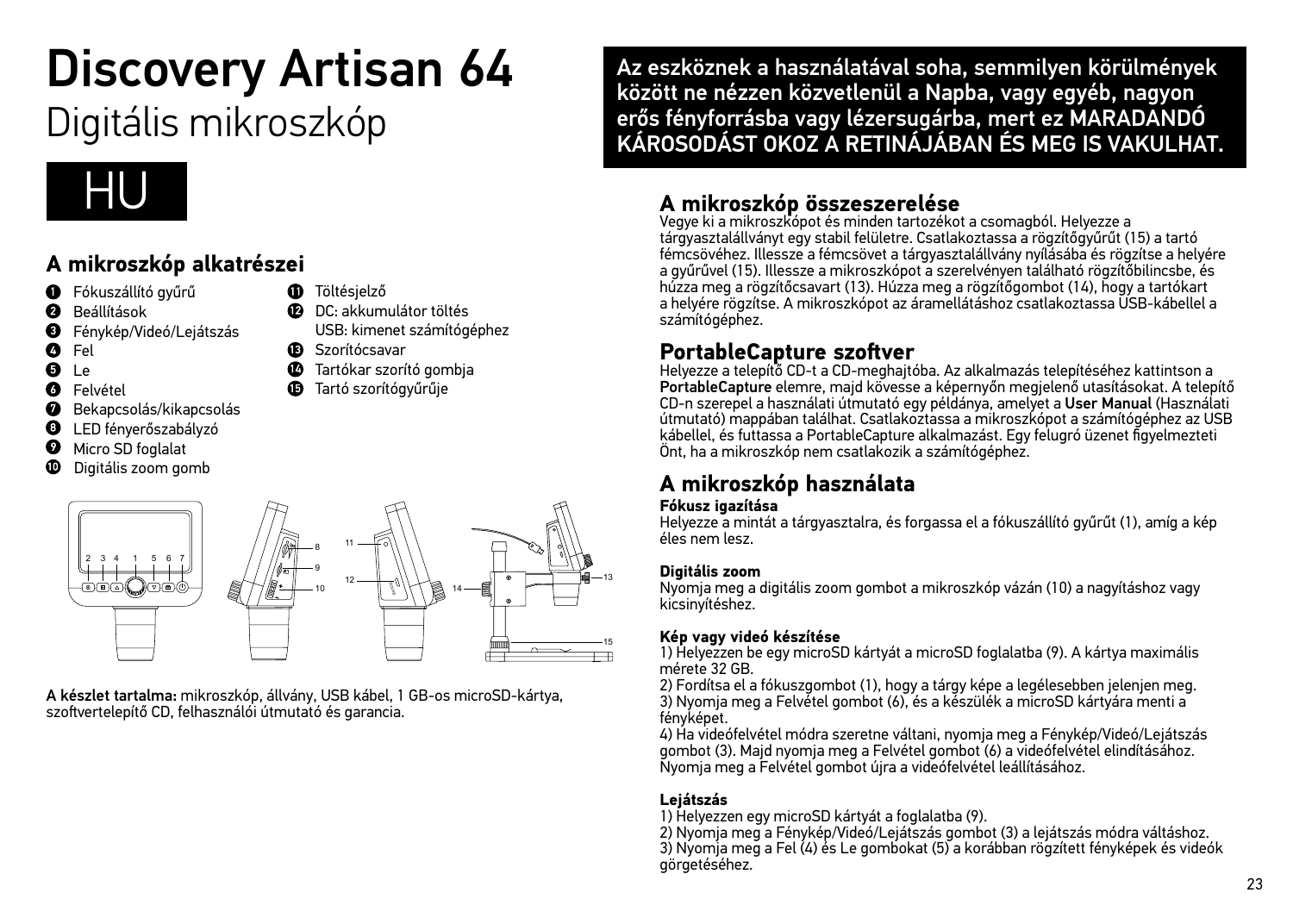#### **Fájlok törlése**

1) Helyezzen egy microSD kártyát a foglalatba (9). 2) Nyomja meg a Fénykép/Videó/Lejátszás gombot (3) a lejátszás módra váltáshoz. 3) Nyomja meg a Beállítás gombot (2) a törölni kívánt fájl kiválasztásához.

#### **Háttértár a számítógépen**

1) Helyezzen egy microSD kártyát a foglalatba (9). 2) Csatlakoztassa a mikroszkópot a számítógéphez egy USB kábellel, hogy a képeket a kártyáról a számítógépre töltse.

#### **Előnézet a számítógépen**

1) Csak a telepített szoftverrel együtt működik.

2) Távolítsa el a microSD kártyát a foglalatból.

3) Csatlakoztassa a mikroszkópot a számítógéphez az USB kábellel.

## **Alkalmazás menü**





Képrögzítés Videofelvétel indítása és leállítása



Sorozatfelvétel (megadhatja az időtartamot a képek vagy videók rögzítésének megkezdéséhez, beállíthatja a felvételek közötti intervallumot, a videó időtartamát és a rögzítendő képek vagy videók számát)



Teljes képernyő mód. A teljes képernyő módból való kilépéshez nyomja meg az Escape gombot a billentyűzeten, vagy kattintson duplán bárhová a képernyőn

#### **File** (Fájl)

Photos Directory (Fényképkönyvtár): a rögzített képek könyvtárának beállítására szolgál. Videos Directory (Videokönyvtár): a rögzített videók könyvtárának beállítására szolgál.

#### **Options** (Lehetőségek)

Resolution (Felbontás): a képfelbontás beállítására szolgál.

Date/Time (Dátum/Idő): elrejti vagy megjeleníti a rögzítés dátumát és idejét az előnézetben.

Language (Nyelv): a felhasználói felület nyelvének megváltoztatására szolgál. XY Guide (XY koordináták): elrejti vagy megjeleníti a rácsot a képeken. Full screen mode (Teljes képernyő mód): teljes képernyős megjelenítés.

#### **Capture (Felvétel)**

Photo (Fénykép): képrögzítésre szolgál. Video (Videó): videorögzítésre szolgál.



Kattintson a megfelelő ikonra az eszköztárban, vagy válassza a Photo (Fénykép) lehetőséget a Capture (Felvétel) menüben.

#### **Videó rögzítése**

Kattintson a megfelelő ikonra az eszköztárban, vagy válassza a Video (Videó) lehetőséget a Capture (Felvétel) menüben.

#### **Sorozatfelvétel**

Kattintson a megfelelő ikonra az eszköztárban. Megjelenik egy párbeszédablak, amelyben számos paramétert állíthat be a sorozatfelvételhez.

Kattintson a Photo (Fénykép) választógombra a képrögzítés kezdési idejének, valamint a képek közötti intervallum és az összes képszám beállításához. Kattintson a Video (Videó) választógombra a videorögzítés kezdési idejének, valamint a videók közötti intervallum és az összes klipszám beállításához.



Az utolsó művelet megismétlése



Szöveg

أستأسناسنا

Mérés

Kalibrálás

visszavonása



Az utolsó művelet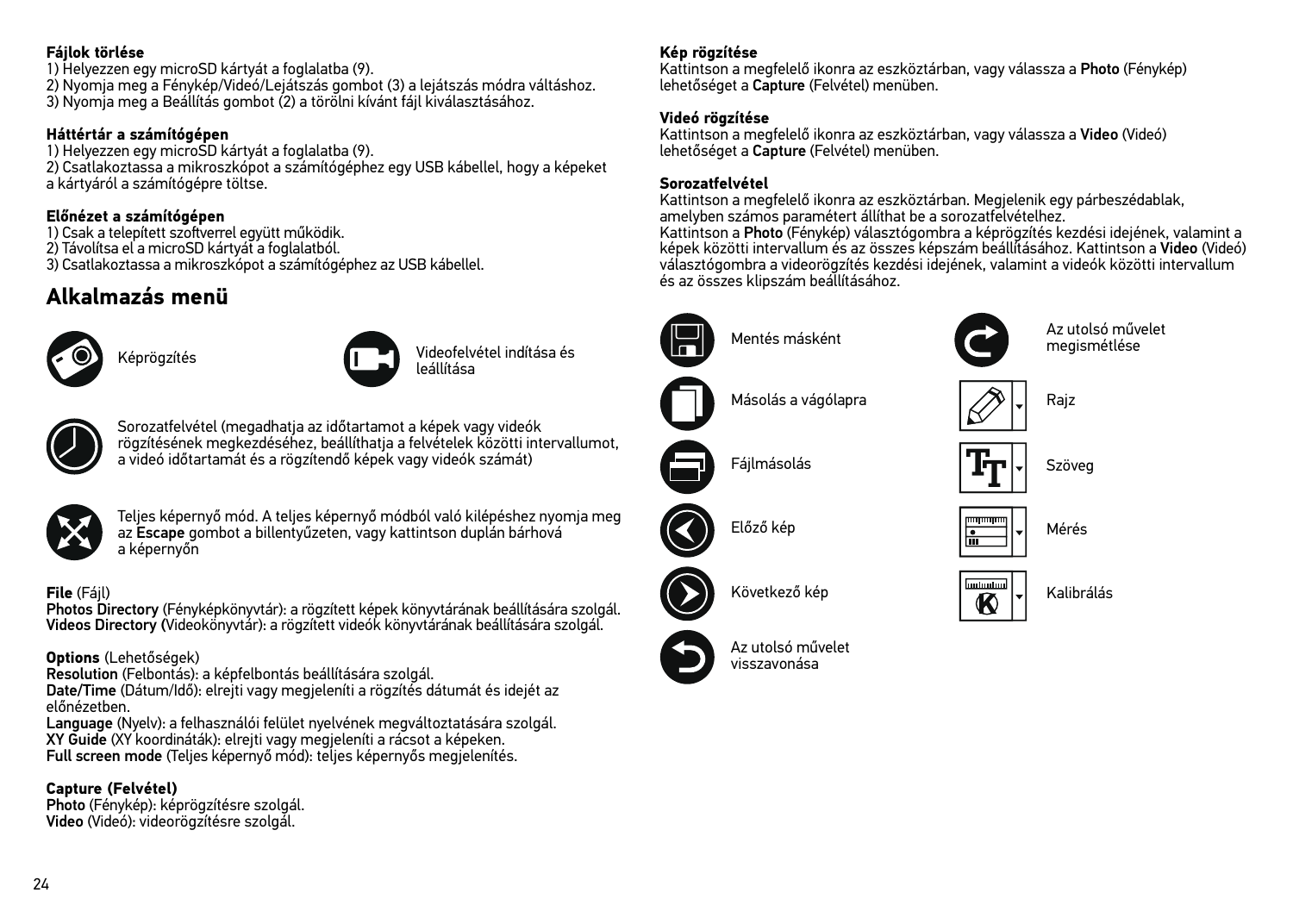## **Kalibrálás**

A mikroszkóp kalibrálása előtt kapcsolja be a rácsot. Ehhez válassza az On opciót az Options (Lehetőségek) > XY Guide (XY koordináták) menüútvonalon. Alapértelmezett beállításnál a rács látható. Helyezze a kalibrációs skálát a tárgyasztalra, és állítsa be a nézetfókuszt. Győződjön meg arról, hogy a rács párhuzamos a skálabeosztással, majd készítse el a képfelvételt. A kép külön ablakban történő megnyitásához kattintson kétszer a kép miniatűrjére.

Kattintson a megfelelő ikonra az eszköztárban a kalibrálás megkezdéséhez. Az egérrel válasszon ki két pontot a képen (tudnia kell a tényleges távolságot e két pont között). Miután kiválasztotta a második pontot, megnyílik egy párbeszédablak, ahol meg kell adnia az ismert távolságot az Actual dimension (Tényleges dimenzió) mezőben. Az alkalmazás automatikusan kiszámolja a kép nagyítását. A párbeszédablak bezárásához kattintson az OK gombra. A kiszámított nagyítás megjelenik a Magnification (Nagyítás) mezőben.

*Megjegyzés: A kiválasztott pontoknak vízszintes vonalat kell alkotniuk.*

A kalibrálás eredményeit úgy ellenőrizheti, hogy a Straight line (Egyenes vonal) eszközzel leméri ugyanazt a távolságot. Kattintson a mérések ikonra, válassza ki a Straight line (Egyenes vonal) eszközt, majd húzzon egy hasonló vonalat a képen. Ha a mért távolság megegyezik a tényleges távolsággal, a kalibrálás sikeres volt.

## **Újrakalibrálás**

A kalibrálási folyamatot meg kell ismételni, ha a nagyítás vagy a fókusz a megfigyelések során megváltozott.

Kattintson a megfelelő ikonra az eszköztárban, majd válassza a Reset picture magnification (Képnagyítás visszaállítása) opciót a Reset magnification (Nagyítás visszaállítása) menüpontból. Ismételje meg a kalibrálási folyamatot a fent leírtak szerint. Módosítsa a nagyítást, majd készítsen néhány képfelvételt. Kattintson duplán az egyik miniatűrképre az elkészült kép előnézeti ablakban történő megnyitásához. Kattintson a kalibrálás ikonra az eszköztárban, majd válassza a Set picture magnification (Képnagyítás beállítása) opciót a Set magnification (Nagyítás beállítása) menüpontból. Adja meg az aktuális nagyítást a párbeszédablakban, majd kattintson az OK gombra.

Ha a jövőben ugyanazt a nagyítást kívánja használni képfelvételek készítésénél, kattintson a kalibrálás ikonra az eszköztárban, majd válassza a Set picture magnification (Képnagyítás beállítása) opciót a Set magnification (Nagyítás beállítása) menüpontból.

## **Mérések**

A mérések elvégzése előtt ajánlott a rendszert kalibrálni.

Straight line (Egyenes vonal). Nyomja le hosszan a bal egérgombot a vonalrajzolás megkezdéséhez. A vonalrajzolás befejezéséhez engedje el a bal egérgombot. Continuous Line (Szabadkézi vonal). Nyomja le hosszan a bal egérgombot és rajzoljon egy vonalat. A vonalszakasz befejezéséhez engedje el a bal egérgombot. Több vonalszakaszt is hozzáadhat a szabadkézi vonalhoz.

Radius Circle (Sugár). Rajzoljon egy egyenes vonalat a képre. Az alkalmazás automatikusan kiszámítja a megfelelő kör sugarát, kerületét és területét. Diameter Circle (Átmérő). Rajzoljon egy egyenes vonalat a képre. Az alkalmazás automatikusan kiszámítja a megfelelő kör átmérőjét, kerületét és területét.

Three Points Angle (Szög). Nyomja le hosszan a bal egérgombot és rajzoljon egy vonalat a képre. Engedje el a bal egérgombot és rajzoljon egy másik vonalat. Az alkalmazás automatikusan kiszámítja a létrejött szög értékét.

## **Rajz és szöveg**

A PortableCapture alkalmazással rajzokat és szövegdobozokat adhat a képeihez. Nyisson meg egy képet egy előnézeti ablakban, majd kattintson a Pencil (Ceruza) ikonra az eszköztárban. Válassza ki az egyik eszközt a legördülő menüből, és rajzoljon valamit a képre. Az eszköztárban található TT ikonra kattintva módosíthatja a szövegdobozokban használt betű típusát és színét.

## **Műszaki paraméterek**

| LCD-kijelző                           | 4.3"                                                                                                                              |
|---------------------------------------|-----------------------------------------------------------------------------------------------------------------------------------|
| Optikai anyagok                       | optikai üveg                                                                                                                      |
| Megapixel                             | 0,3 (interpolált 8M, 5M, 3M, 1,3M)                                                                                                |
| Nagyítás                              | $20 - 600x$                                                                                                                       |
| Fénykép                               | * jpg                                                                                                                             |
| Videó                                 | *.avi                                                                                                                             |
| Élességállítás                        | kézi, 5—80 mm                                                                                                                     |
| Sebesség                              | 30 fps                                                                                                                            |
| Világítás                             | 8 LED-fényből álló rendszer állítható fényerővel                                                                                  |
| Tárgyasztal                           | csíptetőkkel és mérőskálával                                                                                                      |
| Váz anyaga                            | műanyag                                                                                                                           |
| Tápellátás                            | 5 V DC USB-kábelen keresztül vagy<br>beépített lítium ionos akkumulátorral: 3,7 V, 2500 mAh<br>üzemidő: 7 óra, töltési idő: 5 óra |
| Szoftver                              | kép- és videófeldolgozó szoftver mérés funkcióval                                                                                 |
| Interfész nyelv                       | angol, német, francia, spanyol, orosz, olasz, portugál,<br>lengyel, holland, japán, koreai, kínai                                 |
| akoztatható kiegészítő<br>felszerelés | microSD-kártya támogatás legfeljebb 32 GB méretig<br>(1 GB mérető microSD-kártya megtalálható<br>a készletben)                    |
|                                       | számítógéphez csatlakoztatva USB kábelen keresztül<br>(megtalálható a csomagban)                                                  |
| Üzemi hőmérséklet-<br>tartomány       | $0 + 45 °C$                                                                                                                       |

A gyártó fenntartja magának a jogot a termékkínálat és a műszaki paraméterek előzetes értesítés nélkül történő módosítására.

## **Rendszerkövetelmények**

Csatla

Operációs rendszer: Windows 7/8/10, Mac 10.12 és újabb változatok CPU: legalább P4 1,8 GHz vagy újabb, RAM: 512 MB, videókártya: 64 MB Interfész: USB 2.0, CD meghajtó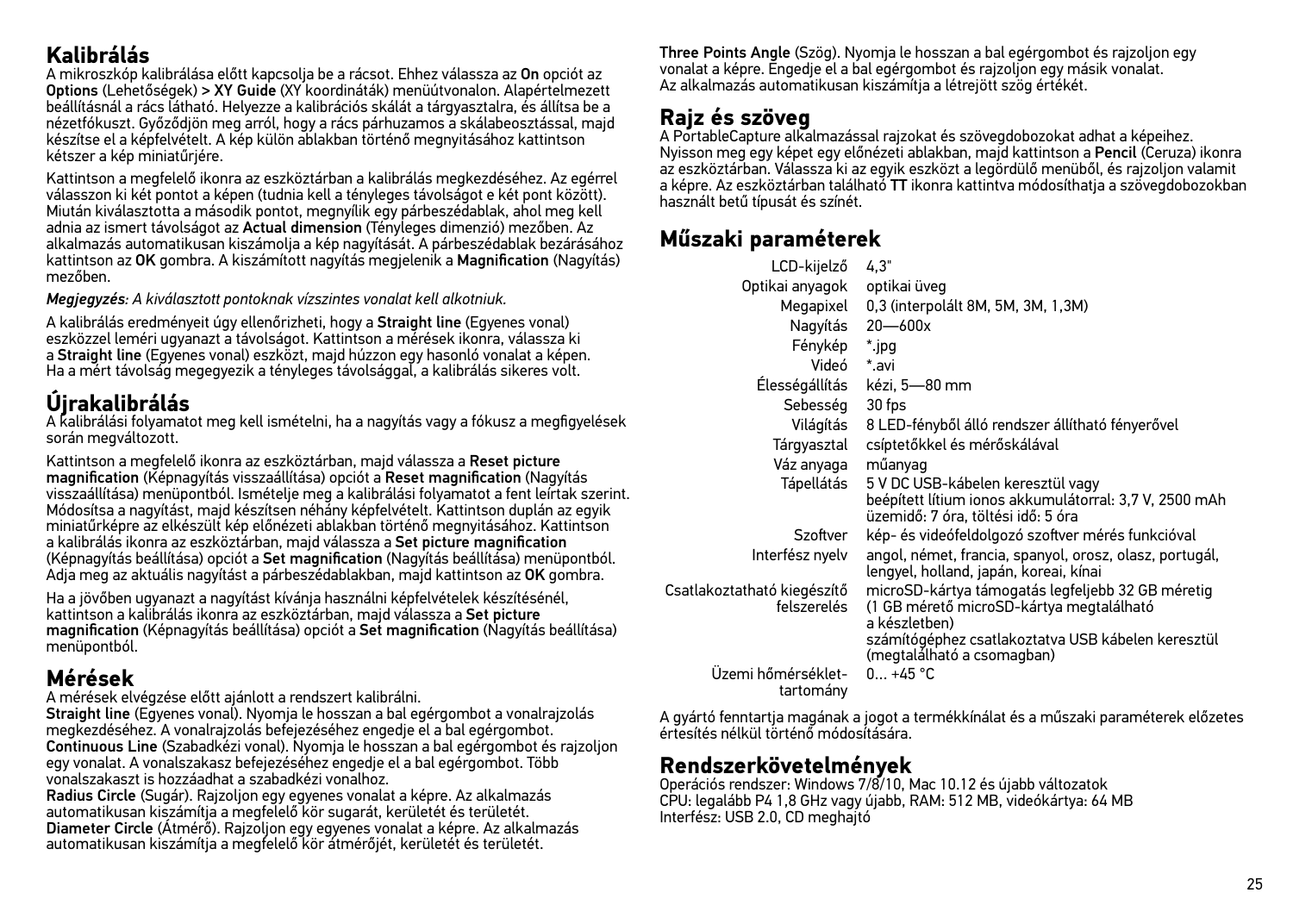## **Ápolás és karbantartás**

Ennek az eszköznek a használatával soha, semmilyen körülmények között ne nézzen közvetlenül a Napba, vagy egyéb, nagyon erős fényforrásba vagy lézersugárba, mert ez MARADANDÓ KÁROSODÁST OKOZ A RETINÁJÁBAN ÉS MEG IS VAKULHAT. A fehér LED lámpák nagyok fényesek; ne nézzen beléjük, mert azok tartós látáskárosodást okozhatnak. Legyen kellően óvatos, ha gyermekekkel vagy olyan személyekkel együtt használja az eszközt, akik nem olvasták vagy nem teljesen értették meg az előbbiekben felsorolt utasításokat. A mikroszkóp kicsomagolása után, de még annak legelső használata előtt ellenőrizze az alkatrészek és csatlakozások sérülésmentes állapotát és tartósságát. Bármi legyen is az ok, semmiképpen ne kísérelje meg szétszerelni az eszközt. Ha javításra vagy tisztításra szorul az eszköz, akkor keresse fel az erre a célra specializálódott helyi szolgáltatóközpontot. Óvja az eszközt a hirtelen behatásoktól és a hosszabb ideig tartó mechanikai erőktől. Ne használjon túlzott erőt a fókusz beállításánál. Ne húzza túl a szorítócsavarokat. Az optikai elemek felületéhez soha ne érjen az ujjaival. Az eszköz külső megtisztításához használja a Levenhuk által erre a célra gyártott tisztítókendőt és optikai tisztító eszközöket. Az optikai elemek tisztításához ne használjon maró hatású vagy aceton-alapú folyadékokat. A koptató hatású részecskéket, például a homokot ne törléssel, hanem fújással vagy puha ecsettel távolítsa el a lencsékről. Ne használja az eszközt hosszú időtartamon keresztül a tűző napon, vagy ne hagyja ott felügyelet nélkül. Tartsa az eszközt víztől és magas páratartalomtól védett helyen. Legyen körültekintő a megfigyelések során, mindig helyezze vissza a porvédőt a megfigyelés befejeztével, így megóvhatja eszközét a portól és a szennyeződésektől. Ha a mikroszkóp hosszabb ideig használaton kívül van, akkor a mikroszkóptól elkülönítetten tárolja az objektívlencséket és a szemlencséket. Száraz, hűvös helyen tárolja az eszközt, veszélyes savaktól és egyéb kémiai anyagoktól elkülönítetten, hősugárzóktól, nyílt lángtól és egyéb, magas hőmérsékletet leadni képes forrásoktól távol. Az adatvesztés és a készülék károsodásának megelőzéséhez mindig zárja be az alkalmazást, és csak utána válassza le a mikroszkópot a számítógépről. Várja meg míg a világítás teljesen lekapcsol, és utána válassza le a mikroszkópot. Gyerekek csak felnőtt felügyelete mellett használhatják a készüléket. Azonnal forduljon orvoshoz, amennyiben bárki lenyelt egy kis alkatrészt vagy elemet.

## **Az elemekkel kapcsolatos biztonsági intézkedések**

Mindig a felhasználásnak legmegfelelőbb méretű és fokozatú elemet vásárolja meg. Elemcsere során mindig az összes elemet egyszerre cserélje ki; ne keverje a régi elemeket a frissekkel, valamint a különböző típusú elemeket se keverje egymással össze. Az elemek behelyezése előtt tisztítsa meg az elemek és az eszköz egymással érintkező részeit. Győződjön meg róla, hogy az elemek a pólusokat tekintve is helyesen kerülnek az eszközbe (+ és −). Amennyiben az eszközt hosszabb ideig nem használja, akkor távolítsa el az elemeket. A lemerült elemeket azonnal távolítsa el. Soha ne zárja rövidre az elemeket, mivel így azok erősen felmelegedhetnek, szivárogni kezdhetnek vagy felrobbanhatnak. Az elemek élettartamának megnöveléséhez soha ne kísérelje meg felmelegíteni azokat. Ne bontsa meg az akkumulátorokat. Használat után ne felejtse el kikapcsolni az eszközt. Az elemeket tartsa gyermekektől távol, megelőzve ezzel a lenyelés, fulladás és mérgezés veszélyét. A használt elemeket az Ön országában érvényben lévő jogszabályoknak megfelelően adhatja le.

## **Levenhuk szavatosság**

A Levenhuk optikai termékekre 2 év szavatosságot biztosítunk anyaghibákra és/vagy a gyártási hibákra. A Levenhuk-kiegészítőkhöz a Levenhuk-vállalat a kiskereskedelmi vásárlás napjától számított 2 évig érvényes szavatosságot nyújt az anyaghibák és/vagy a gyártási hibák vonatkozásában. Ha minden szavatossági feltétel teljesül, akkor a szavatosság értelmében bármely olyan országban kérheti a Levenhuk termék díjmentes javíttatását vagy cseréjét, ahol a Levenhuk vállalat fiókirodát üzemeltet.

További részletekért látogasson el weboldalunkra: www.levenhuk.hu/garancia Amennyiben garanciális probléma lépne fel vagy további segítségre van szüksége a termék használatát illetően, akkor vegye fel a kapcsolatot a helyi Levenhuk üzlettel.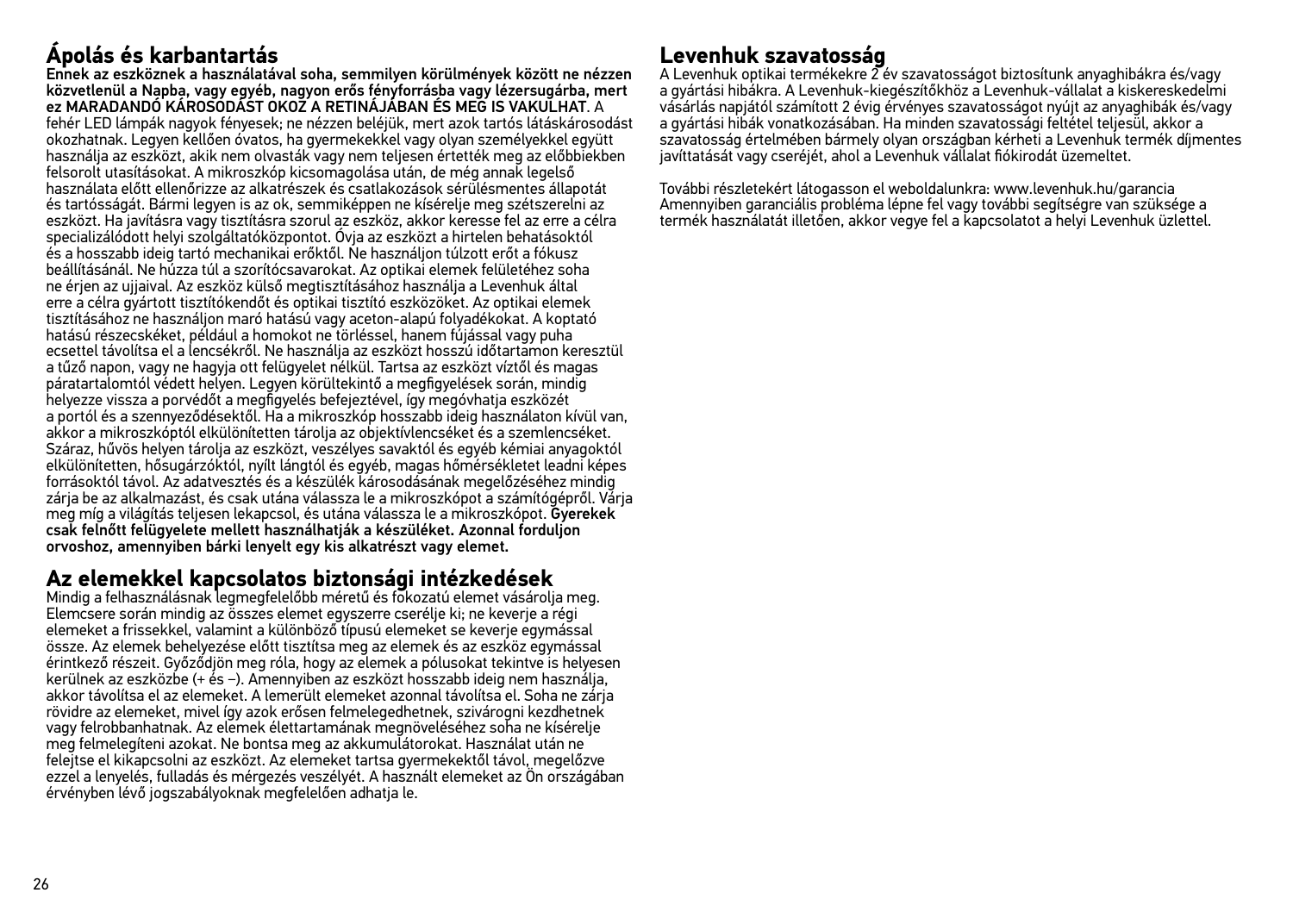## Discovery Artisan 64 Microscopio digitale



## **Parti del microscopio**

- Manopola della messa a fuoco
- **2** Setup
- **6** Foto/Video/Riproduci
- A Su
- Giù
- A Cattura
- **O** Interruttore on/off
- Regolatore intensità LED
- **O** Slot microSD
- **<sup>1</sup>** Pulsante zoom digitale



- **B** Vite di fissaggio
- **<sup>6</sup>** Manopola di fissaggio della montatura
- **6** Anello di fissaggio del montante



Il kit comprende: microscopio, supporto microscopio, cavo USB, memory card microSD da 1 GB, CD del software, manuale utente e certificato di garanzia.

Non utilizzare in nessun caso questo apparecchio per guardare direttamente il sole, un'altra sorgente di luce ad alta luminosità o un laser, perché ciò potrebbe provocare DANNI PERMANENTI ALLA RETINA e portare a CECITÀ.

## **Montaggio del microscopio**

Estrarre il microscopio e tutti gli accessori dalla scatola. Posizionare il tavolino portaoggetti su una superficie stabile. Collegare l'anello di fissaggio del montante (15) al tubo metallico. Inserire il tubo metallico nell'apertura sul tavolino e fissarlo in posizione usando l'anello (15). Inserire il microscopio nel morsetto sulla montatura e stringere la vite di fissaggio (13). Stringere la manopola di fissaggio (14) per fissare la montatura in posizione. Per alimentare il microscopio, collegarlo al PC con un cavo USB.

## **Software PortableCapture**

Inserire il CD di installazione nel lettore CD. Fare doppio clic su PortableCapture e seguire le istruzioni sullo schermo per installare l'applicazione. Il CD di installazione contiene una copia delle istruzioni d'uso, che è possibile trovare nella cartella User Manual (Manuale Utente). Connettere il microscopio al PC con il cavo USB ed eseguire l'applicazione PortableCapture. Comparirà un messaggio pop-up di avviso nel caso in cui il microscopio non sia connesso al PC.

## **Utilizzo del microscopio**

#### **Regolazione della messa a fuoco**

Posizionare un campione sul tavolino portaoggetti e usare la manopola della messa a fuoco (1) finché l'immagine non è a fuoco.

#### **Zoom digitale**

Premere il pulsante dello zoom digitale sul corpo del microscopio (10) per zoomare in avanti o indietro.

#### **Catturare un'immagine o registrare un video**

1) Inserire una scheda microSD nell'apposito slot (9). La memoria massima supportata è di 32 GB.

2) Ruotare la manopola della messa a fuoco (1) per mettere a fuoco al meglio l'immagine dell'oggetto.

3) Premere il pulsante Cattura (6) e la foto sarà salvata sulla scheda microSD. 4) Per passare alla modalità di registrazione video, premere il pulsante Foto/Video/ Riproduci (3). Quindi, premere il pulsante Cattura (6) per iniziare a registrare un video. Premere nuovamente il pulsante Cattura per fermare la registrazione.

#### **Riproduzione**

1) Inserire una scheda microSD nell'apposito slot (9).

2) Premere il pulsante Foto/Video/Riproduci (3) per passare alla modalità di riproduzione. 3) Premere i pulsanti Su (4) e Giù (5) per scorrere tra le foto e i video catturati in precedenza.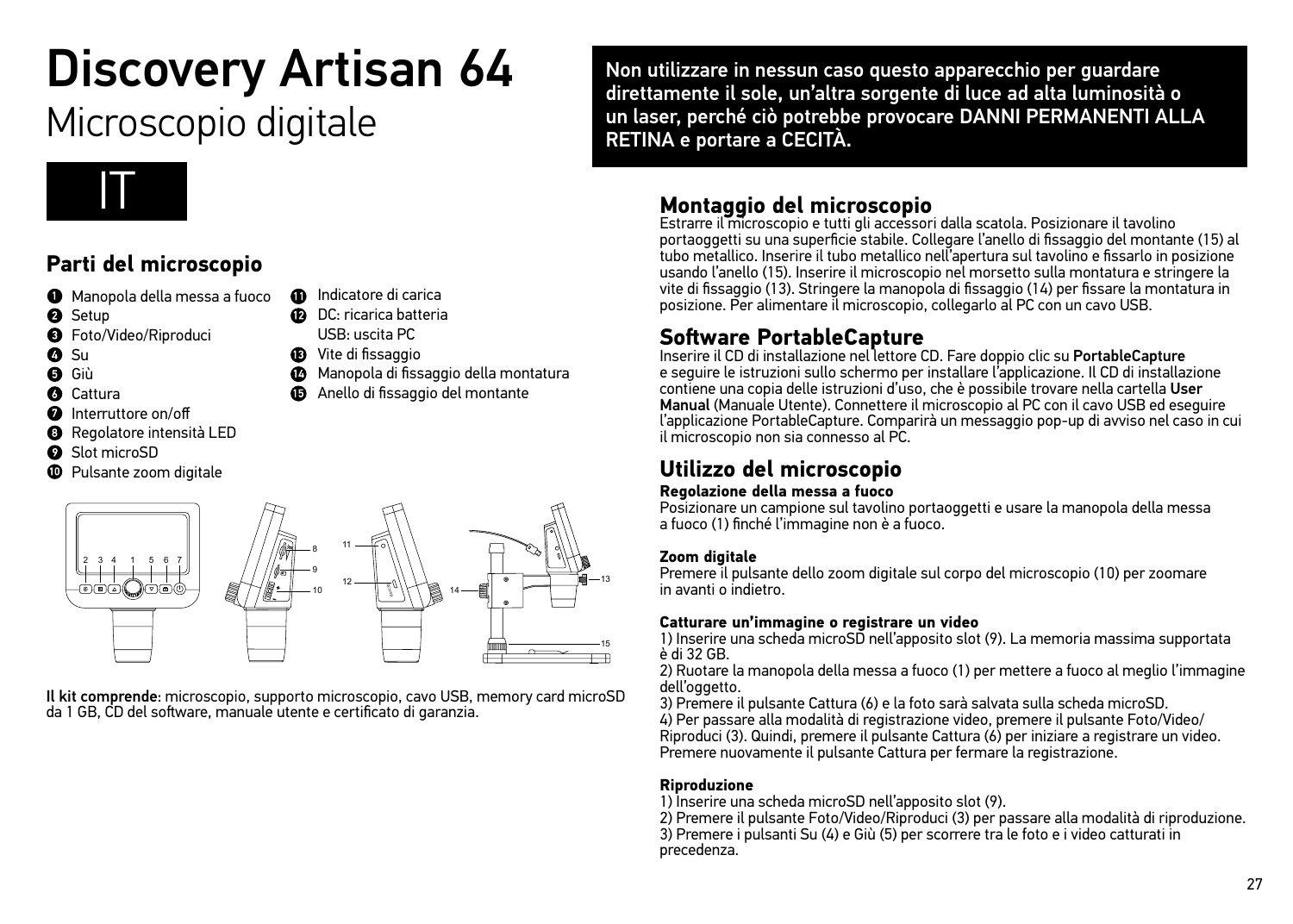#### **Eliminazione dei file**

1) Inserire una card microSD nell'apposito slot (9).

2) Premere il pulsante Foto/Video/Riproduci (3) per passare alla modalità di riproduzione. 3) Premere il pulsante Setup (2) per scegliere un file da eliminare.

#### **Archiviazione di massa su PC**

1) Inserire una scheda microSD nell'apposito slot (9). 2) Connettere il microscopio al PC con il cavo USB per scaricare sul computer le immagini salvate sulla scheda.

#### **Anteprima su PC**

1) Funziona solamente con il software installato.

2) Rimuovere la scheda microSD dallo slot.

3) Connettere il microscopio al PC usando il cavo USB.

## **Menù dell'applicazione**





Cattura un'immagine **Inizia e interrompi** registrazione video



Sequenza di scatti (è possibile impostare l'ora di inizio della cattura immagini o video, l'intervallo tra gli scatti, la durata dei video e il numero di immagini o video da catturare)



Modalità schermo intero. Per uscire dalla modalità schermo intero, premere Esc sulla tastiera o fare doppio clic in un punto qualsiasi dello schermo

#### **File**

Cartella Foto: imposta una directory per le immagini catturate. Cartella Video: imposta una directory per i video registrati.

#### **Options** (Opzioni)

Resolution (Risoluzione): imposta la risoluzione delle immagini. Date/Time (Data/Ora): nasconde o mostra la date a l'ora della cattura durante

l'anteprima.

Language (Lingua): cambia la lingua dell'interfaccia utente.

XY Guide (Guida XY): nasconde o mostra una griglia sulle immagini. Full screen mode (Modalità schermo intero): passa a schermo intero.

**Capture** (Cattura) Photo (Foto): cattura un'immagine. Video: registra un video.

#### **Cattura di un'immagine**

Cliccare sull'icona corrispondente nella barra degli strumenti o selezionare Photo (Foto) dal menù Capture (Cattura).

#### **Registrazione di un video**

Cliccare sull'icona corrispondente nella barra degli strumenti o selezionare Video dal menù Capture (Cattura).

#### **Sequenza di scatti**

Cliccare sull'icona corrispondente nella barra degli strumenti. Apparirà quindi una finestra di dialogo dove sarà possibile impostare i vari parametri per la sequenza di scatti.

Cliccare sul pulsante di opzione Photo (Foto) per impostare l'ora di inizio della cattura immagini, l'intervallo tra gli scatti e il loro numero totale. Cliccare sul pulsante di opzione Video per impostare l'ora di inizio della registrazione video, la sua durata l'intervallo tra le registrazioni e il numero totale di video.















Calibrazione

**Calibrazione**

Prima della calibrazione del microscopio, attivare la griglia sul display. Per farlo, selezionare On da Options (Opzioni) -> XY Guide (Guida XY). La griglia è visibile come impostazione predefinita. Posizionare la scala di calibrazione sul tavolino e mettere a fuoco. Assicurarsi che l'asse verticale della griglia sia parallelo alle tacche sulla scala e catturare un'immagine. Fare doppio clic sull'anteprima dell'immagine per aprirla in una finestra separata.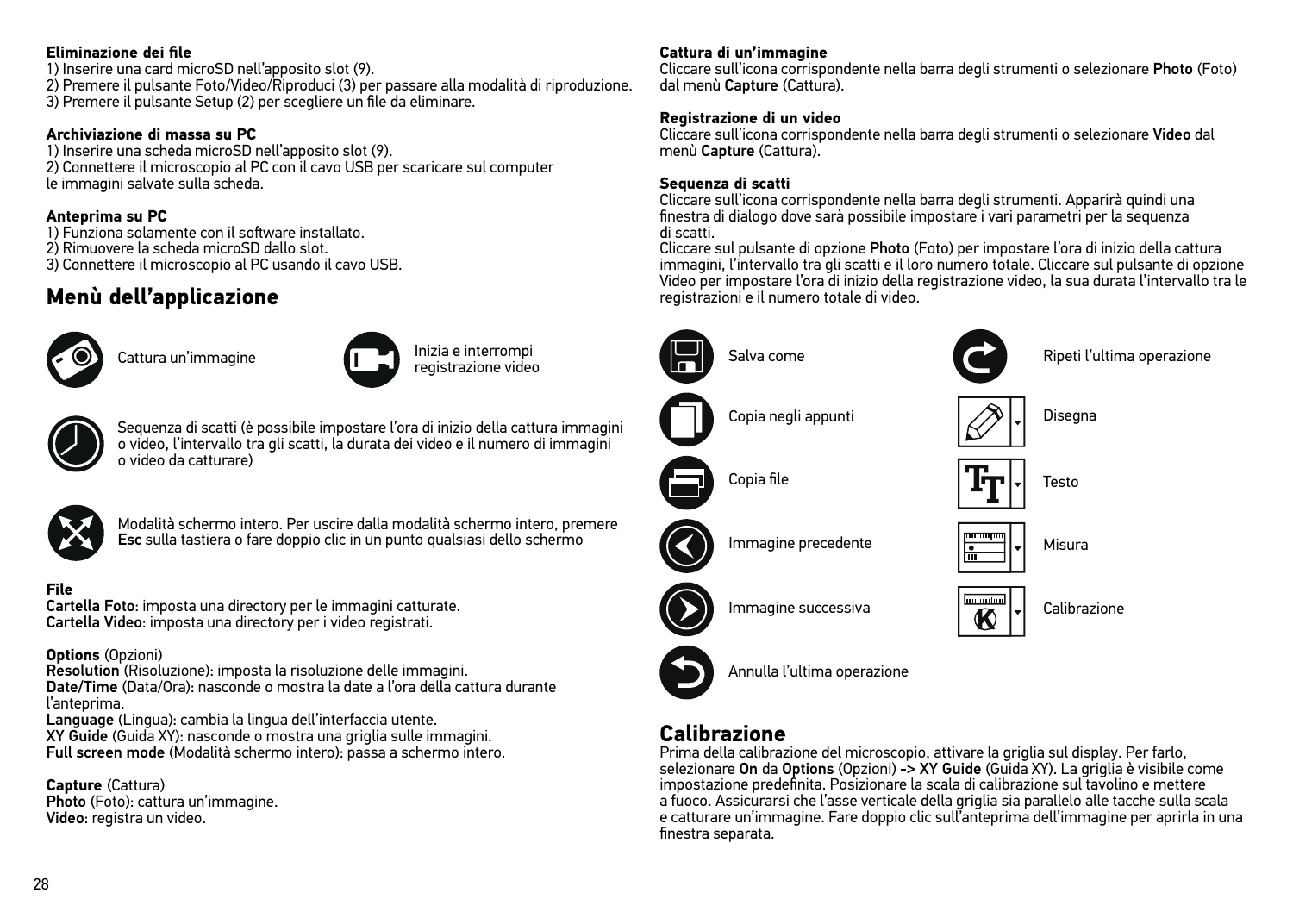Cliccare sull'icona corrispondente nella barra degli strumenti per iniziare la calibrazione. Usando il mouse, scegliere due punti sull'immagine (è necessario conoscere già la distanza esatta tra i due punti). Dopo aver scelto il secondo punto, si aprirà una finestra di dialogo dove immettere la distanza nota nel campo Actual dimension (Dimensioni reali). L'applicazione calcolerà automaticamente l'ingrandimento dell'immagine. Cliccare su OK per chiudere la finestra di dialogo. L'ingrandimento calcolato sarà mostrato nel campo Magnification (Ingrandimento).

*Nota*: *I punti scelti dovrebbero formare una linea orizzontale*.

È possibile controllare i risultati della calibrazione misurando la stessa distanza con lo strumento Straight line (Linea dritta). Cliccare sull'icona delle misure, scegliere lo strumento Straight line (Linea dritta) e disegnare una linea simile alla precedente sull'immagine. Se la distanza misurata corrisponde alla distanza reale nota, la calibrazione è avvenuta con successo

## **Ricalibrazione**

Il processo di calibrazione deve essere ripetuto se l'ingrandimento o la messa a fuoco vengono cambiati durante l'osservazione.

Cliccare di nuovo sull'icona corrispondente nella barra degli strumenti e selezionare Reset picture magnification (Reimposta ingrandimento immagine) da Reset magnification (Reimposta ingrandimento). Ripetere il processo di calibrazione descritto sopra. Cambiare l'ingrandimento e catturare qualche immagine. Fare doppio clic sulle miniature per aprire l'immagine corrispondente in modalità anteprima. Cliccare di nuovo sull'icona corrispondente nella barra degli strumenti e selezionare Set picture magnification (Imposta ingrandimento immagine) da Set magnification (Imposta ingrandimento). Inserire l'ingrandimento corrente nella finestra di dialogo e cliccare su OK.

Se si desidera utilizzare lo stesso ingrandimento per la cattura di immagini future, cliccare sull'icona della calibrazione nella barra degli strumenti e seleziona Set capture magnification (Imposta ingrandimento cattura) da Set magnification (Imposta ingrandimento).

## **Misure**

Si consiglia di calibrare il sistema prima di procedere con le misure.

Straight line (Linea retta). Tenere premuto il pulsante sinistro del mouse per iniziare a disegnare una linea. Rilasciare il pulsante sinistro per completare la linea. Continuous Line (Linea continua). Tenere premuto il pulsante sinistro del mouse e disegnare una linea. Rilasciare il pulsante sinistro per completare il segmento. Puoi continuare ad aggiungere altri segmenti alla linea in formato libero.

Radius Circle (Raggio del cerchio). Disegnare una linea retta sull'immagine. L'applicazione calcolerà in automatico raggio, circonferenza e area del cerchio corrispondente.

Diameter Circle (Diametro del cerchio). Disegnare una linea retta sull'immagine. L'applicazione calcolerà in automatico diametro, circonferenza e area del cerchio corrispondente.

Three Points Angle (Angolo a tre punti). Tenere premuto il pulsante sinistro del mouse e disegnare una linea. Rilasciare il pulsante sinistro e disegnare una seconda linea consecutiva. L'applicazione calcolerà in automatico il valore dell'angolo risultante.

## **Disegni e testo**

PortableCapture consente di aggiungere disegni e caselle di testo alle tue immagini. Apri un'immagine nella finestra di anteprima e clicca sull'icona Matita nella barra degli strumenti. Seleziona uno degli strumenti dal menù a discesa e disegna sull'immagine. Cliccando sull'icona TT nella barra degli strumenti, è possibile modificare il tipo di carattere e il colore da usare nelle caselle di testo.

## **Specifiche**

| Schermo LDC<br>Materiale delle ottiche               | 4,3"<br>vetro ottico                                                                                                                                 |
|------------------------------------------------------|------------------------------------------------------------------------------------------------------------------------------------------------------|
| Megapixel                                            | 0,3 (interpolati a 8 M, 5 M, 3 M, 1,3 M)                                                                                                             |
| Ingrandimento                                        | $20 - 600x$                                                                                                                                          |
| Foto                                                 | *.jpg                                                                                                                                                |
| Video                                                | * avi                                                                                                                                                |
| Messa a funco                                        | manuale, 5-80 mm                                                                                                                                     |
| Velocità acquisizione                                | 30 fps                                                                                                                                               |
| Illuminazione                                        | sistema a 8 LED con regolazione luminosità                                                                                                           |
| Tavolino portaoggetti                                | con molletta ferma vetrino e scala di misura                                                                                                         |
| Materiale corpo                                      | plastica                                                                                                                                             |
| Alimentazione                                        | 5 V DC in ingresso tramite cavo USB o<br>batteria agli ioni di litio incorporata 3,7 V, 2500 mAh<br>autonomia: 7 ore; tempo di ricarica: 5 ore       |
| Software                                             | software di elaborazione immagini e video con funzione<br>di misura                                                                                  |
| Lingue dell'interfaccia                              | inglese, tedesco, francese, spagnolo, russo, italiano,<br>portoghese, polacco, olandese, giapponese, coreano,<br>cinese                              |
| Possibilità di connettere<br>ipaggiamento aggiuntivo | supporto per scheda microSD fino a 32 GB di memoria<br>(memory card microSD da 1 GB inclusa nel kit)<br>connessione al PC tramite cavo USB (incluso) |
| Intervallo temperature di<br>funzionamento           | $0 + 45$ °C                                                                                                                                          |
|                                                      |                                                                                                                                                      |

Levenhuk si riserva il diritto di modificare qualsiasi prodotto o sospenderne la produzione senza alcun preavviso.

## **Requisiti di sistema**

equi

Sistema operativo: Windows 7/8/10, Mac 10.12 e successivi CPU: almeno Pentium 4 1,8 GHz o successive, RAM: 512 MB, scheda video: 64 MB Interfacce: USB 2.0, lettore CD

## **Cura e manutenzione**

Non utilizzare in nessun caso questo apparecchio per guardare direttamente il sole, un'altra sorgente di luce ad alta luminosità o un laser, perché ciò potrebbe provocare DANNI PERMANENTI ALLA RETINA e portare a CECITÀ. I LED bianchi sono molto luminosi; si prega di non guardarli direttamente, dato che ciò potrebbe causare danni permanenti alla vista.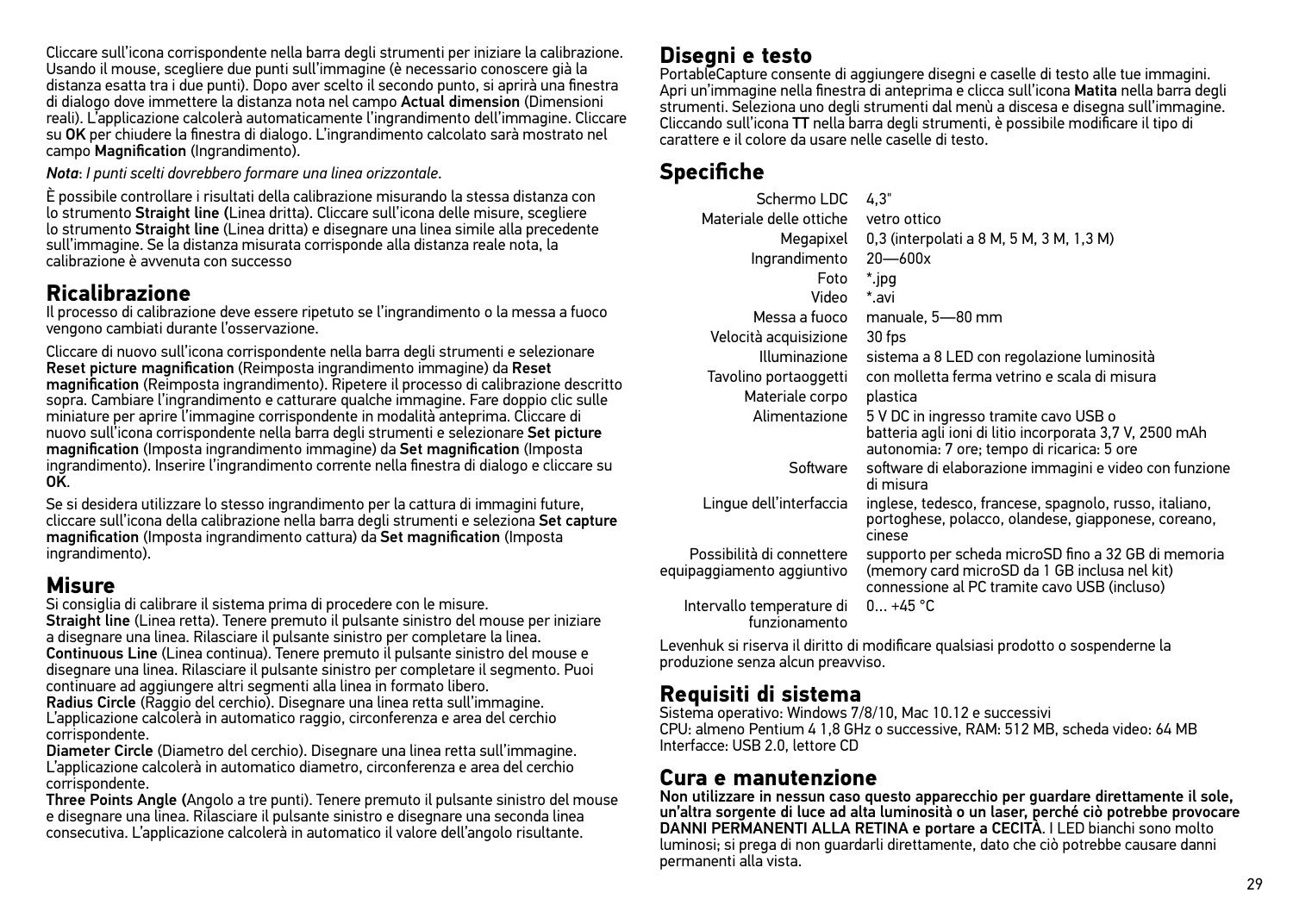Nel caso si utilizzi l'apparecchio in presenza di bambini o altre persone che non siano in grado di leggere o comprendere appieno queste istruzioni, prendere le precauzioni necessarie. Dopo aver disimballato il microscopio e prima di utilizzarlo per la prima volta, verificare l'integrità e lo stato di conservazione di tutte le componenti e le connessioni. Non cercare per nessun motivo di smontare autonomamente l'apparecchio. Per qualsiasi intervento di riparazione e pulizia, contattare il centro di assistenza specializzato di zona. Proteggere l'apparecchio da urti improvvisi ed evitare che sia sottoposto ad eccessiva forza meccanica. Durante la messa a fuoco, non applicare una forza eccessiva. Non stringere eccessivamente le viti di bloccaggio. Non toccare le superfici ottiche con le dita. Per pulire l'esterno dell'apparecchio, utilizzare soltanto le salviette apposite e gli strumenti di pulizia dell'ottica appositi offerti da Levenhuk. Non utilizzare fluidi corrosivi o a base di acetone per pulire l'ottica del dispositivo. Per rimuovere eventuali particelle abrasive, ad esempio sabbia, dalle lenti, non strofinare, ma soffiare oppure utilizzare una spazzola morbida. Non utilizzare il dispositivo per lunghi periodi e non lasciarlo incustodito sotto i raggi diretti del sole. Non esporre il dispositivo all'acqua o a elevata umidità. Prestare attenzione durante le osservazioni e, una volta terminato, rimettere sempre il coperchio protettivo per proteggere l'apparecchio da polvere e macchie. Se non si intende utilizzare il microscopio per periodi prolungati, conservare le lenti obiettivo e gli oculari separatamente dal microscopio. Conservare l'apparecchio in un posto fresco e asciutto, al riparo da acidi pericolosi e altri prodotti chimici, da apparecchi di riscaldamento, da fiamme libere e da altre fonti di calore. Cercare di non utilizzare il microscopio in prossimità di materiali o sostanze infiammabili (benzene, carta, cartone ecc), poiché la base potrebbe riscaldarsi durante l'utilizzo e rappresentare un rischio di incendio. Disconnettere sempre il microscopio dall'alimentazione prima di aprire la base o sostituire la lampadina di illuminazione. Indipendentemente dal tipo di lampadina (alogena o a incandescenza), attendere che si sia raffreddata prima di cercare di sostituirla e sostituirla sempre con una lampadina dello stesso tipo. Utilizzare sempre un'alimentazione di tensione adeguata, cioè quella indicata nelle specifiche del microscopio. Collegare lo strumento a una presa di alimentazione differente potrebbe provocare il danneggiamento dei circuiti elettrici del microscopio, bruciare la lampadina o addirittura causare un corto circuito. Per evitare la perdita di dati o danni all'equipaggiamento, è necessario sempre chiudere prima l'applicazione e poi scollegare il microscopio dal PC. Attendere il completo spegnimento dell'illuminazione prima di scollegare il microscopio. I bambini dovrebbero usare il dispositivo solo sotto la supervisione dei genitori. In caso di ingestione di una parte di piccole dimensioni o di una batteria, richiedere immediatamente assistenza medica.

## **Istruzioni di sicurezza per le batterie**

Acquistare batterie di dimensione e tipo adeguati per l'uso di destinazione. Sostituire sempre tutte le batterie contemporaneamente, evitando accuratamente di mischiare batterie vecchie con batterie nuove oppure batterie di tipo differente. Prima della sostituzione, pulire i contatti della batteria e quelli dell'apparecchio. Assicurarsi che le batterie siano state inserite con la corretta polarità (+ e −). Se non si intende utilizzare l'apparecchio per lungo periodo, rimuovere le batterie. Rimuovere subito le batterie esaurite. Non cortocircuitare le batterie, perché ciò potrebbe provocare forte riscaldamento, perdita di liquido o esplosione. Non tentare di riattivare le batterie riscaldandole. Non disassemblare le batterie. Dopo l'utilizzo, non dimenticare di spegnere l'apparecchio. Per evitare il rischio di ingestione, soffocamento o intossicazione, tenere le batterie fuori dalla portata dei bambini. Disporre delle batterie esaurite secondo le norme vigenti nel proprio paese.

### **Garanzia Levenhuk**

I prodotti ottici Levenhuk sono coperti da 2 anni di garanzia per quanto riguarda i difetti di fabbricazione e dei materiali. Tutti gli accessori Levenhuk godono di una garanzia di 2 anni a partire dalla data di acquisto per quanto riguarda i difetti di fabbricazione e dei materiali. La garanzia conferisce il diritto alla riparazione o sostituzione gratuite del prodotto Levenhuk in tutti i paesi in cui è presente una sede Levenhuk, a patto che tutte le condizioni di garanzia siano rispettate.

Per maggiori dettagli, visitare il nostro sito web: www.levenhuk.eu/warranty Per qualsiasi problema di garanzia o necessità di assistenza per l'utilizzo del prodotto, contattare la filiale Levenhuk di zona.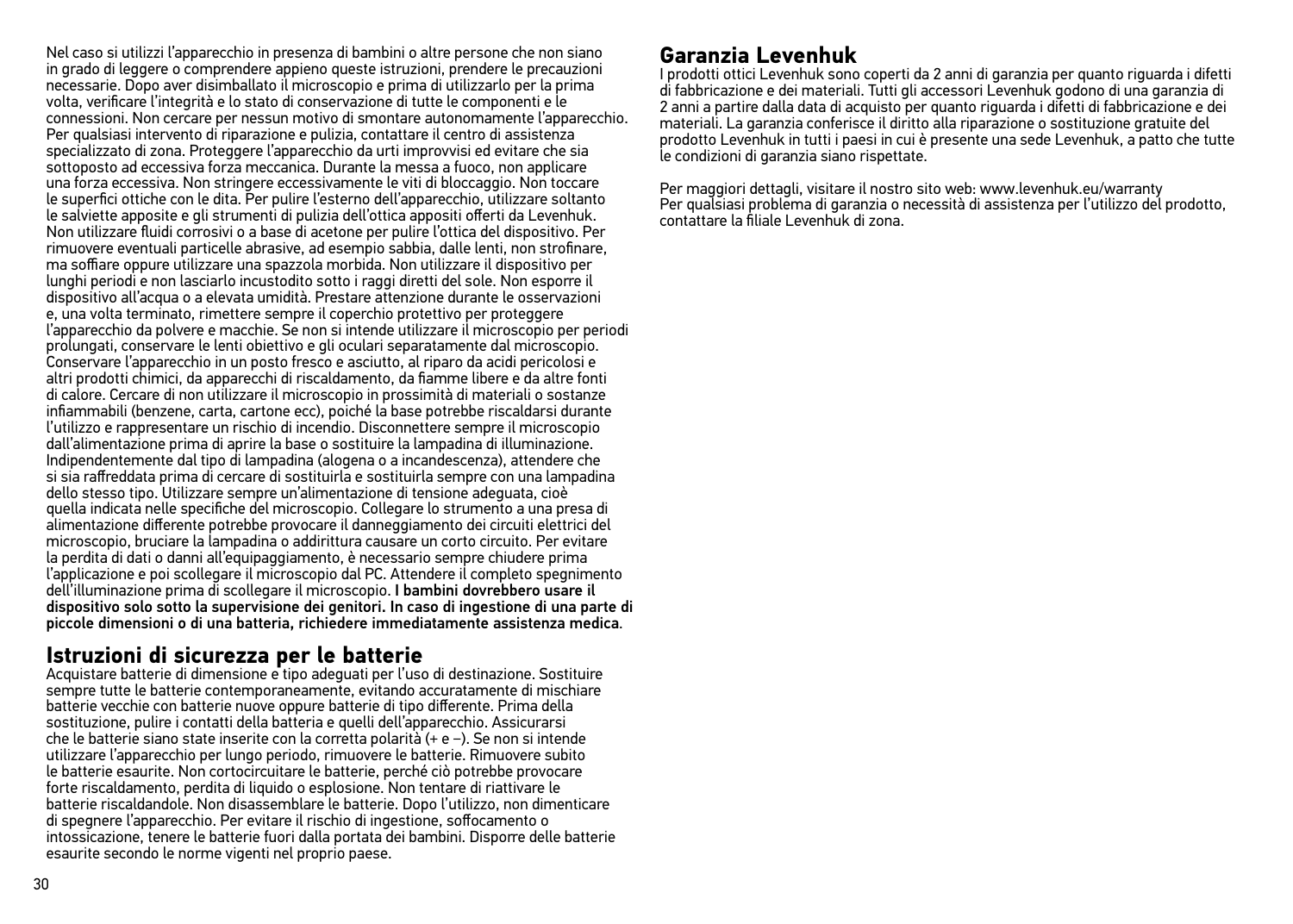## Discovery Artisan 64 Mikroskop cyfrowy



## **Elementy mikroskopu**

- Pokrętło do ustawiania ostrości
- **@** Konfiguracia
- **6** Foto/Wideo/Odtwarzanie
- **@** W góre
- **O** W dół
- **O** Rejestrowanie
- Wł./wył. zasilania
- **O** Ściemniacz LED
- **O** Gniazdo karty pamieci microSD
- **<sup>1</sup>** Przycisk powiększenia cyfrowego
- Wskaźnik ładowania
- Prąd stały: ładowanie akumulatora USB: wyjście do komputera
- **B** Śruba blokująca
- **<sup>1</sup>** Pokretło blokujące ramienia montażowego
- **<sup>B</sup>** Pierścień blokujący

#### DC/USB 14 8 9 10 12 2 3 4 1 5 6 7 15 13 11

W skład zestawu wchodzi: mikroskop cyfrowy, statyw mikroskopu, kabel USB, karta pamięci microSD 1 GB, płyta CD z oprogramowaniem, instrukcja obsług i karta gwarancyjna.

Pod żadnym pozorem nie wolno kierować przyrządu bezpośrednio na słońce, światło laserowe lub inne źródło jasnego światła, ponieważ może to spowodować TRWAŁE USZKODZENIE SIATKÓWKI lub doprowadzić do ŚLEPOTY.

## **Montaż mikroskopu**

Wyjmij mikroskop i wszystkie akcesoria z opakowania. Ustaw stolik na stabilnej powierzchni. Zamocuj pierścień blokujący (15) na metalowej rurze mocowania. Włóż metalową rurę do otworu w stoliku i zablokuj ją pierścieniem (15). Wsuń mikroskop do obejmy ramienia montażowego i dokręć śrubę blokującą (13). Dokręć pokrętło blokujące (14), aby zablokować ramię montażowe. Aby dostarczyć zasilanie do mikroskopu, należy podłączyć go do komputera przewodem USB.

## **Oprogramowanie PortableCapture**

Włóż płytę instalacyjną do napędu CD. Dwukrotnie kliknij plik PortableCapture, aby zainstalować aplikację i postępuj zgodnie z instrukcjami na ekranie. Płyta instalacyjna CD zawiera kopię instrukcji użytkownika, którą jest dostępna w folderze User Manual (Instrukcja obsługi). Podłącz mikroskop do komputera przewodem USB i uruchom aplikację PortableCapture. W wyskakującym okienku pojawi się ostrzeżenie o tym, że mikroskop nie jest podłączony do komputera.

## **Obsługa mikroskopu**

#### **Regulacja ostrości**

Umieść preparat na stoliku i ustaw ostrość, obracając pokrętło do ustawiania ostrości (1).

#### **Powiększenie cyfrowe**

Naciśnij przycisk powiększenia cyfrowego na korpusie mikroskopu (10), aby przybliżyć lub oddalić obraz.

#### **Rejestrowanie obrazu lub nagrywanie filmu**

1) Należy włożyć kartę pamięci microSD do gniazda karty pamięci microSD (9). Maksymalna pojemność karty to 32 GB.

2) Obróć pokrętło ostrości (1), aby ustawić ostry obraz obiektu.

3) Naciśnij przycisk rejestrowania (6), aby zapisać zdjęcie na karcie pamięci microSD. 4) Aby włączyć tryb nagrywania filmów, naciśnij przycisk Foto/Wideo/Odtwarzanie (3). Następnie naciśnij przycisk rejestrowania (6), aby rozpocząć nagrywanie. Naciśnij ponownie przycisk rejestrowania, aby zakończyć nagrywanie.

#### **Odtwarzanie**

1) Należy włożyć kartę pamięci microSD do gniazda.

2) Naciśnij przycisk Foto/Wideo/Odtwarzanie (3), aby włączyć tryb odtwarzania. 3) Naciśnij przycisku W górę (4) i W dół (5), aby przewijać listę zarejestrowanych zdjęć i filmów.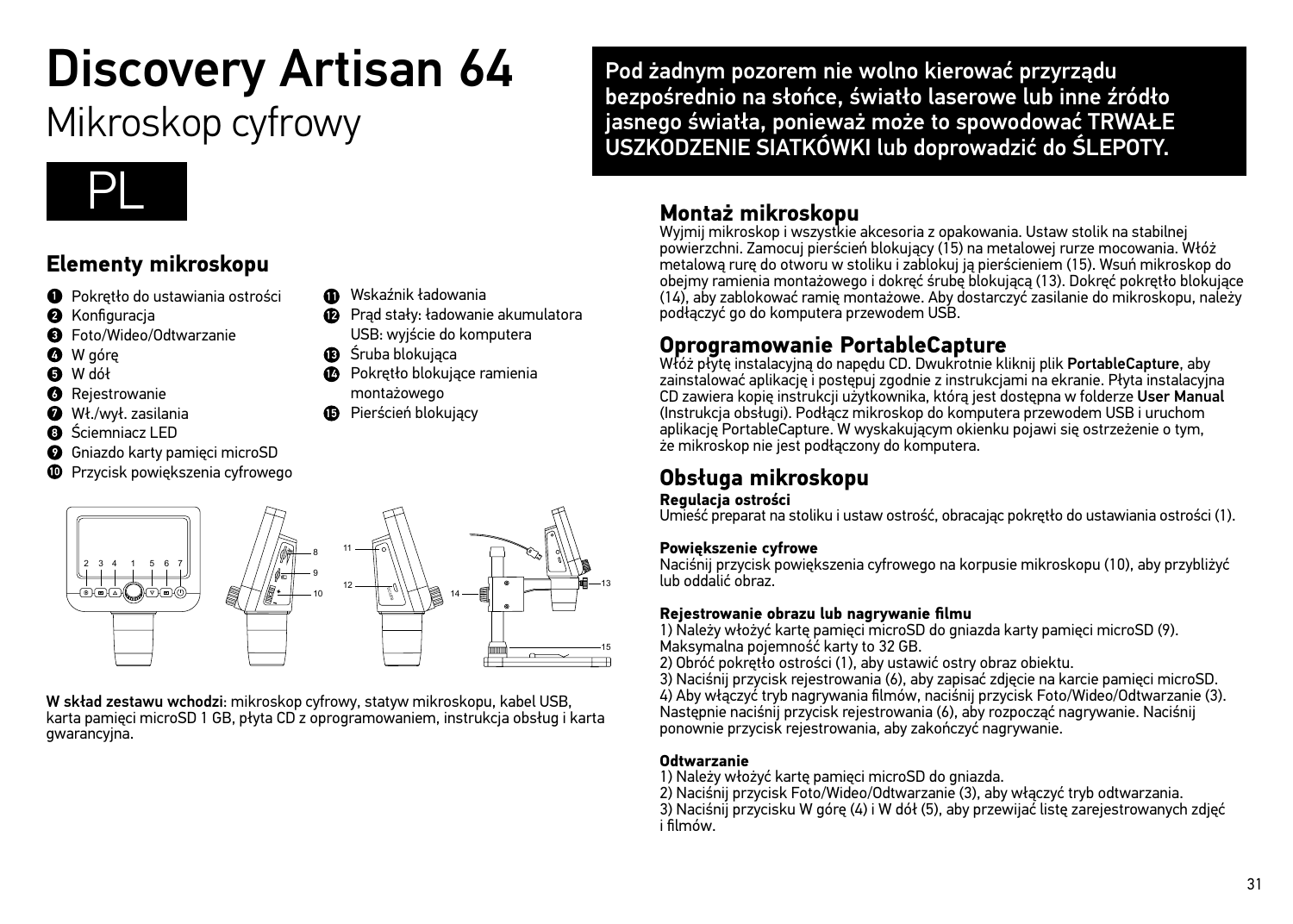#### **Usuwanie plików**

1) Należy włożyć kartę pamięci microSD do gniazda. 2) Naciśnij przycisk Foto/Wideo/Odtwarzanie (3), aby włączyć tryb odtwarzania. 3) Naciśnij przycisk ustawień (2), aby wybrać plik do usunięcia.

#### **Pamięć masowa komputera**

1) Należy włożyć kartę pamięci microSD do gniazda. 2) Podłącz mikroskop do komputera przewodem USB, aby pobrać obrazy z karty na komputer.

#### **Podgląd na komputerze**

1) Funkcja działa tylko z zainstalowanym oprogramowaniem.

- 2) Należy wyjąć kartę pamięci microSD z gniazda.
- 3) Podłącz mikroskop do komputera przewodem USB.

## **Menu aplikacji**





Rejestruj obraz Uruchom i zatrzymaj rejestrowanie filmu



Rejestrowanie sekwencji (można ustawić czas rozpoczęcia rejestrowania obrazów lub filmu, odstęp czasu między nimi, długość filmu i liczbę zarejestrowanych obrazów lub filmów)



Tryb pełnoekranowy. Aby opuścić tryb pełnoekranowy, należy nacisnąć klawisz Escape na klawiaturze lub kliknąć dwukrotnie dowolne miejsce na ekranie

#### **Plik**

Katalog zdjęć: ustaw katalog dla rejestrowanych obrazów. Katalog wideo: ustaw katalog dla rejestrowanych filmów.

#### **Opcje**

Rozdzielczość: ustaw rozdzielczość obrazu. Data/Czas: ukryj lub włącz wyświetlanie daty i godziny rejestracji podczas podglądu. Język: zmień język interfejsu użytkownika. Siatka: ukryj lub włącz wyświetlanie siatki na obrazach. Tryb pełnoekranowy: przejdź do trybu pełnoekranowego.

#### **Przechwyć**

Zdiecie: zarejestruj obraz. Wideo: zarejestruj film.

#### **Rejestrowanie obrazu**

Kliknij odpowiednią ikonę na pasku narzędzi lub wybierz Zdjęcie w menu Przechwyć.

#### **Rejestrowanie filmu**

Kliknij odpowiednią ikonę na pasku narzędzi lub wybierz Wideo w menu Przechwyć.

#### **Rejestrowanie sekwencji**

Kliknij odpowiednią ikonę na pasku narzędzi. Zostanie wyświetlone okno dialogowe, w którym można ustawić liczne parametry rejestrowania sekwencji.

Kliknij przycisk opcji Zdjęcie, aby ustawić czas rozpoczęcia rejestrowania obrazów, czas przerwy między nimi i łączną liczbę obrazów. Kliknij przycisk opcji Wideo, aby ustawić czas rozpoczęcia rejestrowania filmów, ich czas trwania, czas przerwy między nimi i łączną liczbę klipów.



## **Kalibracja**

Przed skalibrowaniem mikroskopu włącz podziałkę. Aby to zrobić, wybierz opcję On (Wł.) w menu Options > XY Guide (Opcje > (Siatka). Domyślnie podziałka jest widoczna. Umieść skalę kalibracyjną na stoliku i wyostrz obraz. Upewnij się, że pionowa oś podziałki jest równoległa względem linii na skali i przechwyć obraz. Dwukrotnie kliknij miniaturę obrazu, aby otworzyć ją w osobnym oknie.

Kliknij odpowiednią ikonę na pasku zadań, aby rozpocząć kalibrację. Za pomocą myszy zaznacz dwa punkty na obrazie (konieczna jest znajomość rzeczywistej odległości) pomiędzy punktami). Po zaznaczeniu drugiego punktu wyświetlone zostanie okno dialogowe, w którym należy wprowadzić znaną odległość w polu Actual dimension (Wymiar rzeczywisty). Aplikacja automatycznie wyznaczy stopień powiększenia obrazu. Kliknij OK, aby zamknąć okno dialogowe. Wyznaczone powiększenie zostanie wyświetlone w polu Magnification (Powiększenie).

*Uwaga: Zaznaczone punkty powinny tworzyć linię poziomą.*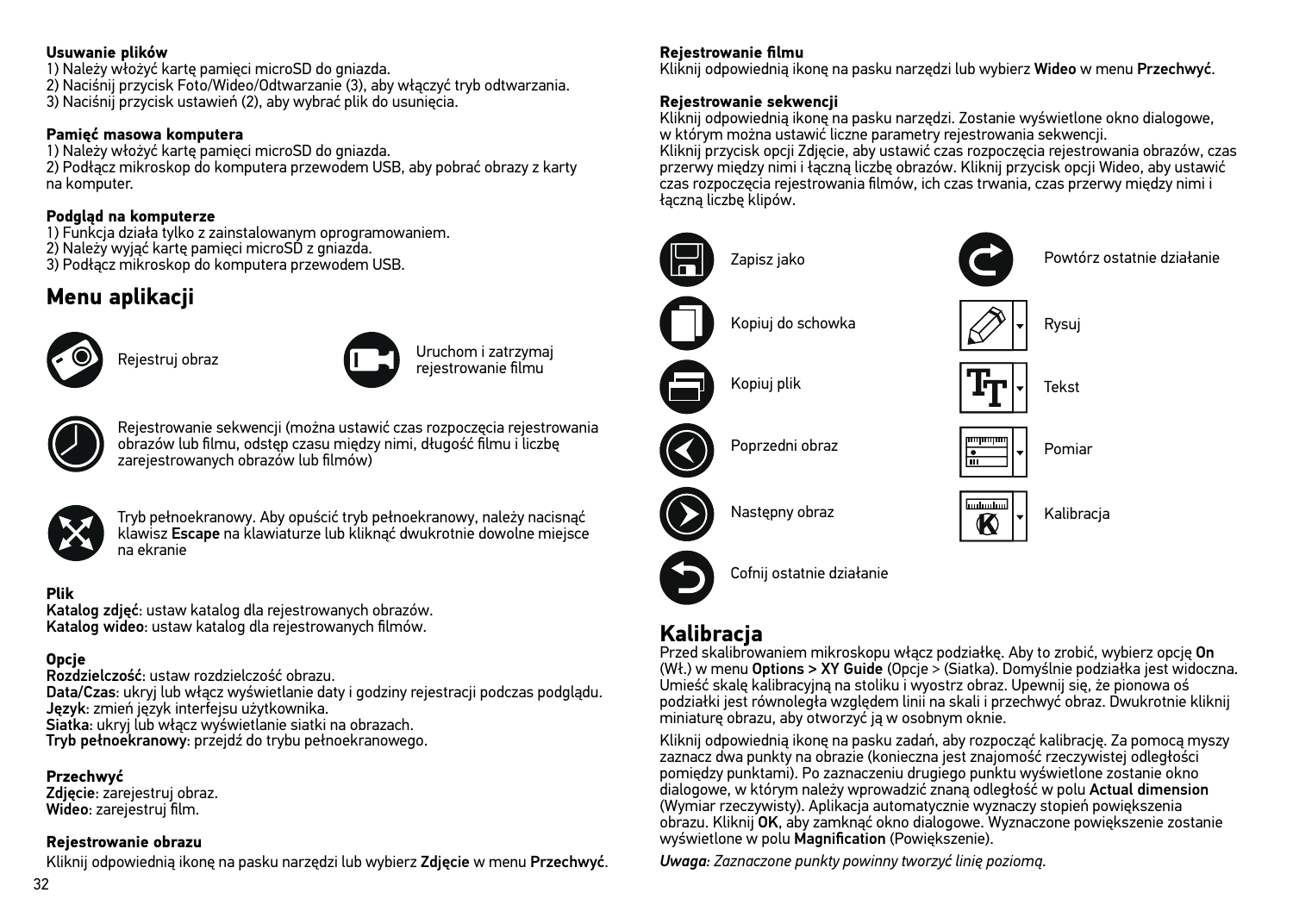Wyniki kalibracji można zmierzyć, mierząc tę samą odległość narzędziem prostej. Kliknij ikonę pomiarów, wybierz narzędzie prostej i narysuj podobną linię na obrazie. Jeśli zmierzona odległość jest taka sama, jak rzeczywista, kalibracja powiodła się.

## **Ponowna kalibracja**

Kalibrację należy powtórzyć, jeżeli powiększenie lub ostrość zostały zmienione podczas obserwacji.

Ponownie kliknij odpowiednią ikonę na pasku zadań i wybierz Reset picture magnification (Resetuj powiększenie obrazu) w poleceniu Reset magnification (Resetuj powiększenie). Powtórz proces kalibracji w sposób opisany powyżej. Zmień powiększenie i przechwyć kilka obrazów. Dwukrotnie kliknij jedną z miniatur, aby otworzyć obraz w oknie podglądu. Kliknij ikonę kalibracji na pasku narzędzi i wybierz Set picture magnification (Ustaw powiększenie obrazu) w poleceniu Set magnification (Ustaw powiększenie). W wyświetlonym oknie dialogowym wprowadź aktualną wartość powiększenia i kliknij OK.

Jeżeli podczas przechwytywania obrazów w przyszłości powiększenie ma zostać zachowane, kliknij ikonę kalibracji na pasku narzędzi i wybierz Set capture magnification (Ustaw powiększenie przechwytywania) w poleceniu Set magnification (Ustaw powiększenie).

## **Pomiary**

Przed wykonaniem pomiarów zaleca się przeprowadzenie kalibracji systemu. Prosta. Naciśnij i przytrzymaj lewy przycisk myszy, aby rozpocząć rysowanie linii. Zwolnij lewy przycisk myszy, aby zakończyć rysowanie linii.

Linia ciągła. Narysuj tym narzędziem krzywą na obrazie i zmierz jej długość. Promień koła. Narysuj prostą na obrazie. Aplikacja automatycznie obliczy promień, obwód oraz pole powierzchni odpowiedniego koła.

Średnica koła. Narysuj prostą na obrazie. Aplikacja automatycznie obliczy średnicę, obwód oraz pole powierzchni odpowiedniego koła.

Kąt na podstawie trzech punktów. Użyj myszy, aby umieścić trzy punkty na obrazie. Aplikacja automatycznie obliczy wartość kąta.

## **Rysowanie i wprowadzanie notatek tekstowych**

PortableCapture umożliwia dodawanie do obrazów rysunków i pól tekstowych. Otwórz obraz w oknie podglądu i kliknij ikonę ołówka na pasku zadań. Z rozwijanego menu wybierz jedno z narzędzi i wykonaj rysunek na obrazie. Kliknięcie ikony TT na pasku narzędzi umożliwia edytowanie typu i koloru czcionki tekstu wpisywanego w polach tekstowych.

## **Dane techniczne**

| Wyświetlacz LCD                               | 4.3"                                                                                                                                                   |
|-----------------------------------------------|--------------------------------------------------------------------------------------------------------------------------------------------------------|
| Materiał układu optycznego szkło optyczne     |                                                                                                                                                        |
|                                               | Megapiksele 0,3 (interpolacja do 8 M, 5 M, 3 M, 1,3 M)                                                                                                 |
| Powiekszenie                                  | $20 - 600$ razy                                                                                                                                        |
| Zdjęcia                                       | *ipg                                                                                                                                                   |
| Filmy                                         | *avi                                                                                                                                                   |
| Pokretło ostrości                             | reczne, 5-80 mm                                                                                                                                        |
| Szybkość                                      | 30 kl./s                                                                                                                                               |
| Oświetlenie                                   | system 8 diod LED z regulacją jasności                                                                                                                 |
| Stolik                                        | z zaczepami i przymiarem                                                                                                                               |
| Materiał korpusu                              | tworzywo sztuczne                                                                                                                                      |
| Zasilanie                                     | 5 V DC za pośrednictwem przewodu USB lub<br>wbudowana bateria litowo-jonowa: 3,7 V,<br>2500 mAh<br>czas pracy: 7 godzin; czas ładowania: 5 godzin      |
| Oprogramowanie                                | oprogramowanie do przetwarzania obrazów<br>i filmów z funkcją pomiaru                                                                                  |
| Język interfejsu                              | angielski, niemiecki, francuski, hiszpański,<br>rosyjski, włoski, portugalski, polski, holenderski,<br>japoński, koreański, chiński                    |
| Możliwość podłączenia dodatkowych<br>urządzeń | obsługa kart microSD o pojemności do<br>32 GB (karta microSD 1 GB w zestawie)<br>połączenie z komputerem za pośrednictwem<br>przewodu USB (w zestawie) |
| Zakres temperatury pracy                      | $0 + 45 °C$                                                                                                                                            |

Levenhuk zastrzega sobie prawo do modyfikowania lub zakończenia produkcji dowolnego produktu bez wcześniejszego powiadomienia.

## **Wymagania systemowe**

System operacyjny: Windows 7/8/10, Mac 10.12 i późniejsze wersje Procesor: min. P4 1,8 GHz lub szybszy, pamięć RAM: 512 MB, karta graficzna: 64 MB Interfejs: USB 2.0, napęd CD

## **Konserwacja i pielęgnacja**

Pod żadnym pozorem nie wolno kierować przyrządu bezpośrednio na słońce, światło laserowe lub inne źródło jasnego światła, ponieważ może to spowodować TRWAŁE USZKODZENIE SIATKÓWKI lub doprowadzić do ŚLEPOTY. Białe diody LED świecą niezwykle jasnym światłem, z tego powodu nie należy patrzeć na nie bezpośrednio, ponieważ może to doprowadzić do trwałego uszkodzenia wzroku. Zachowaj szczególną ostrożność, gdy urządzenia używają dzieci lub osoby, które nie w pełni zapoznały się z instrukcjami. Nie podejmuj prób samodzielnego demontażu urządzenia, nawet w celu wyczyszczenia lustra. W celu wszelkich napraw i czyszczenia skontaktuj się z punktem serwisowym. Po rozpakowaniu mikroskopu i przed jego pierwszym użyciem należy sprawdzić stan i prawidłowość podłączenia każdego elementu. Nie dotykać powierzchni optycznych palcami.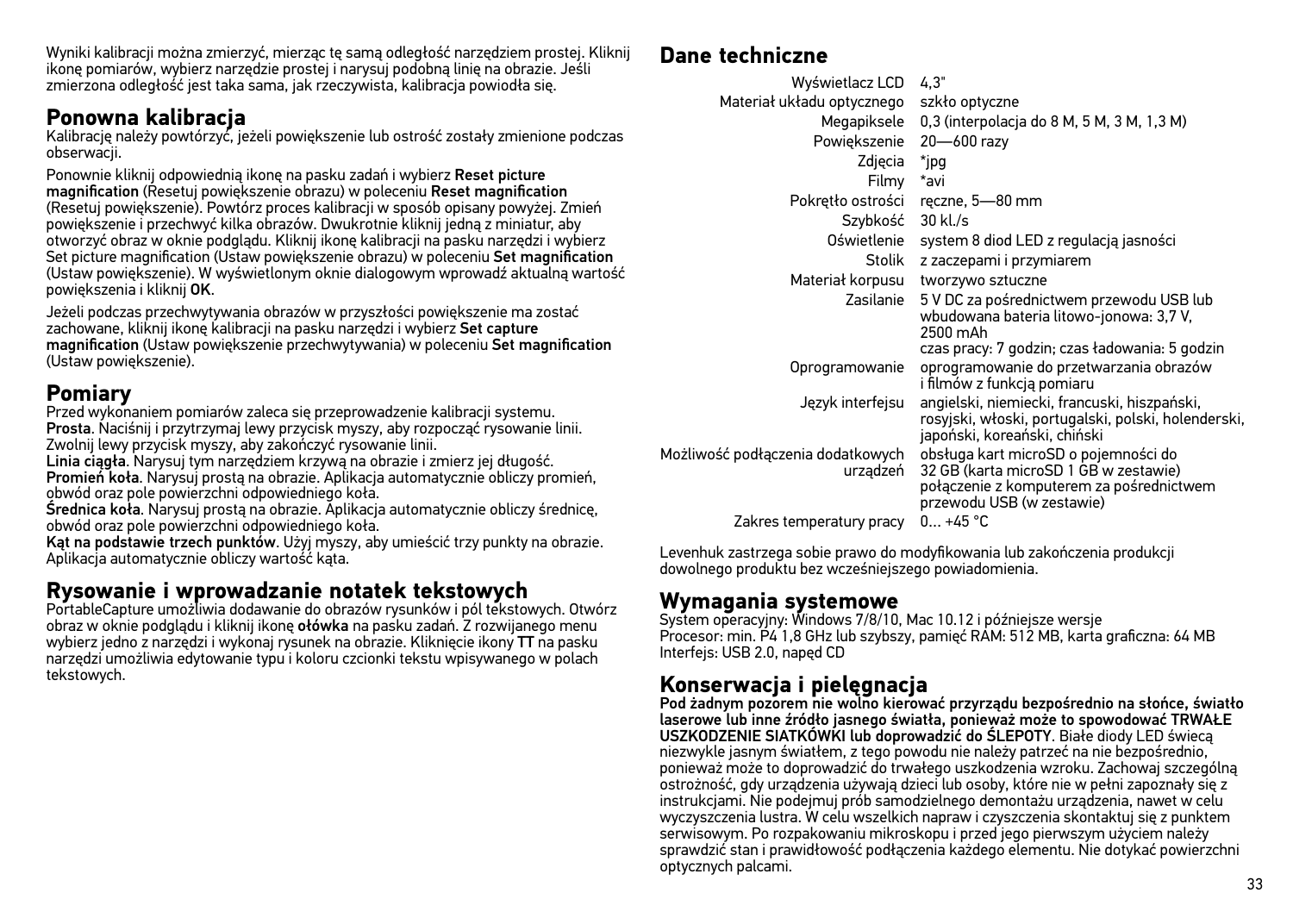Soczewki czyścić za pomocą ściereczki czyszczącej lub ściereczki nasączonej alkoholem. Polecamy stosowanie specjalnych środków do czyszczenia układu optycznego firmy Levenhuk. Nie czyścić układu optycznego za pomocą środków żrących lub zawierających aceton. Cząsteczki ścierające, takie jak ziarna piasku, powinny być zdmuchiwane z powierzchni soczewek lub usuwane za pomocą miękkiej szczotki. Nie używać nadmiernej siły podczas ustawiania ostrości. Nie należy dokręcać zbyt mocno śrub blokujących. Chronić przyrząd przed upadkami z wysokości i działaniem nadmiernej siły mechanicznej. Przyrząd powinien być przechowywany w suchym, chłodnym miejscu, z dala od kurzu, niebezpiecznych kwasów oraz innych substancji chemicznych, grzejników, otwartego ognia i innych źródeł wysokiej temperatury. Nie wystawiać przyrządu na długotrwałe działanie promieni słonecznych. Trzymać z dala od wody. Nie przechowywać w warunkach wysokiej wilgoci, nie zanurzać. Podczas obserwacji należy zachować ostrożność. Po zakończeniu obserwacji założyć osłonę przeciwpyłową w celu zabezpieczenia mikroskopu przed kurzem i zanieczyszczeniami. W przypadku korzystania z mikroskopu przez dłuższy czas soczewki obiektywowe i okulary oraz mikroskop należy przechowywać osobno. Aby uniknąć utraty danych lub uszkodzenia urządzenia, należy najpierw zamknąć aplikację, a dopiero później odłączyć mikroskop od komputera. Zaczekać, aż podświetlenie całkowicie się wyłączy, i odłączyć mikroskop. Dzieci mogą używać urządzenia wyłącznie pod opieką dorosłych. W przypadku połknięcia małej części lub baterii należy natychmiast zwrócić się o pomoc medyczną.

## **Instrukcje dotyczące bezpiecznego obchodzenia się**

### **z bateriami**

Należy używać baterii odpowiedniego typu i w odpowiednim rozmiarze. Należy wymieniać wszystkie baterie jednocześnie; nie należy łączyć starych i nowych baterii ani baterii różnych typów. Przed włożeniem baterii należy wyczyścić styki baterii i urządzenia. Podczas wkładania baterii należy zwracać uwagę na ich bieguny (znaki + i −). Jeśli sprzęt nie będzie używany przez dłuższy czas, należy wyjąć baterie. Zużyte baterie należy natychmiast wyjąć. Nie doprowadzać do zwarcia baterii, ponieważ wiąże się to z ryzykiem powstania wysokich temperatur, wycieku lub wybuchu. Nie ogrzewać baterii w celu przedłużenia czasu ich działania. Nie demontuj baterii. Należy pamiętać o wyłączeniu urządzenia po zakończeniu użytkowania. Baterie przechowywać w miejscu niedostępnym dla dzieci, aby uniknąć ryzyka połknięcia, uduszenia lub zatrucia. Zużyte baterie należy utylizować zgodnie z obowiązującymi lokalnie przepisami.

## **Gwarancja Levenhuk**

Produkty optyczne Levenhuk mają 2-letnią gwarancję na wady materiałowe i wykonawcze. Wszystkie akcesoria Levenhuk są wolne od wad materiałowych oraz wykonawczych i pozostaną takie przez 2 lata od daty zakupu detalicznego. Levenhuk naprawi lub wymieni produkt w dowolnym kraju, w którym Levenhuk posiada swój oddział, o ile spełnione będą warunki gwarancji.

Więcej informacji na ten temat podano na stronie: www.levenhuk.pl/gwarancja W przypadku wątpliwości związanych z gwarancją lub korzystaniem z produktu, proszę skontaktować się z lokalnym przedstawicielem Levenhuk.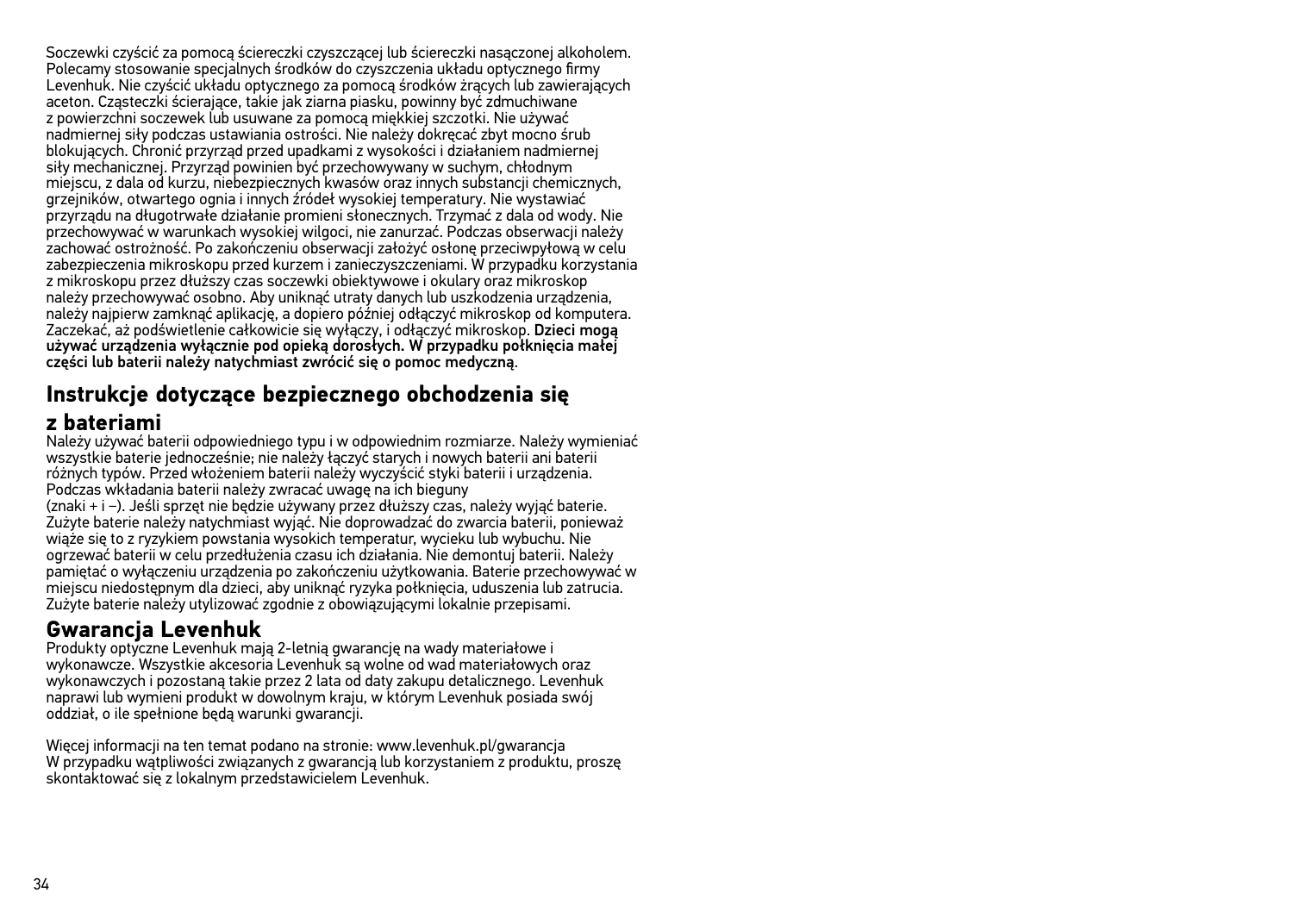## Discovery Artisan 64 Microscópio digital



## **Peças do microscópio**

- **O** Roda de focagem
- ø **Configurar**
- **O** Fotografia/vídeo/reprodução
- **O** Para cima
- A Para baixo
- ◶ **Capturar**
- **O** Ligar/desligar
- **Regulador de LEDs**
- Ranhura de MicroSD
- Botão de zoom digital



- USB: saída para PC
- **B** Parafuso de bloqueio
- **B** Botão de bloqueio do braco de montagem
- Anel de bloqueio de montagem



O kit inclui: microscópio, suporte para microscópio, cabo USB, cartão de memória microSD de 1 GB, CD de software, manual do utilizador e recibo de garantia.

 Nunca, em qualquer circunstância, olhe diretamente para o Sol, ou para outra fonte de luz intensa, ou para um laser através deste dispositivo, pois isso pode causar DANOS PERMANENTES À RETINA e pode levar à CEGUEIRA.

## **Montagem do microscópio**

Tire o microscópio e todos os acessórios da embalagem. Coloque a lâmina numa superfície estável. Fixe o anel de bloqueio de montagem (15) ao tubo metálico de montagem. Insira o tubo metálico na abertura na lâmina e bloqueie-o na posição correta com o anel (15). Insira o microscópio no grampo no braço de montagem e aperte o parafuso de bloqueio (13). Aperte o botão de bloqueio (14) para bloquear o braço de montagem na posição correta. Para ativar o microscópio, ligue-o ao seu PC com um cabo USB.

## **Software PortableCapture**

Insira o CD de instalação na unidade de CD. Faça duplo clique em PortableCapture para instalar a aplicação e siga as instruções no ecrã. O CD de instalação contém uma cópia do manual do utilizador, que pode encontrar na pasta User Manual (Manual do utilizador). Ligue o microscópio ao seu PC com um cabo USB e execute a aplicação PortableCapture. Uma mensagem de pop-up irá avisar se o microscópio não estiver ligado ao PC.

## **Utilização do microscópio**

#### **Ajuste do foco**

Coloque um espécime na lâmina e rode a roda de focagem (1) até a vista estar focada.

#### **Zoom digital**

Prima o botão de zoom digital no corpo do microscópio (10) para aumentar ou diminuir o zoom.

#### **Capturar uma imagem ou gravar um vídeo**

1) Insira um cartão microSD na ranhura microSD (9). O tamanho máximo do cartão é 32 GB.

2) Rode a roda de foco (1) para focar a imagem do seu objeto para o melhor foco. 3) Prima o botão Capturar (6) e a fotografia será guardada no cartão microSD.

4) Para mudar para o modo de gravação de vídeo, prima o botão Fotografia/vídeo/ reprodução (3). Em seguida, prima o botão Capturar (6) para iniciar a gravação de vídeo. Prima novamente o botão Capturar para parar a gravação de vídeo.

#### **Reprodução**

1) Insira um cartão microSD na ranhura (9).

2) Prima o botão Fotografia/vídeo/reprodução (3) para mudar para o modo de reprodução.

3) Prima os botões para cima (4) e para baixo (5) para percorrer as fotografias e vídeos anteriormente capturados.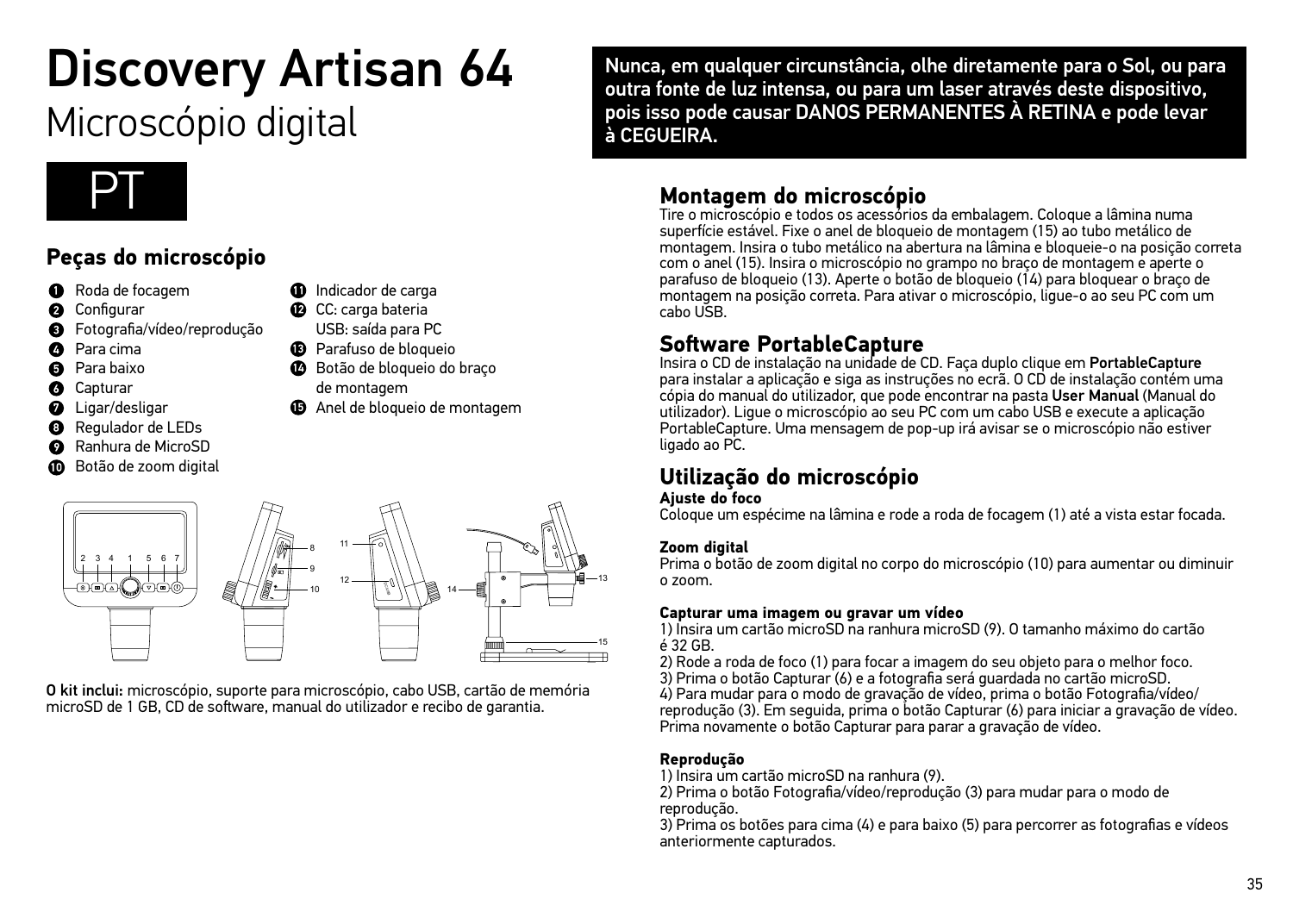#### **Eliminar ficheiros**

1) Insira um cartão microSD na ranhura (9). 2) Prima o botão Fotografia/vídeo/reprodução (3) para mudar para o modo de reprodução. 3) Prima o botão Configurar (2) para escolher um ficheiro a eliminar.

#### **Armazenamento em massa no PC**

1) Insira um cartão microSD na ranhura (9). 2) Ligue o microscópio ao PC com o cabo USB para transferir imagens ou vídeos do cartão para o computador.

#### **Pré-visualização no PC**

1) Funciona apenas com o software instalado.

- 2) Remova o cartão microSD da ranhura.
- 3) Ligue o microscópio ao PC com o cabo USB.

## **Menu da aplicação**









Captura em sequência (pode definir a hora para começar a capturar imagens ou vídeos, o intervalo entre capturas, a duração do vídeo e o número de imagens ou vídeos a serem capturados)



Modo de ecrã inteiro. Para sair do modo de ecrã inteiro, prima o botão Escape no seu teclado ou clique duas vezes em qualquer lugar no ecrã

#### **File** (Ficheiro)

Photos Directory (Diretório de fotografias): definir um diretório para imagens capturadas. Videos Directory (Diretório de vídeos): definir um diretório para vídeos gravados.

#### **Options** (Opções)

Resolution (Resolução): definir a resolução das imagens.

Date/Time (Data/hora): ocultar ou apresentar a data e a hora da captura durante a pré-visualização.

Language (Idioma): alterar o idioma da interface do utilizador. XY Guide (Guia XY): ocultar ou apresentar uma grelha nas imagens. Full screen mode (Modo de ecrã inteiro): ir para ecrã inteiro.

#### **Capture** (Capturar)

Photo (Fotografia): capturar uma imagem. Video (Vídeo): gravar um vídeo.

#### **Captura de imagem**

Clique no ícone correspondente na barra de ferramentas ou selecione Photo (Fotografia) no menu Capture (Capturar).

#### **Gravar um vídeo**

Clique no ícone correspondente na barra de ferramentas ou selecione Video (Vídeo) no menu Capture (Capturar).

#### **Captura de sequência**

Clique no ícone correspondente na barra de ferramentas. Será apresentada uma janela de diálogo onde pode definir um número de parâmetros para a captura em sequência. Clique no botão de opção Photo (Fotografia) para definir a hora para começar a capturar imagens, o intervalo entre capturas e o número total de imagens. Clique no botão de opção Video (Vídeo) para definir a hora para começar a gravar vídeos, a duração, o intervalo entre gravações e o número total de clipes.



Repetir a última ação



Desenhar

mmmm



Medição

Imagem seguinte





Anular a última ação

## **Calibrar**

Antes de calibrar o microscópio, ligue a apresentação em grelha. Para tal, selecione On (Ligar) em Options > XY Guide (Opções > Guia XY). Por predefinição, a grelha está visível. Coloque a escala de calibração na lâmina e foque. Certifique-se de que o eixo vertical da grelha está paralelo às divisões da escala e capture uma imagem. Clique duas vezes na miniatura de imagem para abri-la numa janela separada.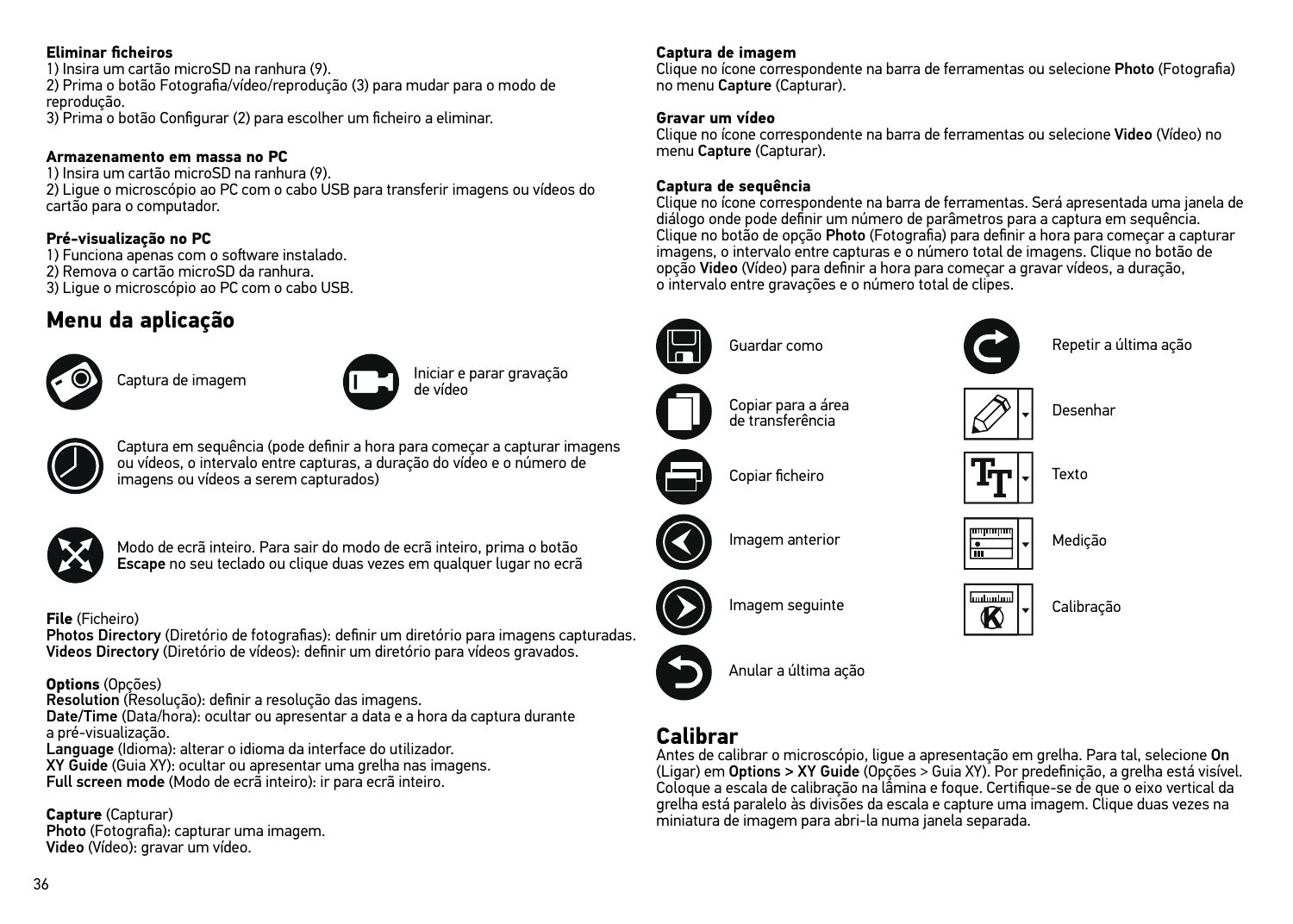Clique no ícone correspondente na barra de ferramentas para iniciar a calibração. Utilizando o rato, escolha dois pontos na imagem (tem de saber a distância real entre estes dois pontos). Quando escolher o segundo ponto, será aberta uma janela de diálogo na qual terá de introduzir a distância conhecida no campo Actual dimension (Dimensão real). A aplicação irá calcular automaticamente a ampliação da imagem. Clique em OK para fechar a caixa de diálogo. A ampliação calculada será apresentada no campo Magnification (Ampliação).

*Nota: os pontos escolhidos devem formar uma linha horizontal.*

Pode verificar os resultados da calibração, medindo a mesma distância com a ferramenta Straight line (Linha reta). Clique no ícone de medições, escolha a ferramenta Straight line (Linha reta) e desenhe uma linha semelhante na imagem. Se a distância medida for igual à distância real, significa que a calibração foi realizada com êxito.

## **Recalibração**

O processo de calibração tem de ser repetido, se a ampliação ou a focagem tiver sido alterada durante as observações.

Clique novamente no ícone correspondente na barra de ferramentas e selecione Reset picture magnification (Repor ampliação da imagem) em Reset magnification (Repor ampliação). Repita o processo de calibração, conforme descrito acima. Altere a ampliação e capture algumas imagens. Clique duas vezes numa das miniaturas para abrir a imagem resultante numa janela de pré-visualização. Clique no ícone de calibração na barra de ferramentas e selecione Set picture magnification (Definir ampliação de imagem) em Set magnification (Definir ampliação). Introduza a ampliação atual na janela de diálogo apresentada e clique em OK.

Se pretender utilizar a mesma ampliação ao capturar imagens no futuro, clique no ícone de calibração na barra de ferramentas e selecione Set capture magnification (Definir ampliação da captura) em Set magnification (Definir ampliação).

## **Medições**

Recomenda-se calibrar o sistema antes de continuar com as medições. Straight line (Linha reta). Mantenha premido o botão esquerdo do rato para começar a desenhar uma linha. Solte o botão esquerdo do rato para concluir a linha. Continuous Line (Linha contínua). Mantenha premido o botão esquerdo do rato e desenhe uma linha. Solte o botão esquerdo do rato para concluir o segmento. Pode continuar a adicionar mais segmentos à linha de forma livre.

Radius Circle (Raio do círculo). Desenhe uma linha reta na imagem. A aplicação irá calcular automaticamente o raio, bem como a circunferência e a área do círculo correspondente.

Diameter Circle (Diâmetro do círculo). Desenhe uma linha reta na imagem. A aplicação irá calcular automaticamente o diâmetro, bem como a circunferência e a área do círculo correspondente.

Three Points Angle (Ângulo de três pontos). Mantenha premido o botão esquerdo do rato para desenhar uma linha na imagem. Solte o botão esquerdo do rato e desenhe outra linha. A aplicação irá calcular automaticamente o valor do ângulo resultante.

## **Desenho e texto**

O PortableCapture permite adicionar desenhos e caixas de texto às suas imagens. Abra uma imagem numa janela de pré-visualização e clique no ícone de Pencil (Lápis) na barra de ferramentas. Selecione uma das ferramentas no menu pendente e desenhe algo na imagem. Ao clicar no ícone TT na barra de ferramentas, pode editar o tipo de letra e a cor a utilizar nas caixas de texto.

## **Especificações**

| Ecrã LCD                                      | 4,3"                                                                                                                                                               |
|-----------------------------------------------|--------------------------------------------------------------------------------------------------------------------------------------------------------------------|
| Material ótico vidro ótico                    |                                                                                                                                                                    |
|                                               | Megapixels 0,3 (interpolado para 8 M, 5 M, 3 M, 1,3 M)                                                                                                             |
| Ampliação                                     | $20 - 600x$                                                                                                                                                        |
| Fotografia                                    | * ipeg                                                                                                                                                             |
| Vídeo                                         | * avi                                                                                                                                                              |
| Foco                                          | manual. 5-80 mm                                                                                                                                                    |
| Velocidade                                    | 30fps                                                                                                                                                              |
| Iluminação                                    | sistema de 8 LED com ajuste de brilho                                                                                                                              |
| Lâmina                                        | com clipes e uma escala de medição                                                                                                                                 |
| Material da estrutura                         | plástico                                                                                                                                                           |
| Fonte de alimentação                          | entrada de 5 V CC através de cabo USB ou bateria de jões<br>de lítio incorporada: 3,7 V, 2500 mAh<br>tempo de trabalho: 7 horas;<br>tempo de carregamento: 5 horas |
| Software                                      | software de processamento de imagem e vídeo com<br>função de medição                                                                                               |
| Linguagens de software                        | inglês, alemão, espanhol, russo, italiano, francês,<br>português, neerlandês, polaco, japonês, coreano, chinês                                                     |
| Capacidade de ligar                           | suporte de cartões microSD com capacidade até 32 GB                                                                                                                |
| equipamento adicional                         | (cartão microSD de 1 GB incluído no kit)<br>ligação ao PC através de cabo USB (incluído)                                                                           |
| Intervalo de temperaturas<br>de funcionamento | 0 a +45 $^{\circ}$ C                                                                                                                                               |

O fabricante reserva-se o direito de efetuar alterações à gama de produtos e especificações sem aviso prévio.

## **Requisitos do sistema**

Sistema operativo: Windows 7/8/10, Mac 10.12 e superior CPU: pelo menos P4 1,8 GHz ou superior, RAM: 512 MB, placa de vídeo: 64 MB interface: USB 2.0, unidade de CD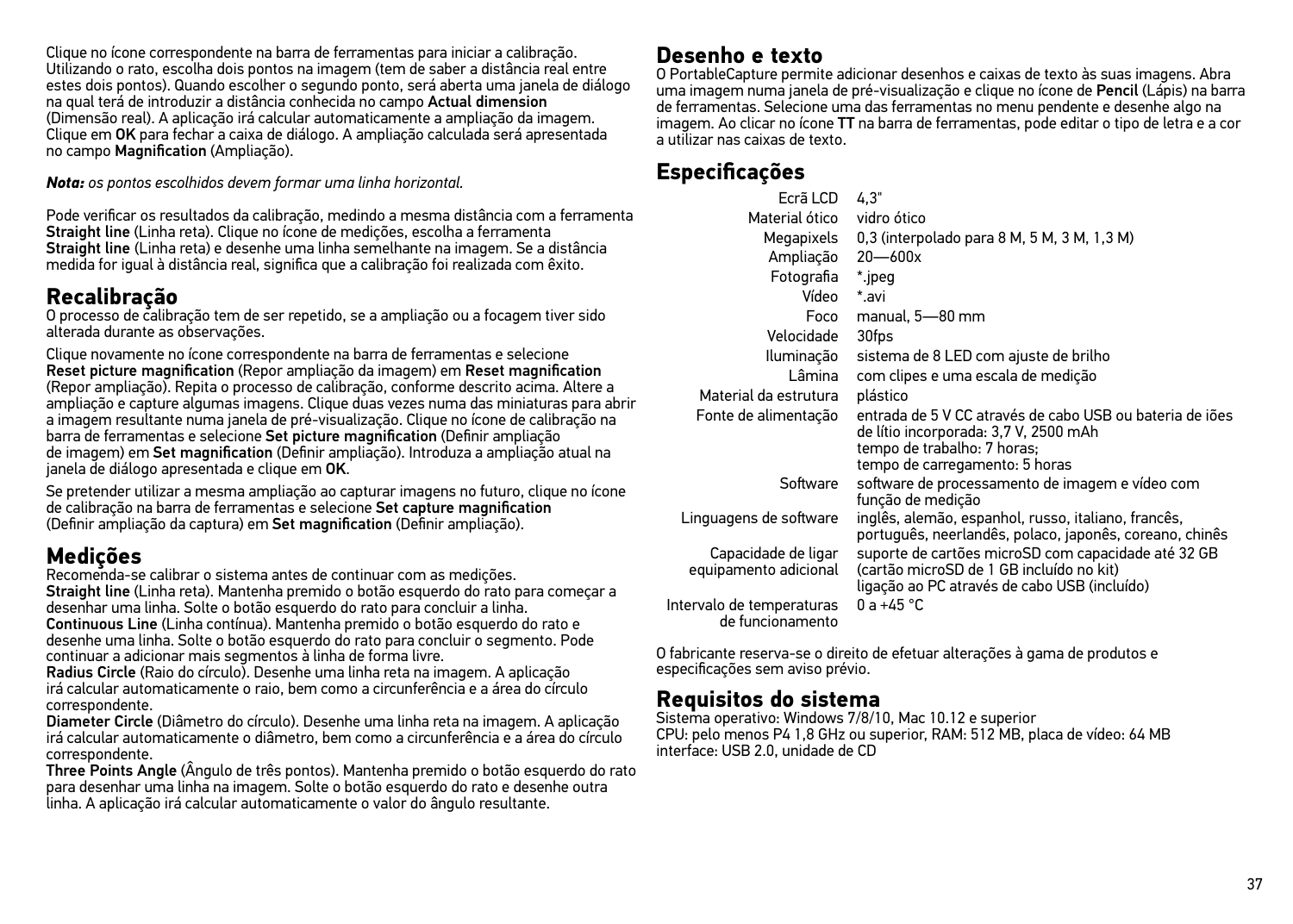## **Cuidado e manutenção**

Nunca, em qualquer circunstância, olhe diretamente para o Sol, ou para outra fonte de luz intensa, ou para um laser através deste dispositivo, pois isso pode causar DANOS PERMANENTES À RETINA e pode levar à CEGUEIRA. Tome as precauções necessárias quando usar o dispositivo com crianças, ou com outras pessoas que não leram, ou não compreenderam totalmente estas instruções. Após desembalar o microscópio e antes de utilizá-lo pela primeira vez, verifique a integridade e a durabilidade de todos os componentes e ligações. Não tente desmontar o dispositivo por conta própria por qualquer motivo. Para fazer consertos de qualquer tipo, por favor entre em contato com seu centro de serviços especializados. Proteja o dispositivo de impactos súbitos e de força mecânica excessiva. Não aplique pressão excessiva quando estiver ajustando o foco. Não aperte demasiado os parafusos de bloqueio. Não toque nas superfícies ópticas com seus dedos. Para limpar o exterior do dispositivo, use apenas lenços especiais para limpeza e ferramentas especiais de limpeza óptica da Levenhuk. Não utilize fluidos corrosivos, nem baseados em acetona para limpar as partes ópticas. Partículas abrasivas, como areia, não devem ser removidas com um pano. Em vez disso, sopre-as, ou retire-as com um pincel suave. Não use o dispositivo por períodos de tempo muito longos, nem o deixe abandonado sob a luz direta do Sol. Mantenha longe de água e alta umidade. Tenha cuidado durante as suas observações, substitua sempre a capa protetora antipoeira quando concluir as observações de modo a proteger o equipamento contra poeiras e manchas. Se não utilizar o microscópio durante muito tempo, guarde as objetivas e os oculares separadamente do microscópio. Guarde o dispositivo em um local seco e fresco, longe de ácidos perigosos e outros produtos químicos, de aquecedores, de fogo e de outras fontes de altas temperaturas. Ao utilizar o microscópio, não o faça próximo de materiais ou substâncias inflamáveis (benzeno, papel, cartão, plástico, etc.), uma vez que a base pode aquecer durante o uso e provocar um incêndio. Desligue sempre o microscópio de uma fonte de alimentação antes de abrir a base ou mudar de lâmpada de iluminação. Independentemente do tipo de lâmpada (halogéneo ou incandescente), deixe arrefecer durante algum tempo antes de a substituir por uma lâmpada do mesmo tipo. Utilize sempre a fonte de alimentação com uma tensão adequada, isto é, indicada nas especificações do novo microscópio. A ligação do equipamento a uma tomada diferente pode danificar o circuito elétrico do microscópio, fundir a lâmpada ou provocar um curto-circuito. Procure um médico imediatamente se uma peça pequena ou uma pilha for engolida.

## **IInstruções de segurança da bateria**

Compre sempre baterias do tamanho e grau mais adequados para o uso pretendido. Substitua sempre o conjunto de baterias de uma só vez; tome cuidado para não misturar baterias antigas com novas, ou baterias de tipos diferentes. Limpe os contactos da bateria, e também os do dispositivo, antes da instalação da bateria. Certifique-se de que as baterias estão instaladas corretamente no que respeita à sua polaridade (+ e –). Remova as baterias do equipamento se este não for ser usado por um período prolongado de tempo. Remova as baterias usadas prontamente. Nunca coloque as baterias em curto-circuito, pois isso pode causar altas temperaturas, derrame ou explosão. Nunca aqueça as baterias com o intuito de as reanimar. Não desmonte as baterias. Lembre-se de desligar os dispositivos após a utilização. Mantenha as baterias fora do alcance das crianças, para evitar o risco de ingestão, sufocação ou envenenamento. Use as baterias da forma prescrita pelas leis do seu país.

**Garantia Levenhuk**<br>Os produtos ópticos Levenhuk estão abrangidos por uma garantia de 2 anos contra Os produtos ópticos Levenhuk estão abrangidos por uma garantia de 2 anos contra defeitos de material e de fabrico. Todos os acessórios Levenhuk têm a garantia de isenção de defeitos de material e de fabrico durante 2 anos a partir da data de compra a retalho. A garantia inclui o direito à reparação ou substituição gratuita do produto Levenhuk em qualquer país que tenha uma filial da Levenhuk, caso estejam reunidas todas as condições da garantia.

Para mais detalhes, visite o nosso web site: www.levenhuk.eu/warranty Se surgirem problemas relacionados à garantia ou se for necessária assistência no uso do produto, contate a filial local da Levenhuk.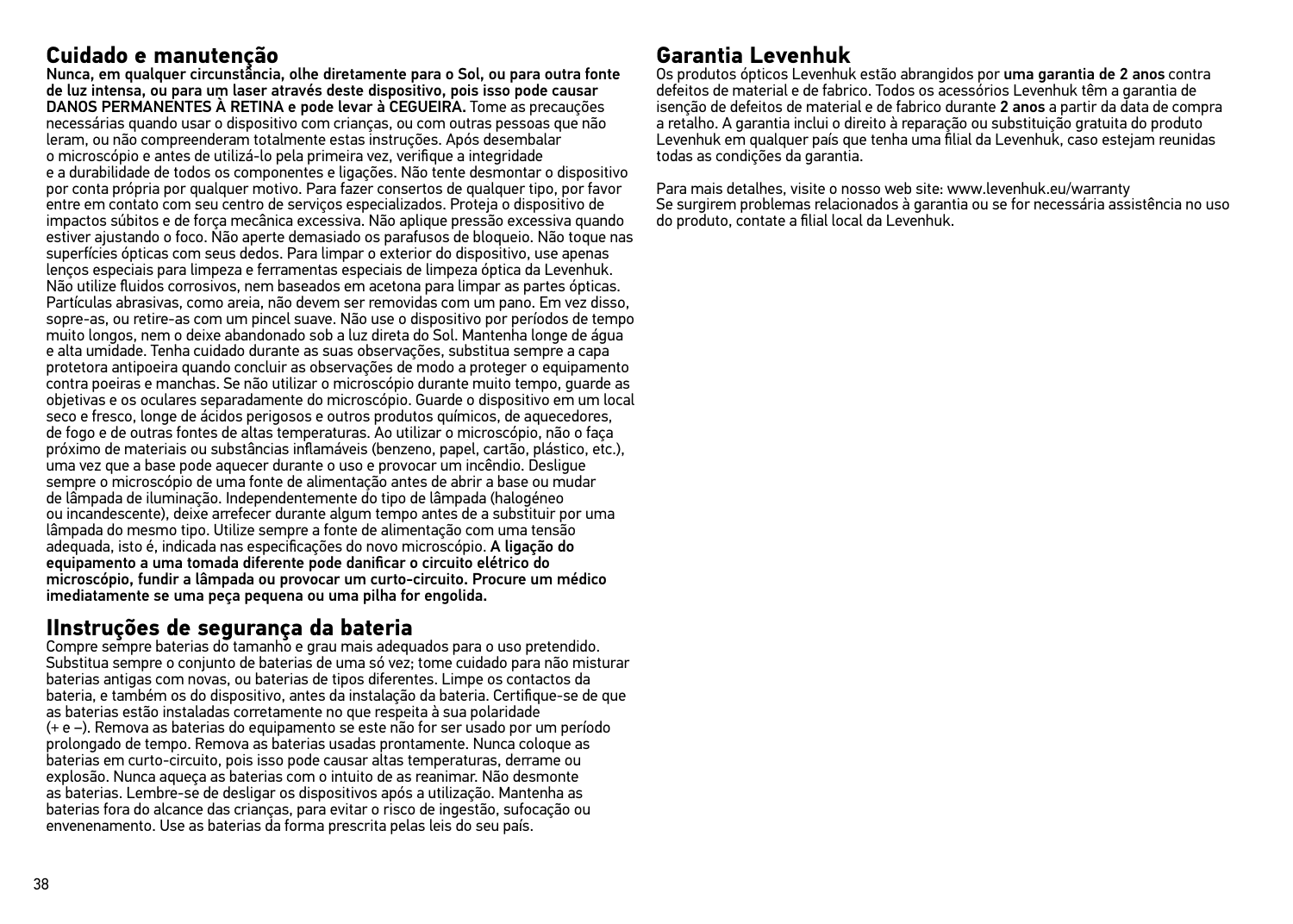## Discovery Artisan 64 Цифровой микроскоп

## RU

## **Устройство микроскопа**

- Колесо фокусировки
- $\bullet$  Кнопка «Настройка»
- Кнопка «Фото/Видео/Просмотр» A
- ◙ Кнопка «Вверх»
- $\bigcirc$  Кнопка «Вниз»
- Кнопка спуска затвора
- Кнопка вкл./выкл. питания
- Регулятор яркости освещения
- **•** Разъем карты microSD
- Кнопка цифрового увеличения ⋒
- Индикатор заряда батареи
- മ Разъем USB/кабеля питания
- Стопорный винт микроскопа в креплении на штативе
- ☎ Стопорный винт штатива
- Гайка крепления штатива к предметному столику



Комплект поставки: цифровой микроскоп, штатив, USB-кабель, карта памяти microSD 1 ГБ, компакт-диск с программным обеспечением, инструкция по эксплуатации и гарантийный талон.

## Никогда не смотрите в прибор на Солнце, на источник яркого света и лазерного излучения — ЭТО ОПАСНО ДЛЯ ЗРЕНИЯ И МОЖЕТ ПРИВЕСТИ К СЛЕПОТЕ!

## **Сборка микроскопа**

Выньте микроскоп и все сопутствующие детали из коробки. Поместите предметный столик на ровную поверхность. Наденьте гайку (15) на металлическую трубку штатива. Вставьте металлическую трубку в соответствующее отверстие предметного столика. Затяните гайку (15), чтобы закрепить штатив. Вставьте микроскоп в соответствующее крепление на штативе. Затяните стопорный винт (13), чтобы закрепить микроскоп в креплении. Затяните стопорный винт (14), чтобы закрепить движущуюся часть штатива на металлической трубке. Для зарядки аккумулятора подключите микроскоп к компьютеру через USB-кабель.

## **Работа с PortableCapture**

Вставьте установочный диск в дисковод. Запустите установочный файл PortableCapture, дважды кликнув по нему левой кнопкой мыши. Откроется мастер установки, который поможет вам установить приложение. Вы также можете прочесть инструкцию по эксплуатации, перейдя в папку User Manual (Инструкция по эксплуатации) на установочном компакт-диске. Подключите микроскоп к компьютеру через USB-кабель и запустите приложение PortableCapture. Если микроскоп не подключен к компьютеру, при запуске приложения появится соответствующее предупреждение.

## **Функции микроскопа**

#### **Фокусировка**

Поместите препарат на предметный столик. Используйте колесо фокусировки (1) для настройки резкости изображения.

#### **Цифровое увеличение**

Для изменения увеличения нажмите кнопку цифрового увеличения на корпусе микроскопа (10).

#### **Фото- и видеосъемка**

1) Вставьте карту microSD в соответствующий слот (9). Устройство поддерживает карты microSD объемом до 32 ГБ.

2) При помощи колеса фокусировки (1) подстройте изображение так, чтобы оно было максимально четким.

3) Нажмите кнопку спуска затвора (6), чтобы сделать снимок. Он сохранится на установленную карту microSD.

4) Нажмите кнопку «Фото/Видео/Просмотр» (3), чтобы включить режим видеосъемки. Затем нажмите кнопку спуска затвора (6), чтобы начать видеосъемку. Чтобы завершить видеосъемку, снова нажмите кнопку спуска затвора.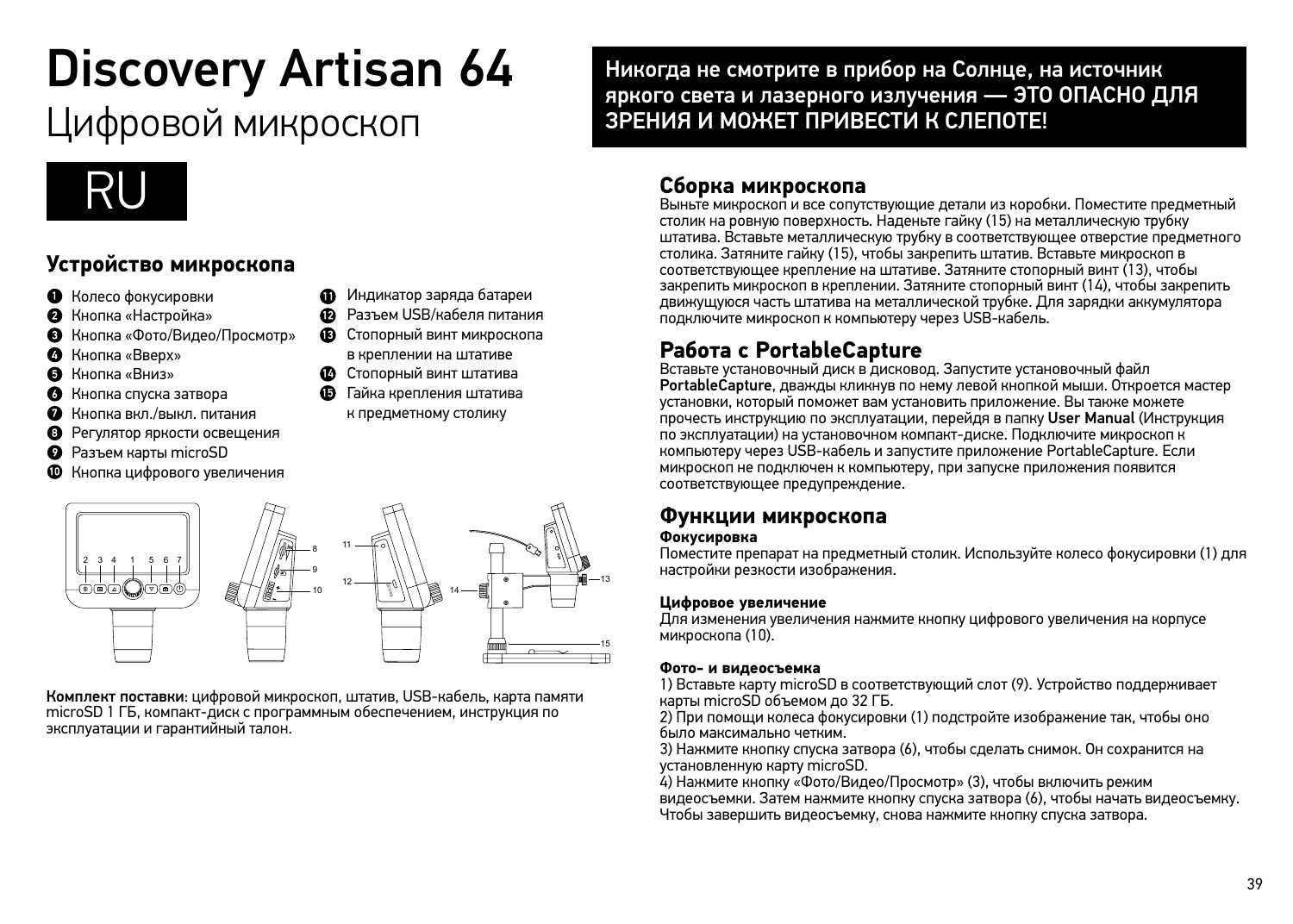#### **Просмотр фотографий и видеозаписей**

1) Вставьте карту microSD в разъем (9).

2) Нажмите кнопку «Фото/Видео/Просмотр» (3), чтобы включить режим просмотра. 3) Для просмотра сделанных снимков и видеозаписей нажимайте кнопки «Вверх» (4) и «Вниз» (5).

#### **Как удалить файл**

1) Вставьте карту microSD в разъем (9).

2) Нажмите кнопку «Фото/Видео/Просмотр» (3), чтобы включить режим просмотра. 3) Во время просмотра сохраненных документов нажмите кнопку «Настройка» (2), выберите пункт Удалить... (Delete…) и подтвердите выбор, нажав кнопку OK. В появившемся меню можно удалить выбранный документ или все существующие документы.

#### **Сохранение фотографий и видеозаписей на компьютер**

1) Вставьте карту microSD в разъем.

2) Соедините микроскоп с компьютером при помощи USB-кабеля. Теперь вы можете перенести данные на компьютер.

#### **Просмотр на компьютере**

1) Функция доступна только при установленном программном обеспечении (входит в комплект).

2) Извлеките карту microSD из слота.

3) Соедините микроскоп с компьютером при помощи USB-кабеля.

## **Интерфейс приложения**





Слепать снимок Начать или приостановить запись видеоролика



Автоматическая съемка: укажите время начала съемки, интервал и общее количество снимков или видеороликов



Полноэкранный режим. Для выхода из полноэкранного режима нажмите клавишу Escape или дважды щелкните левой кнопкой мыши в любом месте экрана

#### **Файл**

Папка Фото: выберите папку для сохранения снимков. Папка Видео: выберите папку для сохранения видеороликов.

#### **Настройка**

Разрешение: выберите разрешение снимков.

Дата/Время: отображение даты и времени во время предпросмотра.

Языковые настройки: выберите язык интерфейса. Сетка: отображение сетки во время работы с приложением. Полноэкранный режим: полноэкранный режим.

#### **Съемка**

Фото: сделать снимок. Видео: записать видеоролик.

#### **Как сделать снимок**

Нажмите соответствующую кнопку на панели управления или выберите пункт Фото в меню Съемка.

#### **Как записать видео**

Нажмите соответствующую кнопку на панели управления или выберите пункт **Видео**<br>в меню Съемка.

#### **Автоматическая съемка**

Нажмите соответствующую кнопку на панели управления. В появившемся диалоговом окне можно настроить параметры автоматической фото- или видеосъемки. В разделе Фото можно установить время начала автоматической съемки, указать интервал съемки и общее количество снимков. В разделе Видео можно установить время начала автоматической съемки, указать продолжительность видеороликов, интервал съемки и общее количество видеороликов.



Предыдущее изображение



Текст

Измерение

Рисунок

Повторить последнее действие



mmmm

أستسلسا Ø





Отменить последнее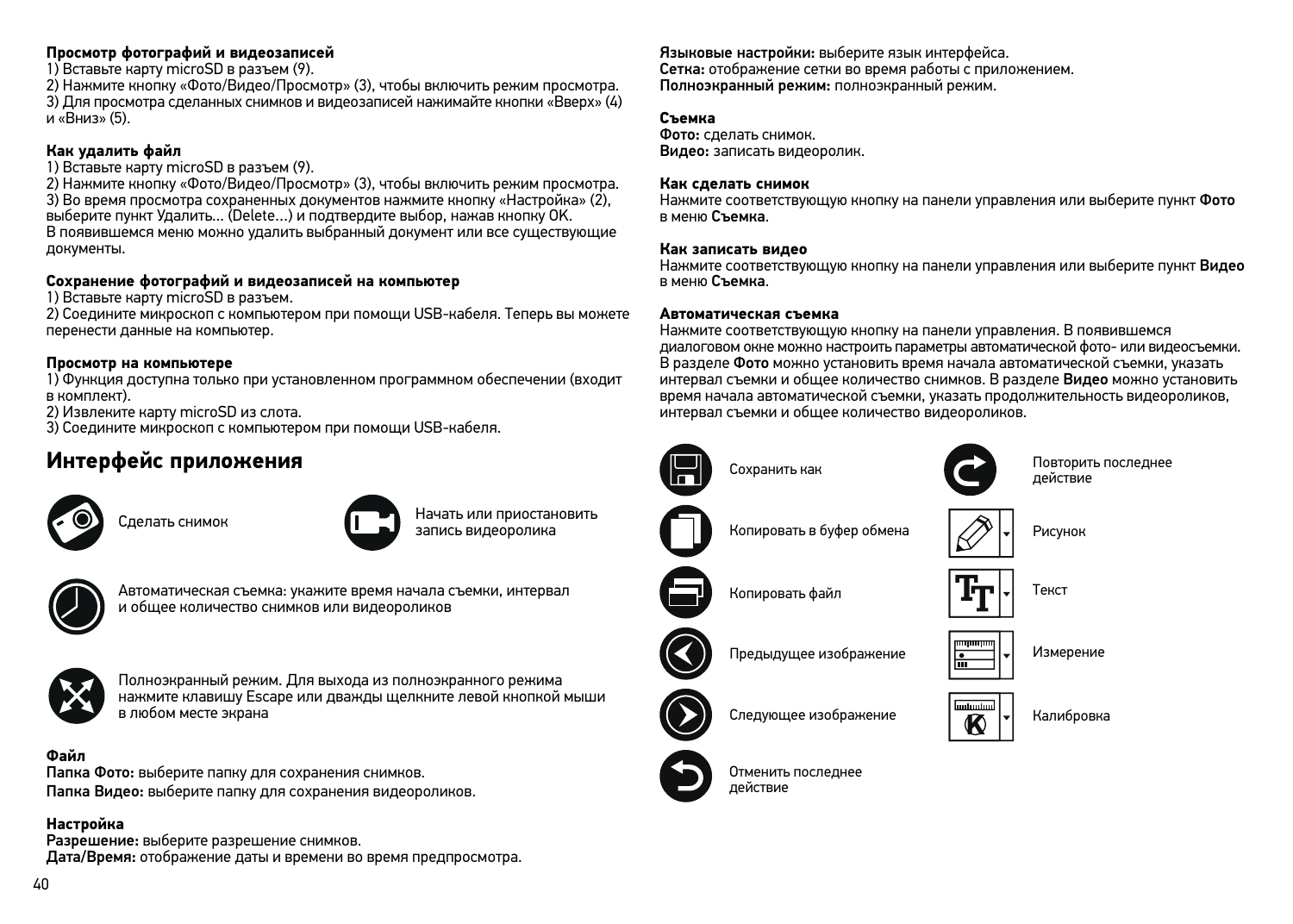**Калибровка**<br>Для включения визирной сетки выберите пункт Вкл. в разделе Сетка меню Настройка. По умолчанию визирная сетка включена. Визирная сетка поможет вам при работе со шкалой калибровки. Наведите микроскоп на шкалу калибровки и отрегулируйте резкость изображения. Убедитесь, что вертикальная ось визирной сетки параллельна линиям на шкале, и сделайте снимок. Дважды щелкните левой кнопкой мыши полученное изображение, чтобы открыть окно предварительного просмотра.

Нажмите соответствующую кнопку на панели инструментов, чтобы приступить к калибровке. При помощи мыши выберите две точки на изображении, расстояние между которыми вам известно. После выбора второй точки откроется диалоговое окно. Введите фактическое расстояние между двумя точками в разделе Реальный<br>размер. Программа автоматически вычислит масштаб увеличения. Нажмите ОК чтобы закрыть диалоговое окно. После этого в разделе **Масштаб** появится.<br>Вычисленный масштаб

*Примечание: проведенная линия должна быть горизонтальной.*

Проверьте результат калибровки, измерив то же расстояние при помощи инструмента Прямая. Для этого нажмите кнопку измерений и выберите пункт Прямая. Если измеренное расстояние совпадает с фактическим, калибровка выполнена успешно.

## **Повторная калибровка**

Если в процессе работы вы изменили увеличение и заново настроили резкость изображения, вам придется повторить процесс калибровки.

Для этого нажмите соответствующую кнопку на панели управления в окне<br>предварительного просмотра и выберите пункт **Сбросить масштаб изображения** в разделе Сбросить масштаб. После этого вы сможете повторить процесс калибровки (см. раздел «Калибровка»). Измените увеличение и сделайте несколько снимков. Откройте одно из полученных изображений в режиме предварительного просмотра, нажмите кнопку калибровки на панели инструментов и выберите пункт Установить масштаб изображения в разделе Установить масштаб. В появившемся диалоговом окне введите масштаб увеличения и нажмите OK.

Если вы хотите использовать аналогичное увеличение при создании снимков, нажмите кнопку калибровки на панели инструментов и выберите пункт Установить масштаб съемки в разделе Установить масштаб. После этого все изображения будут создаваться с указанным увеличением.

### **Измерение**

Перед измерениями рекомендуется произвести калибровку системы. Прямая. Нажмите левую кнопку мыши в начальной точке и проведите линию. Отпустите левую кнопку мыши в конечной точке.

Непрерывная линия. При помощи этого инструмента можно измерить длину нарисованной вами кривой линии.

Радиус окружности. Проведите прямую линию, соответствующую радиусу круга. Программа рассчитает радиус, а также длину и площадь окружности. Диаметр окружности. Проведите прямую линию, соответствующую диаметру круга. Программа рассчитает диаметр, а также длину и площадь окружности.

Угол по трем точкам. Выберите любые три точки на изображении при помощи мыши. Программа рассчитает величину угла.

#### **Рисунок и текст**

При помощи приложения PortableCapture вы можете добавлять рисунки или тексты на созданные изображения. При нажатии кнопки с изображением карандаша на панели управления в окне предварительного просмотра появится выпадающее меню. В нем можно выбрать любой из существующих инструментов для создания рисунков, а также настроить некоторые параметры. При нажатии кнопки с изображением двух букв «Т» на панели управления в окне предварительного просмотра появится выпадающее меню, в котором вы можете настроить шрифт и цвет надписи.

#### **Технические характеристики**

| ЖК-экран                            | 4.3"                                                                                                                                              |
|-------------------------------------|---------------------------------------------------------------------------------------------------------------------------------------------------|
| Материал оптики                     | оптическое стекло                                                                                                                                 |
| Число мегапикселей                  | 0,3 (с интерполяцией до 8М, 5М, 3М, 1,3М)                                                                                                         |
| Увеличение                          | 20-600 крат                                                                                                                                       |
| Фото                                | * jpg                                                                                                                                             |
| Видео                               | *.avi                                                                                                                                             |
| Фокусировка                         | ручная, в пределах от 5 до 80 мм                                                                                                                  |
| Кадровая частота                    | 30 кадр./сек.                                                                                                                                     |
| Источник освещения                  | 8 светодиодов с регулируемой яркостью системы                                                                                                     |
| Предметный столик                   | с препаратодержателями и измерительной шкалой                                                                                                     |
| Корпус                              | пластик                                                                                                                                           |
| Питание                             | 5 В постоянного тока через кабель USB;<br>встроенный Li-ion аккумулятор 3,7 В/2500 мА-ч<br>время работы: 7 часов, время зарядки: 5 часов          |
| ПО, драйверы                        | ПО для захвата и редактирования фото и видео, с<br>функцией измерения объектов                                                                    |
| Язык ПО                             | английский, немецкий, испанский, русский,<br>итальянский, французский, португальский,<br>голландский, польский, японский, корейский,<br>китайский |
| Возможность                         | поддержка карт памяти microSD до 32 ГБ (карта                                                                                                     |
| подключения другого<br>оборудования | памяти microSD 1 ГБ входит в комплект поставки)<br>подключение к компьютеру USB-кабель<br>(в комплекте)                                           |
| Диапазон рабочих                    | $0 + 45 °C$                                                                                                                                       |
| температур                          |                                                                                                                                                   |

Производитель оставляет за собой право вносить любые изменения или прекращать производство изделия без предварительного уведомления.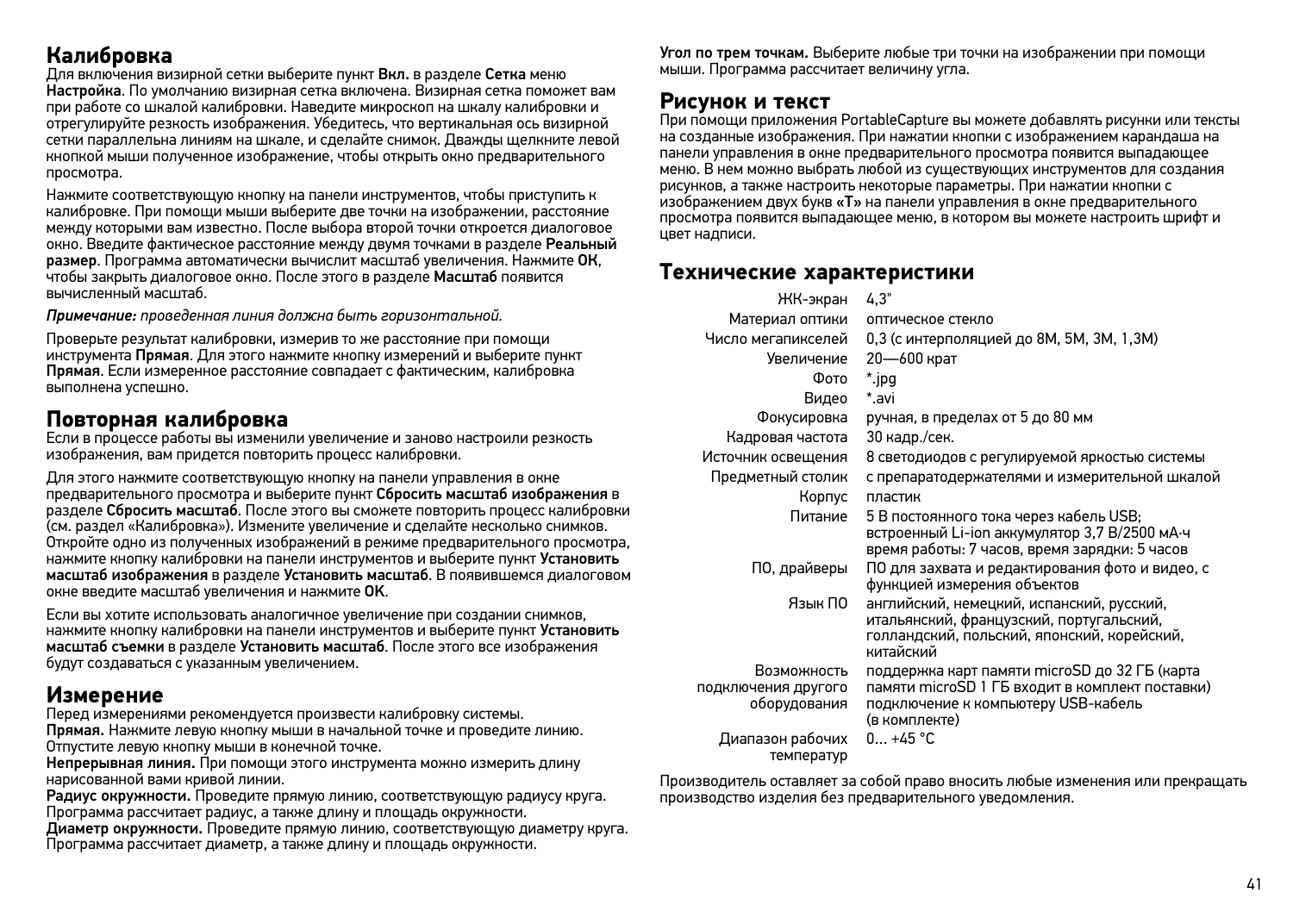#### **Требования к системе**

Операционная система Windows 7/8/10, Mac 10.12 и выше ЦПУ от P4 1,8 ГГц и выше, ОЗУ от 512 МБ, видеокарта от 64 МБ Интерфейс: разъем USB 2.0, CD-ROM.

### **Уход и хранение**

Никогда не смотрите в прибор на Солнце, на источник яркого света и лазерного излучения — ЭТО ОПАСНО ДЛЯ ЗРЕНИЯ И МОЖЕТ ПРИВЕСТИ К СЛЕПОТЕ! Белые светодиоды системы освещения микроскопа очень яркие; не смотрите на них, чтобы не повредить зрение. Будьте внимательны, если пользуетесь прибором вместе с детьми или людьми, не ознакомленными с инструкцией. Не разбирайте прибор. Сервисные и ремонтные работы могут проводиться только в специализированном сервисном центре. После вскрытия упаковки и установки микроскопа проверьте каждый компонент. Не касайтесь пальцами поверхностей линз. Для очистки линз пользуйтесь мягкой чистой салфеткой, на которую можно капнуть немного спирта или эфира, но лучше всего использовать оригинальные средства для чистки оптики компании Levenhuk. Запрещается использовать для чистки средства с абразивными или коррозионными свойствами и жидкости на основе ацетона! Абразивные частицы (например, песок) следует не стирать, а сдувать или смахивать мягкой кисточкой. Не прикладывайте чрезмерных усилий при настройке фокуса. Не прилагайте излишних усилий к стопорным и фиксирующим винтам. Оберегайте прибор от резких ударов и чрезмерных механических воздействий. Храните прибор в сухом прохладном месте, недоступном для пыли, влияния кислот или других активных химических веществ, вдали от отопителей (бытовых, автомобильных) и от открытого огня и других источников высоких температур. Не подвергайте прибор длительному воздействию прямых солнечных лучей. Не используйте прибор в условиях повышенной влажности и не погружайте его в воду. Работайте с микроскопом аккуратно, надевайте на него пылезащитный чехол после работы, чтобы защитить его от пыли и масляных пятен. Во избежание потери данных и повреждения оборудования отключайте микроскоп от компьютера только после закрытия приложения. Дождитесь выключения системы освещения и отключите микроскоп. Дети могут пользоваться прибором только под присмотром взрослых. Если деталь прибора или элемент питания были проглочены, срочно обратитесь за медицинской помощью.

#### **Использование элементов питания**

Всегда используйте элементы питания подходящего размера и соответствующего типа. При необходимости замены элементов питания меняйте сразу весь комплект, не смешивайте старые и новые элементы питания и не используйте элементы питания разных типов одновременно. Перед установкой элементов питания очистите контакты элементов и контакты в корпусе прибора. Устанавливайте элементы питания в соответствии с указанной полярностью (+ и −). Если прибор не используется длительное время, следует вынуть из него элементы питания. Оперативно вынимайте из прибора использованные элементы питания. Никогда не закорачивайте полюса элементов питания — это может привести к их перегреву, протечке или взрыву. Не пытайтесь нагревать элементы питания, чтобы восстановить их работоспособность. Не разбирайте элементы питания. Выключайте прибор после использования. Храните элементы питания в недоступном для детей месте, чтобы избежать риска их проглатывания, удушья или отравления. Утилизируйте использованные батарейки в соответствии с предписаниями закона.

## **Гарантия Levenhuk**

Компания Levenhuk гарантирует отсутствие дефектов в материалах конструкции и дефектов изготовления изделий. Продавец гарантирует соответствие качества приобретенных вами изделий компании Levenhuk требованиям технической документации при соблюдении потребителем условий и правил транспортировки, хранения и эксплуатации изделия. Срок гарантии: на аксессуары — 6 (шесть) месяцев со дня покупки, на остальные изделия гарантия действует 2 (два) года. Гарантия позволяет бесплатно отремонтировать или обменять продукт Levenhuk, подпадающий под условия гарантии, в любой стране, где есть офис Levenhuk.

Подробнее об условиях гарантийного обслуживания см. на сайте www.levenhuk.ru/support

По вопросам гарантийного обслуживания вы можете обратиться в ближайшее представительство компании Levenhuk.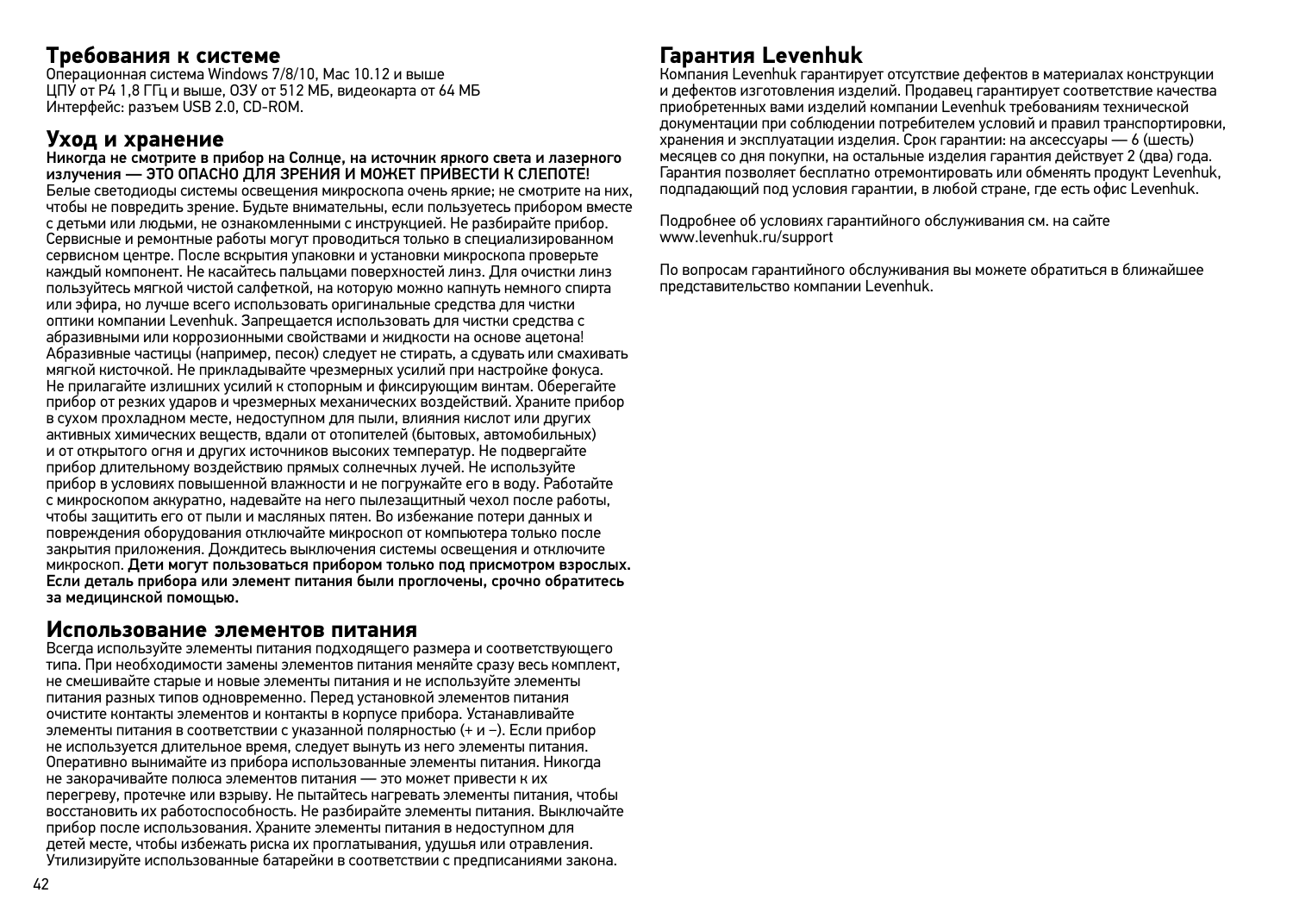## Discovery Artisan 64 Dijital Mikroskop



## **Mikroskop parçaları**

- O Odaklama tekeri
- **A** Kurulum
- **6** Fotoăraf/Video/Ovnatma
- Ø Yukarı
- **O** Asağı
- **6** Kaydet
- Güç açma/kapama
- **O** LED Dimmer (kısıcı/artırıcı)
- **O** MicroSD vuvası
- **10** Dijital yakınlaştırma düğmesi



- USB: Bilgisayar çıkışı
- **B** Kilitleme vidası
- Kundak kolu kilitleme düğmesi
- **B** Kundak kilitleme halkası

11 8 2 3 4 1 5 6 7 9  $\sum_{\text{where}}$ 13 12 DC/USB 10 14 15

Kit içeriği: mikroskop, mikroskop standı,USB kablosu, 1 GB microSD hafıza kartı, yazılım CD'si, kullanıcı kılavuzu ve garanti belgesi.

 RETİNADA KALICI HASARA neden olabileceğinden ve KÖRLÜĞE yol açabileceğinden kesinlikle, hiçbir koşul altında Güneşe, başka bir parlak ışık kaynağına ya da bu cihaz aracılığıyla bir lazere doğrudan bakmayın.

## **Mikroskop kurulumu**

Mikroskobu ve tüm aksesuarları ambalajdan çıkarın. Lamel yuvasını sabit bir yüzeye yerleştirin. Kundak kilitleme halkasını (15) kundağın metal tüpüne takın. Metal tüpü lamel yuvasının açıklığına yerleştirin ve halka (15) ile yerine sabitleyin. Mikroskobu kundak kolundaki kelepçeye yerleştirin ve kilitleme vidasını (13) sıkın. Kundak kolunu yerine sabitlemek için kilitleme düğmesini (14) sıkın. Mikroskobu çalıştırmak için USB kablosu ile bilgisayarınıza bağlayın.

**PortableCapture yazılımı** Kurulum CD'sini CD sürücünüze yerleştirin. Uygulamayı yüklemek için PortableCapture öğesine çift tıklayın ve ekrandaki talimatları izleyin. Kurulum CD'si, User Manual (Kullanıcı Kılavuzu) klasöründe bulabileceğiniz kullanma kılavuzunun bir kopyasını içerir. Mikroskobu bir USB kablosu ile bilgisayarınıza bağlayın ve PortableCapture uygulamasını çalıştırın. Mikroskobun bilgisayara bağlı olmaması durumunda bir açılır mesaj sizi uyaracaktır.

## **Mikroskobun kullanımı**

#### **Odaklama ayarı**

Lamel üzerine bir örnek koyun ve görüş odaklanana kadar odaklama tekerini (1) döndürün.

#### **Dijital yakınlaştırma**

Yakınlaştırma veya uzaklaştırma yapmak için mikroskop gövdesi (10) üzerindeki dijital yakınlaştırma düğmesine basın.

#### **Bir görüntü alma veya video kaydetme**

1) MicroSD kartını microSD yuvasının içine yerleştirin (9). Maksimum kart boyutu 32 GB boyutundadır.

2) En iyi odağı sağlamak adına Odak tekerini (1) döndürerek görüntülemek istediğiniz nesnenin görüntüsünü odaklayın.

3) Kaydet düğmesine (6) basarak, fotoğraf microSD karta kaydedilir.

4) Video kaydetme moduna geçmek için, Fotoğraf/Video/Oynatma düğmesine (3) basın. Ardından, video kaydını başlatmak için Kaydet düğmesine (6) basın. Video kaydını durdurmak için Kaydet düğmesine tekrar basın.

#### **Oynatma**

1) MicroSD kartını yuva içine yerleştirin (9).

2) Oynatma moduna geçmek için Fotoğraf/Video/Oynatma düğmesine (3) basın.

3) Önceden kaydedilmiş fotoğraflar ve videolar arasında gezinmek için Yukarı (4) ve Aşağı düğmelerine (5) basın.

#### **Dosya silme**

- 1) MicroSD kartını yuva içine yerleştirin (9).
- 2) Oynatma moduna geçmek için Fotoğraf/Video/Oynatma düğmesine (3) basın.
- 3) Silinecek bir dosya seçmek için Ayarla düğmesine (2) basın.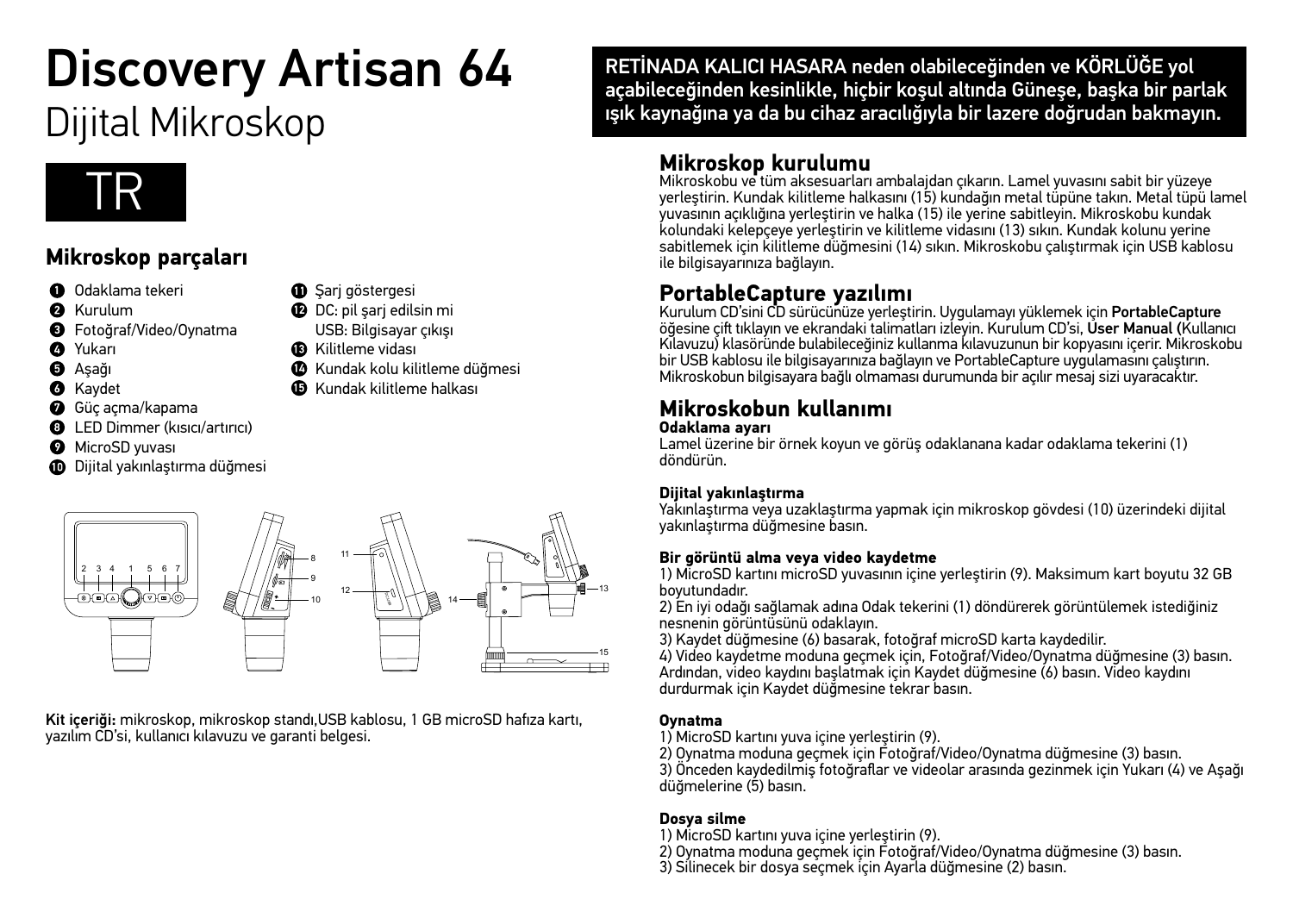#### **Bilgisayarda Toplu Depolama**

1) MicroSD kartını yuva içine yerleştirin (9). 2) Karttan bilgisayarınıza görüntüler veya videolar indirmek için mikroskobu USB kablosu ile bilgisayarınıza bağlayın.

#### **Bilgisayarda Önizleme**

1) Yalnızca yüklü yazılım ile çalışır.

2) MicroSD kartı yuvadan çıkartın.

3) Mikroskobu USB kablosu ile bilgisayarınıza bağlayın.

## **Uygulama menüsü**



Bir görüntüyü kaydedin Video kaydını başlatın





Aralık kaydı (görüntülerin veya videoların kaydedilmeye başlanacağı saati, bunlar arasındaki süreyi, video süresini ve kaydedilecek görüntü ve video sayısını belirleyebilirsiniz)



Tam ekran modu. Tam ekran modundan çıkmak için klavyenizdeki Escape tuşuna basın veya ekrandaki herhangi bir noktaya çift tıklayın

#### **File** (Dosya)

Photos Directory (Fotoğraf Dizini): kaydedilen görüntüler için bir dizin belirleyin. Videos Directory (Video Dizini): kaydedilen videolar için bir dizin belirleyin.

#### **Options** (Seçenekler)

Resolution (Çözünürlük): görüntü çözünürlüğünü ayarlayın.

Date/Time (Tarih/Saat): önizleme sırasında kaydın tarih ve saatini görüntüleyin veya gizleyin.

Language (Dil): kullanıcı arayüzünün dilini değiştirin.

XY Guide (XY Kılavuz): görüntüler üzerinde bir kılavuzu gizleyin veya görüntüleyin. Full screen mode (Tam ekran modu): tam ekrana geçiş yapın.

#### **Capture** (Kayıt)

Photo (Fotoğraf): bir fotoğraf kaydedin. Video: bir video kaydedin.

#### **Bir görüntünün kaydedilmesi**

Araç çubuğundaki ilgili simgeye tıklayın veya Capture (Kayıt) menüsünden Photo (Fotoğraf) öğesini seçin.

#### **Video kaydı**

Araç çubuğunda yer alan ilgili simgeye tıklayın veya Capture (Çekim) menüsünden Video öğesini seçin.

#### **Aralık kaydı**

Araç çubuğundan ilgili simgeye tıklayın. Aralık kaydı için bir dizi parametreyi ayarlayabileceğiniz bir iletişim kutusu penceresi görüntülenecektir. Görüntülerin kaydedilmeye başlanacağı saati, görüntüler arasındaki süreyi ve toplam görüntü sayısını ayarlamak için Photo (Fotoğraf) seçenek düğmesine tıklayın. Videoların kaydedilmeye başlanacağı saati, süresini, görüntüler arasındaki süreyi ve toplam klip sayısını ayarlamak için Video seçenek düğmesine tıklayın.



## **Kalibrasyon**

Mikroskobu kalibre etmeden önce kılavuz görünümünü açın. Bunu yapmak için Options > XY Guide (Seçenekler > XY Kılavuz) kısmında On (açık) seçeneğini seçin. Varsayılan olarak kılavuz görünür olacaktır. Kalibrasyon ölçeğini lamel yuvası üzerine yerleştirin ve görüşünüzü odaklayın. Kılavuzun dikey ekseninin ölçek bölümlerine paralel olduğundan emin olun ve bir görüntüyü kaydedin. Ayrı bir pencerede açmak için görüntü küçük resmine çift tıklayın.

Kalibrasyona başlamak için araç çubuğunda ilgili simgeye tıklayın. Farenizi kullanarak görüntü üzerinden iki noktayı seçin (bu iki nokta arasındaki gerçek mesafeyi bilmeniz gerekmektedir). İkinci noktayı seçmeniz sonrasında, bilinen mesafeyi Actual dimension (Gerçek boyut) alanına girmeniz gereken bir iletişim kutusu penceresi açılacaktır. Uygulama, görüntünün büyütme oranını otomatik olarak hesaplayacaktır. İletişim kutusu penceresini kapatmak için OK (Tamam) öğesine tıklayın. Hesaplanan büyütme oranı, Magnification (Büyütme oranı) alanında görüntülenecektir.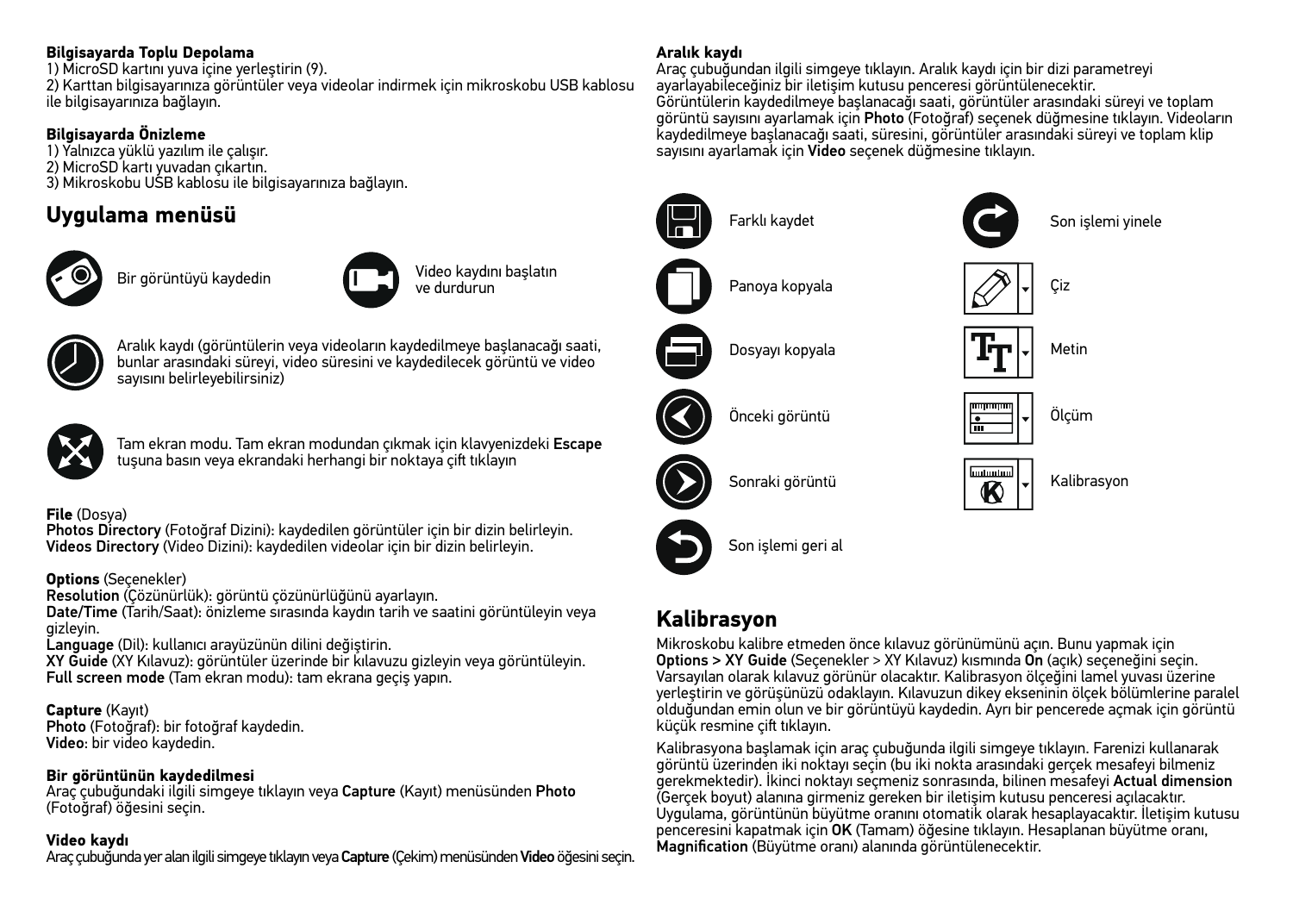*Not: seçili noktalar bir yatay çizgi oluşturmalıdır.*

Straight line (Düz çizgi) aracı ile aynı mesafeyi ölçerek kalibrasyon sonuçlarını kontrol<br>edebilirsiniz. Ölçüm simgesine tıklayın Straight line (Düz çizgi) aracını seçin ve görüntü<br>üzerine benzer bir cizgi cizin. Ölcülen m başarıyla tamamlanmıştır.

## **Yeniden Kalibrasyon**

Gözlemler sırasında büyütme oranı veya odağın değiştirilmesi durumunda kalibrasyon işleminin yinelenmesi gerekir.

Araç çubuğundaki ilgili simgeye tekrar tıklayın ve Reset magnification (Büyütme oranını sıfırla) kısmından Reset picture magnification (Resim büyütme oranını sıfırla) seçimini yapın. Yukarıda açıklanan şekilde kalibrasyon işlemini yineleyin. Büyütme oranını değiştirin ve birkaç görüntü kaydedin. Sonuç olarak elde edilen görüntüyü bir önizleme penceresinde açmak için küçük resimlerden birine çift tıklayın. Araç çubuğunda kalibrasyon simgesine tıklayın ve Set magnification (Büyütme oranını ayarla) kısmından Set picture magnification (Resim büyütme oranını ayarla) öğesini seçin. Görüntülenen iletişim kutusu penceresinden geçerli büyütme oranını girin ve OK (Tamam) öğesine tıklayın.

İleride görüntüleri kaydederken aynı büyütme oranını kullanmak isterseniz, araç çubuğundaki kalibrasyon simgesine tıklayın ve Set magnification (Büyütme oranını ayarla) kısmından Set capture magnification (Kayıt büyütme oranını ayarla) seçeneğini seçin.

## **Ölçümler**

Ölçümlere devam etmeden önce sistemin kalibre edilmesi önerilir.

Straight line (Düz çizgi). Bir çizgi çizmeye başlamak için sol fare düğmesine basılı tutun. Çizgiyi tamamlamak için sol fare düğmesini bırakın.

Continuous Line (Sürekli Çizgi). Çizgi çizmek için sol fare düğmesine basın ve basılı tutun. Parçayı tamamlamak için sol fare düğmesini bırakın. Serbest biçim çizgiye daha fazla parça eklemeye devam edebilirsiniz.

Radius Circle (Yarıçap Dairesi). Görüntü üzerine düz bir çizgi çizin. Uygulama yarıçapı ve ilgili dairenin çevresi ile alanını otomatik olarak hesaplayacaktır.

Diameter Circle (Çap Dairesi). Görüntü üzerine düz bir çizgi çizin. Uygulama çapı ve ilgili dairenin çevresi ile alanını otomatik olarak hesaplayacaktır.

Three Points Angle (Üç Noktalı Açı). Görüntü üzerine bir çizgi çizmek için sol fare düğmesine basın ve basılı tutun. Sol fare düğmesini bırakın ve başka bir çizgi çizin. Uygulama ortaya çıkan açının değerini otomatik olarak hesaplar.

## **Çiz ve metin**

PortableCapture, görüntülerinize çizimler ve metin kutuları ekleyebilmenizi sağlar. Önizleme penceresinde bir görüntüyü açın ve araç çubuğundan Pencil (Kurşun Kalem) simgesine tıklayın. Açılır menüden araçlardan birini seçin ve görüntü üzerine bir şey çizin. Araç çubuğundaki TT simgesine tıklayarak metin kutularında kullanılacak yazı tipini ve rengini düzenleyebilirsiniz.

## **Teknik Özellikler**

| LCD ekran                 | 4,3"                                                                                                                                                   |
|---------------------------|--------------------------------------------------------------------------------------------------------------------------------------------------------|
| Optik malzemesi           | optik cam                                                                                                                                              |
| Megapiksel                | 0,3 (8 M, 5 M, 3 M, 1,3 M değerlere ara değer olarak<br>eklenmiş)                                                                                      |
| Büyütme                   | $20 - 600x$                                                                                                                                            |
| Fotoğraf                  | *.jpeg                                                                                                                                                 |
| Video                     | *.avi                                                                                                                                                  |
| Odaklama                  | manuel, 5-80mm                                                                                                                                         |
| Hız                       | 30 fps                                                                                                                                                 |
| Aydınlatma                | parlaklık ayarlı 8-LED sistemi                                                                                                                         |
| Lamel yuvası              | klips ve ölçüm cetveli ile birlikte                                                                                                                    |
| Gövde malzemesi           | plastik                                                                                                                                                |
| Güç kaynağı               | USB kablo üzerinden veya dahili lityum-iyon pilden<br>5 V DC-giriş: 3,7 V, 2500 mAh<br>calışma saati: 7 saat;<br>sarį süresi: 5 saat                   |
| Yazılım                   | ölçüm fonksiyonlu görüntü ve video işleme yazılımı                                                                                                     |
| Yazılım dilleri           | Ingilizce, Almanca, Ispanyolca, Rusca, Italyanca, Fransızca,<br>Portekizce, Felemenkçe, Lehçe, Japonca, Korece, Çince                                  |
| Ek cihaz bağlama özelliği | 32 GB kapasiteye kadar olan microSD katları destekler<br>(1 GB microSD kart kit icerisine dahildir)<br>USB kablosu ile bilgisayara bağlayın (dahildir) |
| Çalışma sıcaklığı aralığı | $0 + 45 °C$                                                                                                                                            |

Üretici, ürün serisinde ve teknik özelliklerinde önceden bildirimde bulunmaksızın değişiklik yapma hakkını saklı tutar.

#### **Sistem gereksinimleri**

İşletim sistemi: Windows 7/8/10, Mac 10.12 ve üzeri CPU: en az P4 1,8 GHz veya üzeri, RAM: 512 MB, Video kartı: 64 MB arayüz: USB 2.0, CD sürücüsü

## **Bakım ve onarım**

RETİNADA KALICI HASARA neden olabileceğinden ve KÖRLÜĞE yol açabileceğinden kesinlikle, hiçbir koşul altında Güneşe, başka bir parlak ışık kaynağına ya da bu cihaz aracılığıyla bir lazere doğrudan bakmayın. Cihazı, bu talimatları okumayan veya tamamen anlamayan çocuklar veya diğer kişiler ile birlikte kullanırken gerekli önlemleri alın. Mikroskobunuzu ambalajından çıkardıktan sonra ve ilk defa kullanmadan önce, her bileşenin ve bağlantının sağlamlığını ve dayanıklılığını kontrol edin. Cihazı herhangi bir nedenle kendi başınıza sökmeye çalışmayın. Tüm onarım ve temizlik işlemleri için lütfen yerel uzman servis merkezinize başvurun. Cihazı ani darbelere ve aşırı mekanik güçlere karşı koruyun. Odağı ayarlarken aşırı basınç uygulamayın. Kilitleme vidalarını aşırı sıkmayın. Optik yüzeylere parmaklarınızla dokunmayın. Cihazın dışını temizlemek için, yalnızca Levenhuk'un özel temizleme bezlerini ve özel optik temizleme aletlerini kullanın. Optiği temizlemek için aşındırıcı veya aseton bazlı sıvılar kullanmayın.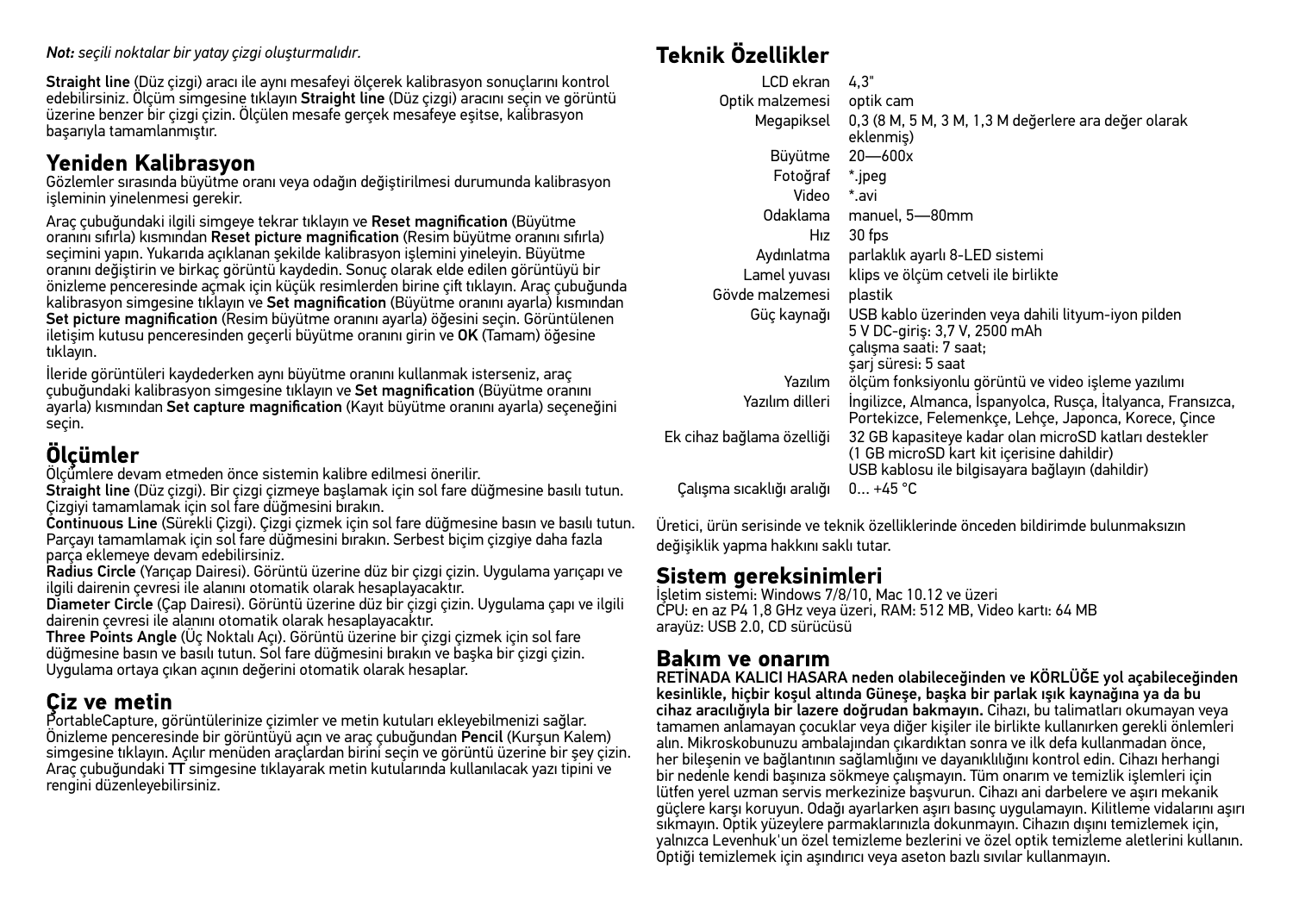Kum gibi aşındırıcı parçacıklar lenslerden silerek temizlenmemeli, bunun yerine üflenmeli veya yumuşak bir fırça ile fırçalanmalıdır. Cihazı uzun süre kullanmayın veya doğrudan güneş ışığında gözetimsiz bırakmayın. Cihazı su ve yüksek nemden uzak tutun. İncelemeleriniz sırasında dikkatli olun, cihazı toz ve lekelerden korumak için incelemelerinizi bitirdikten sonra toz kapağını daima yenisiyle değiştirin. Mikroskobunuzu uzun süre kullanmıyorsanız, objektif lensleri ve göz merceklerini mikroskoptan ayrı olarak saklayın. Cihazı; tehlikeli asitler ve diğer kimyasallardan, ısıtıcılardan, açık ateşten ve diğer yüksek sıcaklık kaynaklarından uzakta kuru, serin bir yerde saklayın. Mikroskobu kullanırken, taban kullanım sırasında ısınabildiğinden ve bir yangın tehlikesi oluşturabildiğinden, yanıcı malzeme veya maddelerin (benzen, kağıt, karton, plastik vb.) yakınında kullanmamaya çalışın. Tabanı açmadan veya aydınlatma lambasını değiştirmeden önce mikroskobu daima bir güç kaynağından çıkarın. Lamba türünden (halojen veya akkor lamba) bağımsız olarak, değiştirmeye çalışmadan önce soğuması için biraz zaman tanıyın ve daima aynı tipte bir lamba ile değiştirin. Güç kaynağını daima uygun voltajla, yani yeni mikroskobunuzun teknik özelliklerinde belirtilen şekilde kullanın. Cihazı farklı bir elektrik prizine takmak mikroskobun elektrik devresine zarar verebilir, lambayı yakabilir ve hatta kısa devreye neden olabilir. Küçük bir parça veya pil yutulursa hemen tıbbi yardım alın.

## **Pil güvenliği talimatları**

Her zaman kullanım amacına en uygun olan boyut ve türden piller satın alın. Eski ve yeni piller ile farklı türlerden pilleri birbiriyle birlikte kullanmamaya özen göstererek pil setini her zaman tamamen değiştirin. Pilleri takmadan önce pil kontakları ile cihaz kontaklarını temizleyin. Pillerin kutuplar (+ ve −) açısından doğru bir biçimde takıldığından emin olun. Uzun süreyle kullanılmayacak ekipmanlardaki pilleri çıkarın. Kullanılmış pilleri derhal çıkarın. Aşırı ısınmaya, sızıntıya veya patlamaya neden olabileceğinden kesinlikle pillerde kısa devreye neden olmayın. Yeniden canlandırmak için kesinlikle pilleri ısıtmayın. Pilleri sökmeyin. Cihazı kullanım sonrasında kapatın. Yutma, boğulma veya zehirlenme riskini önlemek için pilleri çocukların erişemeyeceği bir yerde saklayın. Kullanılmış pilleri ülkenizin yasalarında belirtildiği şekilde değerlendirin.

**Levenhuk Garantisi** Tüm Levenhuk aksesuarları, perakende satış yoluyla alınmasından sonra 2 yıl boyunca malzeme ve işçilik kaynaklı kusurlara karşı garantilidir. Bu garanti sayesinde, tüm garanti koşulları sağlandığı takdirde, Levenhuk ofisi bulunan herhangi bir ülkede Levenhuk ürününüz için ücretsiz olarak onarım veya değişim yapabilirsiniz.

Ayrıntılı bilgi için web sitemizi ziyaret edebilirsiniz: www.levenhuk.eu/warranty Garanti sorunları ortaya çıkarsa veya ürününüzü kullanırken yardıma ihtiyacınız olursa, yerel Levenhuk şubesi ile iletişime geçin.